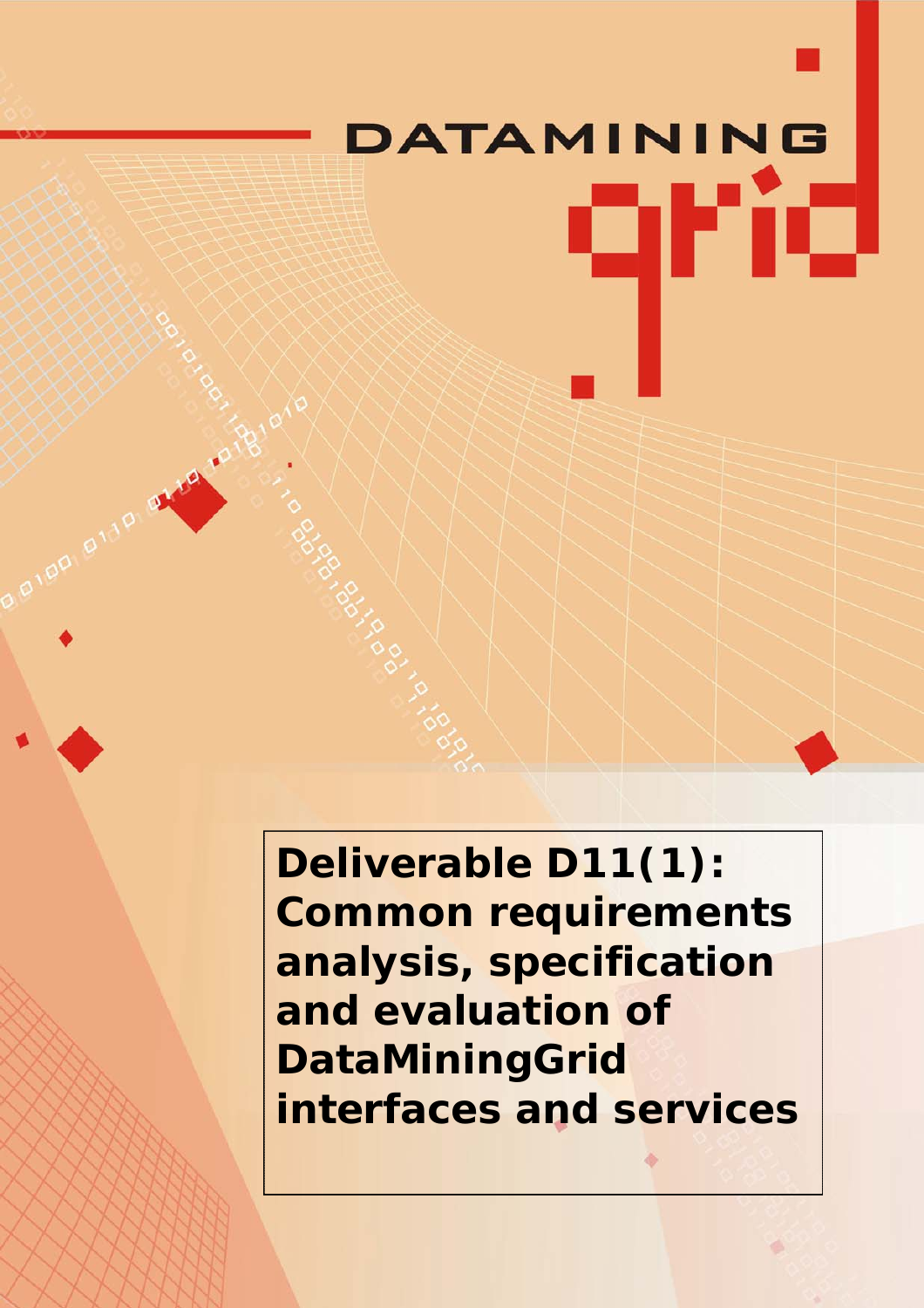

# DATA MINING TOOLS AND SERVICES FOR GRID COMPUTING ENVIRONMENTS

Deliverable D11(1): Common requirements analysis, specification and evaluation of DataMiningGrid interfaces and services

**Responsible author(s):** Vlado Stankovski, Jernej Trnkoczy **Co-author(s):** Markus Ackermann, Nataša Atanasova, Werner Dubitzky, Jürgen Franke, Thomas Hunniford, Jörg Kindermann, Boris Kompare, Nahum Korda, Valentin Kravtsov, Michael May, Nataša Fidler Mis, Thomas Niessen, Gerhard Paaß, Matthias Röhm, Assaf Schuster, Martin Swain, Ran Wolff



**Project funded by the European Community under the "Information Society Technology" Programme Contract IST-2004-004475**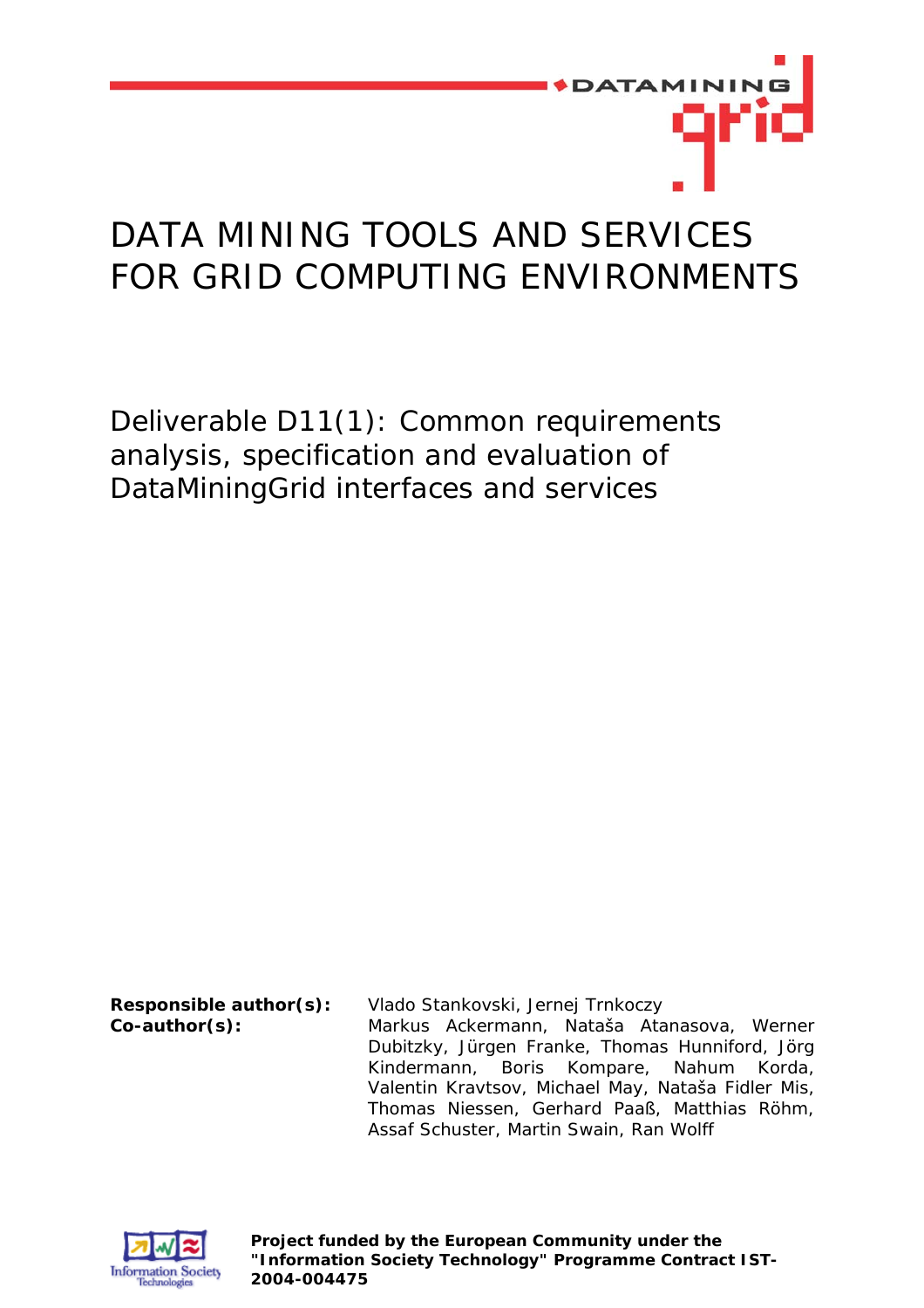

## **Revision history**

| Deliverable administration and summary                                 |                                           |           |                                                         |  |
|------------------------------------------------------------------------|-------------------------------------------|-----------|---------------------------------------------------------|--|
| Project acronym: DataMiningGrid<br>ID: IST-2004-004475                 |                                           |           |                                                         |  |
|                                                                        |                                           |           | Document identifier:   DataMiningGrid-del-D11(1)-s-v14  |  |
|                                                                        |                                           |           | Leading Partner: LJU in collaboration with all Partners |  |
| <b>Report version: 14</b>                                              |                                           |           |                                                         |  |
|                                                                        | Report preparation date: 30 November 2004 |           |                                                         |  |
| <b>Classification: Public</b>                                          |                                           |           |                                                         |  |
| Nature: Report                                                         |                                           |           |                                                         |  |
| Author(s) and contributors: Vlado Stankovski, Jernej Trnkoczy (LJU) in |                                           |           |                                                         |  |
| collaboration with all Partners                                        |                                           |           |                                                         |  |
| Status:                                                                |                                           | Plan      |                                                         |  |
|                                                                        |                                           | Draft     |                                                         |  |
|                                                                        | Working                                   |           |                                                         |  |
|                                                                        | Final                                     |           |                                                         |  |
|                                                                        | X.                                        | Submitted |                                                         |  |
|                                                                        |                                           | Approved  |                                                         |  |

The DataMiningGrid © Consortium has addressed all comments received, making changes as necessary. Changes to this document are detailed in the change log table below.

| <b>Date</b> | <b>Edited by</b> | <b>Status</b> | <b>Changes made</b>                     |
|-------------|------------------|---------------|-----------------------------------------|
|             | <b>DoW</b>       | Plan          | "a report template will be defined that |
|             |                  |               | all reports will follow"                |
| 03.10.2004  | it               | draft         | Original proposal - formatting          |
| 12.10.2004  | <b>VS</b>        | draft         | Added contents                          |
| 14.10.2004  | it               | draft         | Added data in headers and footers       |
| 19.11.2004  | it               | draft         | Modified sections, added contents       |
| 22.11.2004  | <b>VS</b>        | working       | Release for Partner comments            |
| 24.11.2004  | it               | working       | Partner comments included               |
| 28.11.2004  | <b>VS</b>        | working       | Release for final comments              |
| 30.11.2004  | it               | final         | Final comments included                 |
| 30.11.2004  | <b>VS</b>        | final         | Checked for consistency, finalized      |
| 30.11.2004  | <b>VS</b>        | final         | Approved by Quality Manager             |
| 30.11.2004  | wd               | submitted     | Submitted by Project Co-ordinator       |

Note that other documents may supersede this document. A list of newest public DataMiningGrid deliverables can be found at the [http://www.DataMiningGrid.org/dissemination](http://www.datamininggrid.org/dissemination) .

**Deliverable D11** shall be released in Months 3, 9 and 24 so the deliverable numbers shall be D11(1), D11(2) and D11(3)).

**Report version** is the version of the document – that is the number ranging from 01 to 99. The version starts at the beginning (number 01) when the document status changes.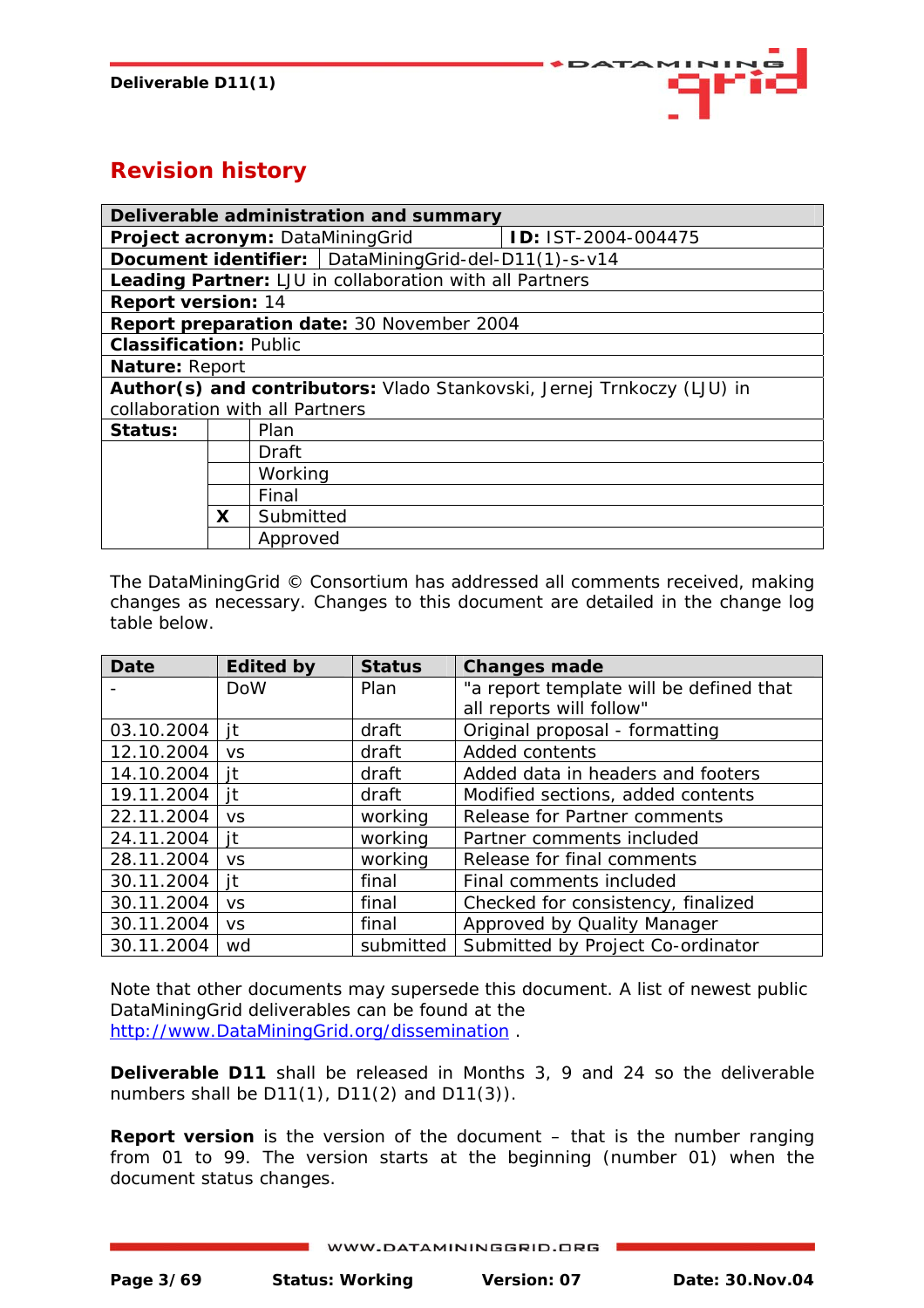

**Classification** of the document can be of following: PU (Public), PP (Restricted to other program participants), RE (Restricted to a group specified by the Consortium) or CO (Confidential, only for members of the consortium). Deliverable classification for each deliverable is defined in DoW.

**Nature** of the deliverable is R(Report), P(Prototype), D(Demonstrator), O(Other) and is defined in DoW for each deliverable.

**Status** of a document can be: Draft (issued for contributions from Partners), Working (issued for comments), Final (approved by deliverable quality manager= person responsible for that particular deliverable), Submitted (approved by project quality manager and submitted to European Commission), Approved (approved by European Commission).

## **Copyright**

This report is © DataMiningGrid Consortium 2004. Its duplication is allowed only in the integral form for anyone's personal use for the purposes of research or education. Citation should always be provided.

## **Citation**

Vlado Stankovski, Jernej Trnkoczy (2004) et al. Deliverable D11(1). DataMiningGrid© Consortium, University of Ljubljana, www.DataMiningGrid.org

## **Acknowledgements**

The work presented in this document has been conducted in the context of the project **IST 2004 004475 DataMiningGrid.** DataMiningGrid is a 24-month project that started on September 1st, 2004 and is funded by the European Commission as well as by the industrial Partners. Their support is appreciated.

The Partners in the project are University of Ulster (UU), Fraunhofer Institute for Autonomous Intelligent Systems (FHG), DaimlerChrysler (DC), Israel Institute of Technology (TECHNION) and University of Ljubljana (LJU). The content of this document is the result of extensive discussions within the DataMiningGrid© Consortium as a whole. This report owes to a collaborative effort of the above organizations.

## **More information**

Public DataMiningGrid reports are available through DataMiningGrid public web site www.DataMiningGrid.org.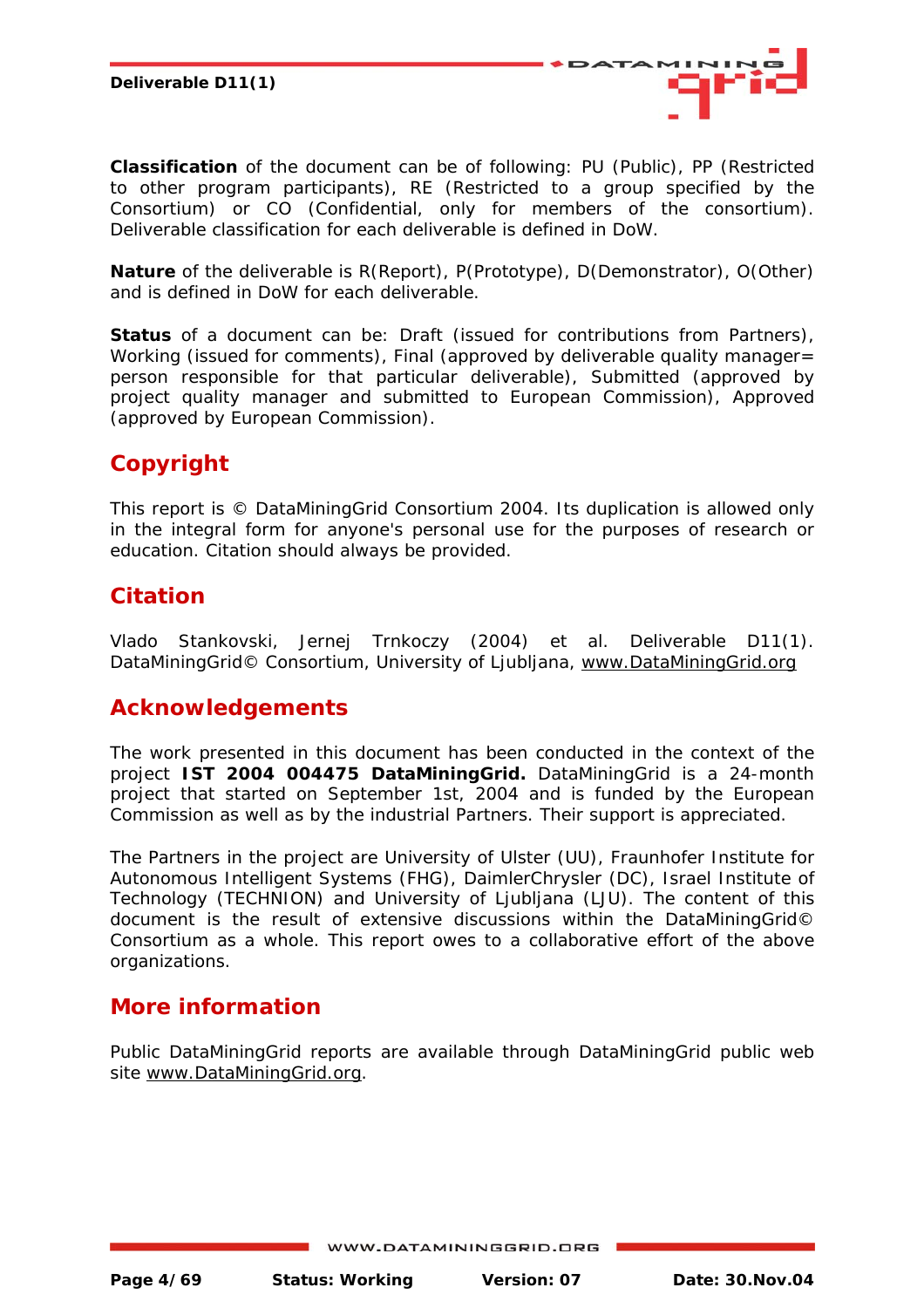

# <span id="page-4-1"></span>**Executive summary**

This document specifies technical requirements and the goals for the development of DataMiningGrid tools and services. It also specifies possible usage scenarios with the purpose of establishing more detailed technical requirements<sup>1</sup>[.](#page-4-0) The individual parts of deliverable D11 are collected in a single, coherent requirements document that will be a major input for the system and component design.

The Partners identified and elaborated DataMiningGrid requirements in the following areas:

- **IDENTIFY IDENTIFY IDEOTATION** DataMiningGrid resources by using metadata,
- Accessing and selecting subsets of data,
- Data transfer,

j

- Data (pre-) processing,
- Data mining tasks,
- Text mining and ontology learning,
- **Workflow editing and submission,**
- Data privacy, security and governance,
- **Integration of domain knowledge,**
- Grid infrastructure and middleware functionality,
- Usability, response times and user-friendliness.

All individual tasks relating to requirements analysis and specification have contributed to this joint deliverable; therefore, D11 is the product of the following tasks:

- Task T12: Common requirements specification;
- Task T21: Requirements analysis for data access, transfer, and manipulation and
- Tasks T61-T64, that is demonstration tasks contributed by all Partners.

D11 has been composed from contributions by all Partners.

<span id="page-4-0"></span><sup>&</sup>lt;sup>1</sup> End-users specific requirements will be elaborated in deliverable D61.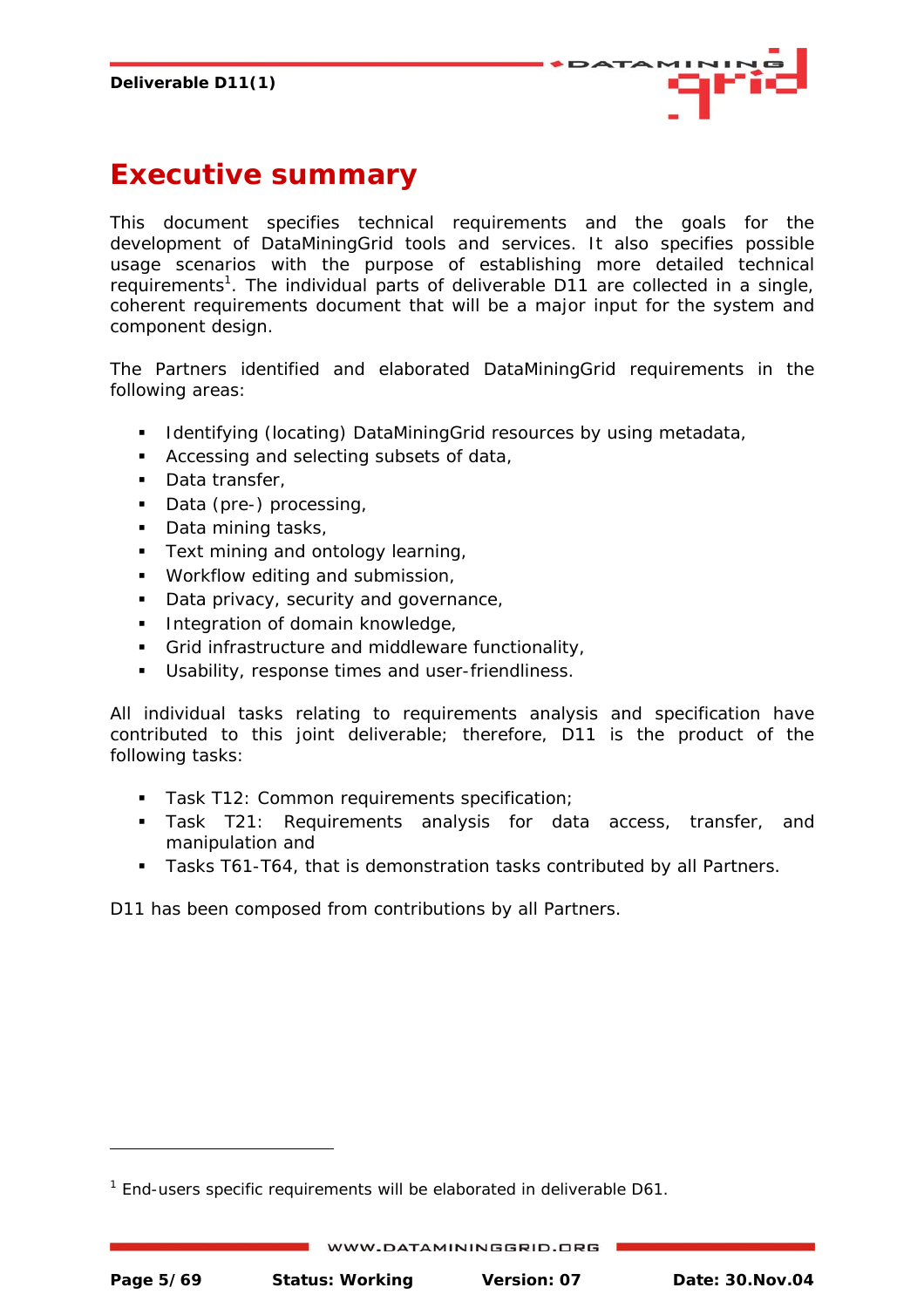

# <span id="page-5-0"></span>**Table of contents**

| 1   |                                                                         |  |  |  |
|-----|-------------------------------------------------------------------------|--|--|--|
| 1.1 |                                                                         |  |  |  |
| 1.2 |                                                                         |  |  |  |
| 1.3 |                                                                         |  |  |  |
| 1.4 |                                                                         |  |  |  |
| 2   |                                                                         |  |  |  |
| 2.1 |                                                                         |  |  |  |
| 2.2 | Information integration of life science data: an integrated approach to |  |  |  |
| 2.3 |                                                                         |  |  |  |
| 2.4 |                                                                         |  |  |  |
| 2.5 |                                                                         |  |  |  |
| 2.6 |                                                                         |  |  |  |
| 3   |                                                                         |  |  |  |
| 3.1 | Identifying (locating) DataMiningGrid resources by using metadata 19    |  |  |  |
| 3.2 | Requirements concerning data privacy, security and governance  21       |  |  |  |
| 3.3 |                                                                         |  |  |  |
| 3.4 |                                                                         |  |  |  |
| 3.5 |                                                                         |  |  |  |
| 3.6 |                                                                         |  |  |  |
| 3.7 |                                                                         |  |  |  |
| 3.8 |                                                                         |  |  |  |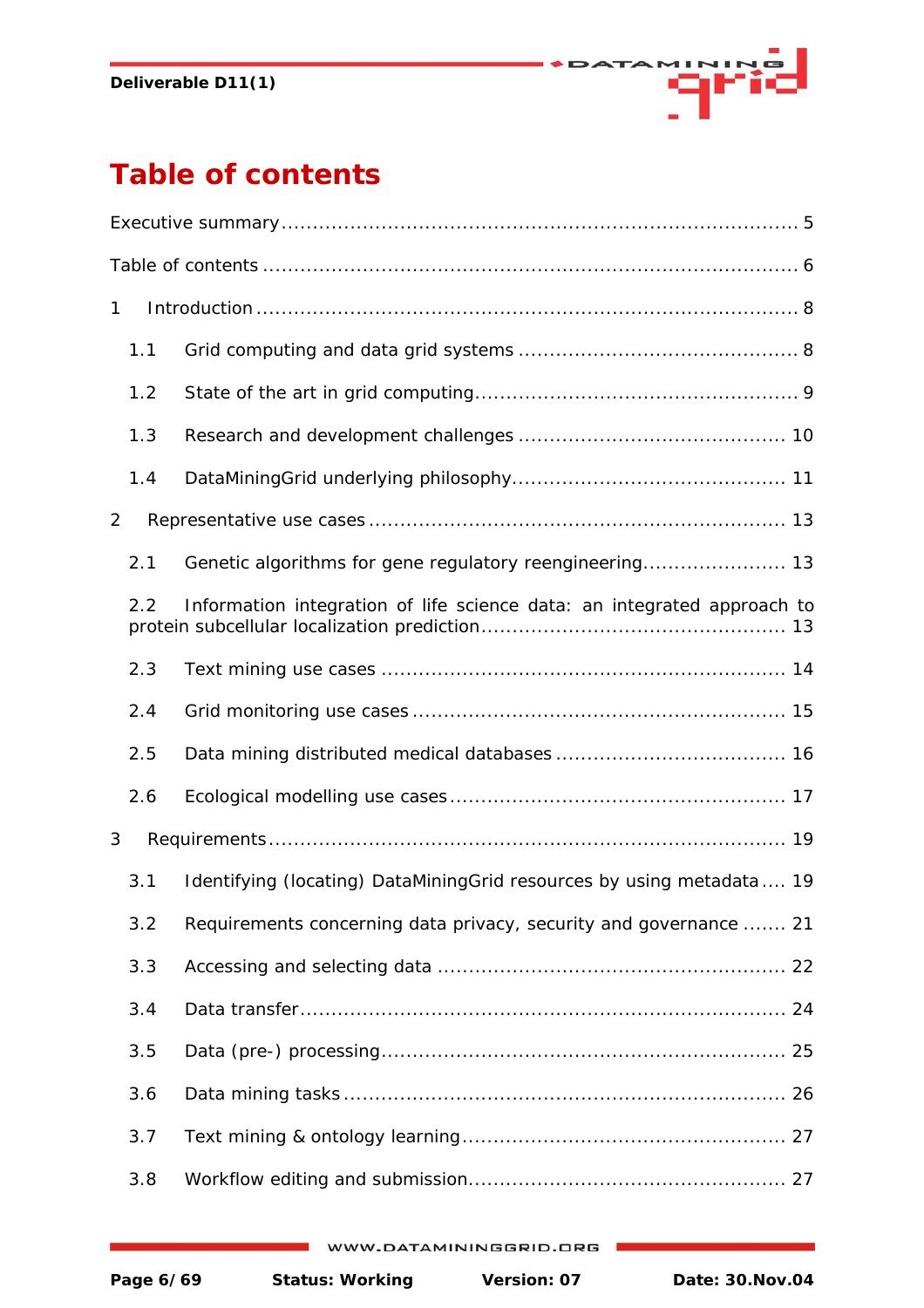|                                                           | 3.9  | Requirements concerning integration of domain knowledge 28 |  |  |
|-----------------------------------------------------------|------|------------------------------------------------------------|--|--|
|                                                           | 3.10 | Grid infrastructure and middleware requirements  28        |  |  |
|                                                           | 3.11 | Usability, response times and user-friendliness 30         |  |  |
| $\overline{4}$                                            |      |                                                            |  |  |
|                                                           | 5    |                                                            |  |  |
|                                                           | 6    |                                                            |  |  |
|                                                           |      |                                                            |  |  |
| Appendix B: Detailed schematic use cases descriptions  51 |      |                                                            |  |  |

MINING

ФF

DATA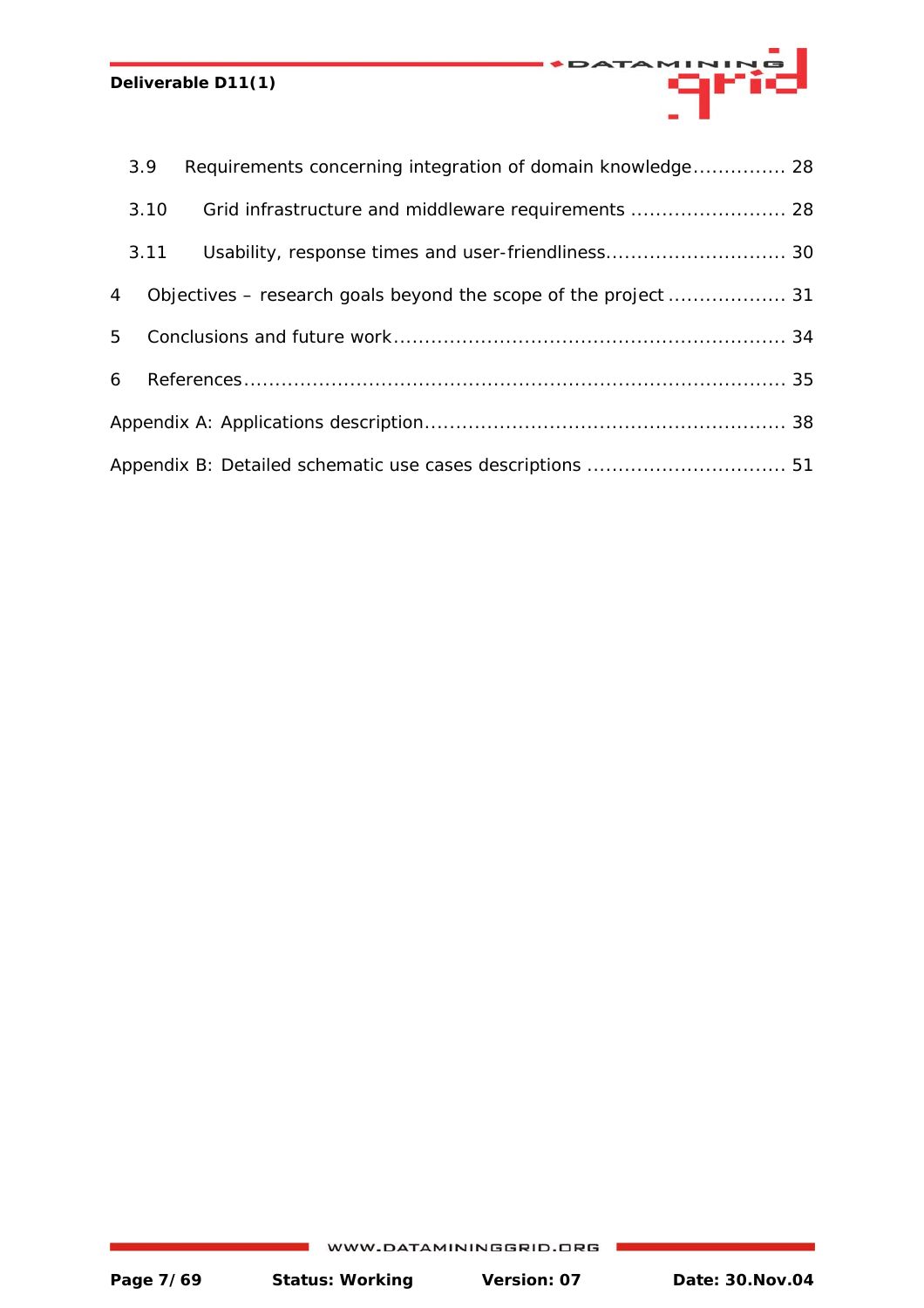

# <span id="page-7-0"></span>**1 Introduction**

The need for data mining in grid computing environments is motivated by describing several representative use cases. Some of these use cases are based on efforts currently under way in industry and academia, others demonstrate more long-term possibilities.

Section 3: Requirements presents a set of features that should be present and gives motivations for those features. Section 4: Objectives – Research Goals Beyond the Scope of the DataMiningGrid Project describes a list of features that might be useful for many use cases, but may not necessarily be addressed by the DataMiningGrid project.

The detailed specification of the DataMiningGrid interfaces will take into consideration:

- The requirements that are contained in this document,
- Review comments on this document from public feedback, invited experts and working group members,
- Specifications of (or proposals for) grid data mining tools and services that meet many of these requirements,
- DataMiningGrid requirements recognized by other projects from the concertation framework of the same strategic objective "Grids for Complex Problem Solving", such as the SIMDAT, inteliGrid and other.

## **1.1 Grid computing and data grid systems**

Grid computing could be viewed as a generic enabling technology for distributed computing. It is based on a hardware and software infrastructure that provides dependable, consistent, pervasive and inexpensive access to computing resources anywhere and anytime. In their basic form, these resources provide raw compute power (CPU cycles) and massive storage capacity (magnetic disk or other mass storage devices) [Fos99]. These two Grid dimensions were originally dubbed Computational Grid and Data Grid, respectively. However, since the inception of Grid technology [Bax02], the term resource has evolved to cover a wide spectrum of concepts, including "physical resources (computation, communication, storage), informational resources (databases, archives, instruments), individuals (people and the expertise they represent), capabilities (software packages, brokering and scheduling services) and frameworks for access and control of these resources (OGSA - Open Grid Services Architecture, The Semantic Web)" [Fos02]. Using a Grid to share resources, researchers and small enterprises can gain access to resources they cannot afford otherwise. Research institutes, on the other hand, can leverage their investment in research facilities by making them available to many more scientists.

Initially, the research community's focus was placed on Computational Grids. These have today reached maturity. Toolkits such as Globus [Globus04], UNICORE [Rom02], Condor [Condor04], and AVAKI [Avaki04] offer a wide range of services starting from job management, data transfer (for input and output),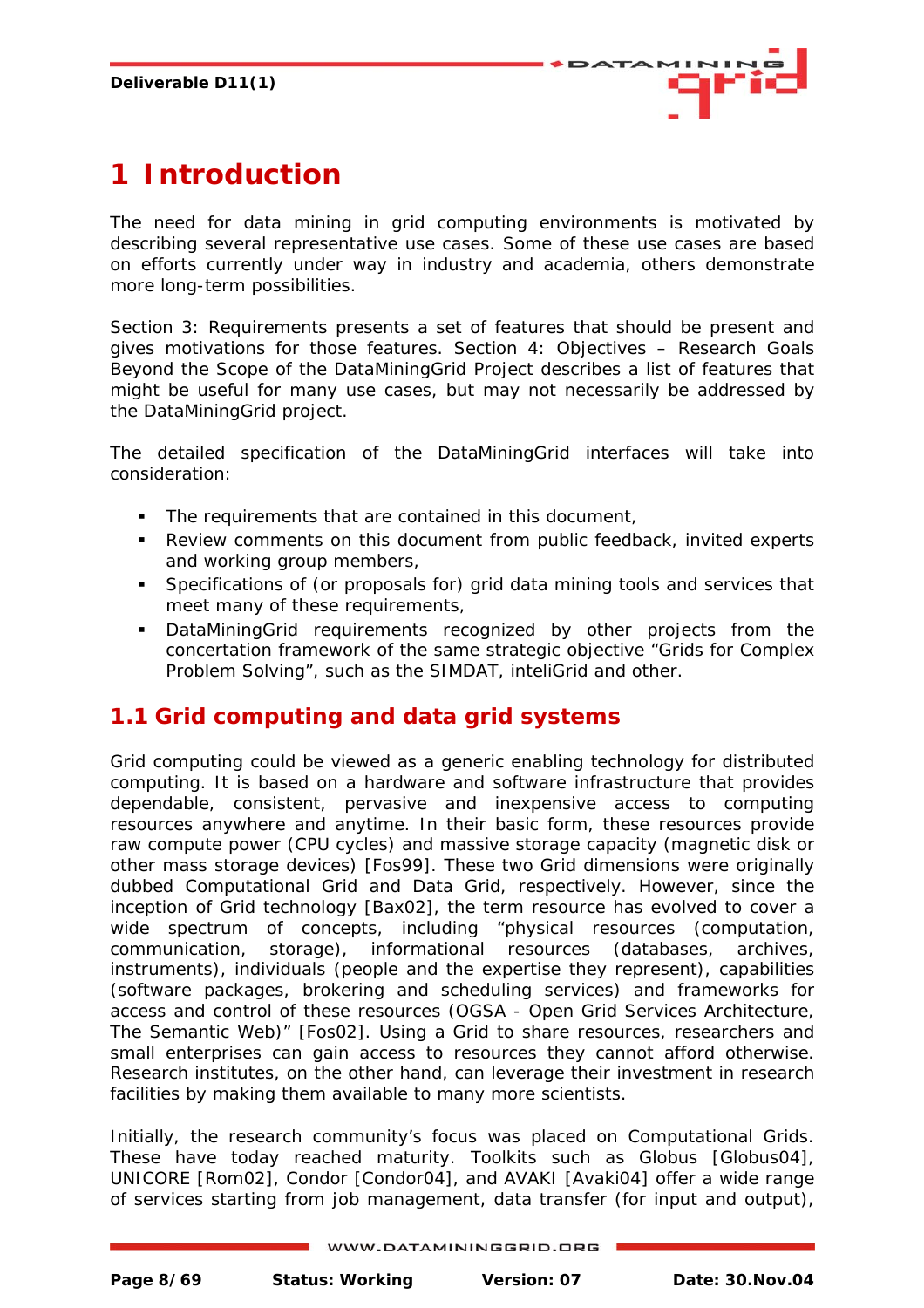

<span id="page-8-0"></span>and various security primitives such as authorization and secure channels. Built on top Globus services, a number of Data Grid projects were initiated about three years ago. The most notable of these is the EU-funded DataGrid project (initiated 2001) [DataGrid04].

Current Data Grid systems offer good solutions for file-based data access and data management problems: they allow a client to locate data, select data, takes care of data replication, etc. However, many scientific and commercial applications are highly dependent on data stored in more complex database management systems, providing more sophisticated access and processing of data. Therefore, recent research has been focusing on (semantic) Grid database access and integration services [GGF04], notably the DAIS standard (see below). These developments and the ever-increasing need to exploit the growing amounts of data across many sectors, give now rise to the development of generic Grid infrastructure (protocols, services, systems, tools) facilitating the automated analysis and interpretation of large and inherently distributed data. However, distributed, Grid-enabled environments imply new levels of complexity along conceptual, technical, legal, ethical, and other dimensions (see section 3 on research and development challenges).

## **1.2 State of the art in grid computing**

In many of today's distributed computing applications, the idea of a stateful (as opposed to stateless) process is extremely important. Data values, and the results of operations on those values, must persist (i.e. maintain their informational state over certain periods of time). Given the inherent heterogeneity of modern platforms, maintaining state is a non-trivial concept, resulting in the development of standards in the area. The idea of web services has emerged to address heterogeneous distributed computing based on existing Internet-based standards (e.g. XML)[Fos04]. Based on this concept, the Open Grid Services Architecture (OGSA) [Fos02] was developed to provide a consistent manner for describing services in Grid Environments. The Open Grid Services Infrastructure (OGSI) is one implementation of this architecture, which is now being reworked under the Web Services Resource Framework. Computational resources, storage resources, databases and programs can all be considered as services. Typically, the development of a standard in any computer application area is two-fold. It involves

- 1. The definition of service interfaces and
- 2. The definition of protocols to invoke these interfaces.

In the area of data management the Data Access and Integration Services (DAIS) [GGF04] working group, as part of the Global Grid Forum, aims to develop and promote standards for accessing data across Grids with an emphasis on existing systems. OGSA-DAI is a collaborative program developed with the aim of meeting the needs of the UK e-Science community by producing an open source database access and an integration middleware for Grid applications. While it developed separately from DAIS, it aims to be fully compliant with the standards developed by them. As data access in data mining applications is of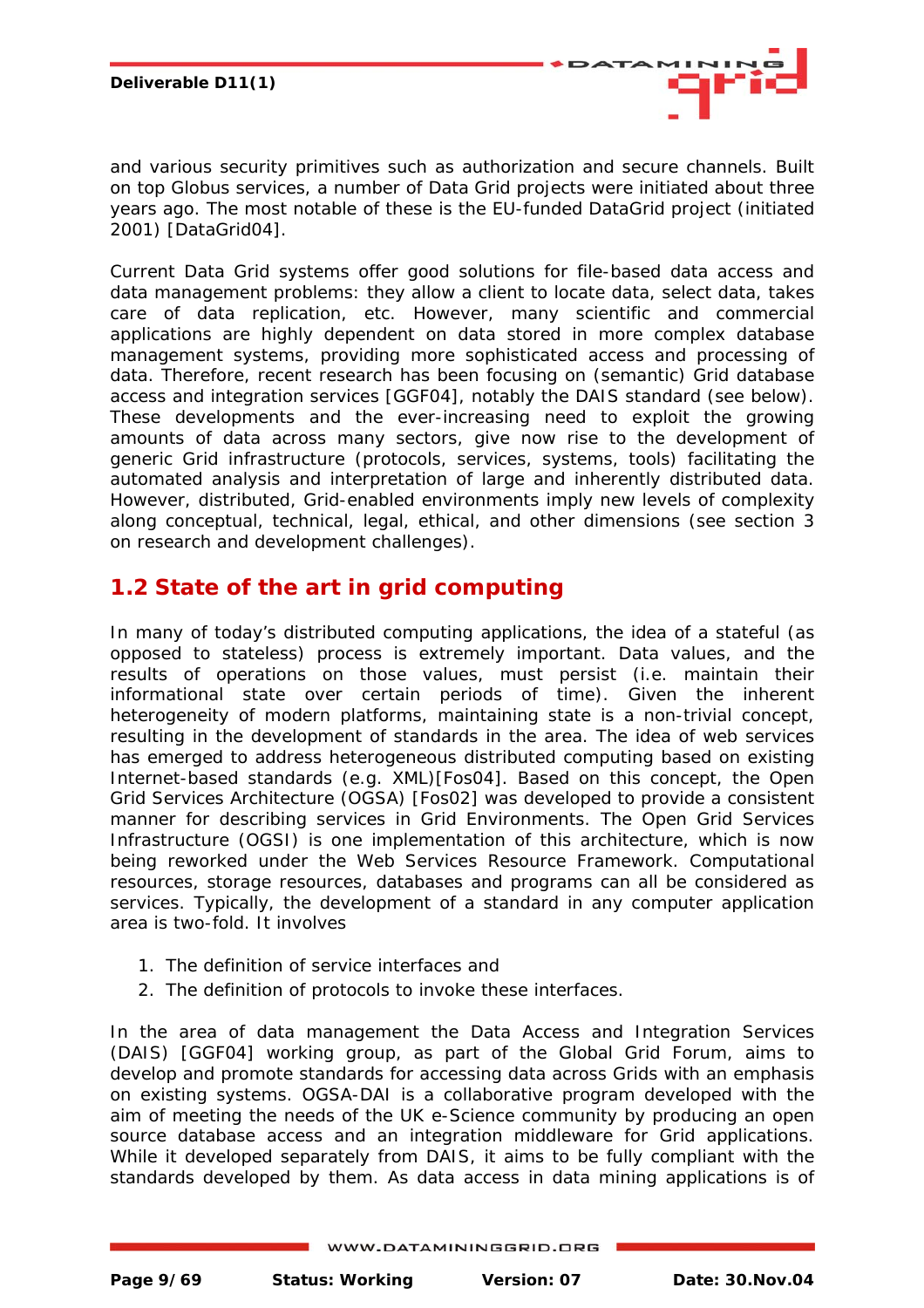

<span id="page-9-0"></span>fundamental importance the output from DAIS and OGSA-DAI are relevant to all data mining services that will be developed under the DataMiningGrid project.

Although the OGSI/OGSA standards have helped to provide grid-based services, several criticisms have been made with regards to its usability. Perhaps one of the most significant criticism is that it is too object-oriented and in violation of the "pure" the web services concept (on which it was originally based). Pure web services are supposed to have no associated state or instances. As a result, the OGSI architecture is moving towards the Web Services Resource Framework (WSRF) [Czaj04]. This framework, initially inspired by OGSI, basically restructures OGSI concepts to fit more closely with the current web services architecture. Due to fundamental changes in the exchange of messages between the two approaches, WSRF-compliant services will not interoperate with OGSI services.

Much effort is made by both the scientific and business communities to develop standard grid middleware, allowing for easy development of grid-enabled applications and ensuring their interoperability. However with the emergence of the OGSA standards, calling for the web services-based approach, there is much confusion and feeling of uncertainty among the grid researches and developers.

The Globus Toolkit 3.0, an OGSI based descendant of the widely adopted Globus Toolkit 2.x, required significant refactoring of the working grid environments. However recent dramatic changes of OGSI towards further integration with Web Services (WSRF) render the previous work unusable. Such unexpected change in the core of the grid middleware makes it unclear how the latest developments will impact other standards and the whole standardization process at GGF. Currently, the grid interoperability standard is WS-I+.

One of the tough challenges faced by any grid-related project today is to maintain a consistent picture of the latest developments and to comply with the constantly evolving new standards. "gridification" of services will need to take onboard and adhere to existing and emerging grid data mining standards, such as those discussed in the next section.

## **1.3 Research and development challenges**

As a result of the unprecedented technological advances in recent years, fundamentally new, intrinsically distributed complex problem solving environments are emerging. These developments are prompting a range of new data mining research and development problems.

These can be classified into the following broad challenges:

 **Distributed data**. The data to be mined are increasingly stored in distributed computing environments on heterogeneous platforms. Consequently, development of algorithms, tools, and services is required that facilitate the mining of inherently distributed data within complex problem solving environments.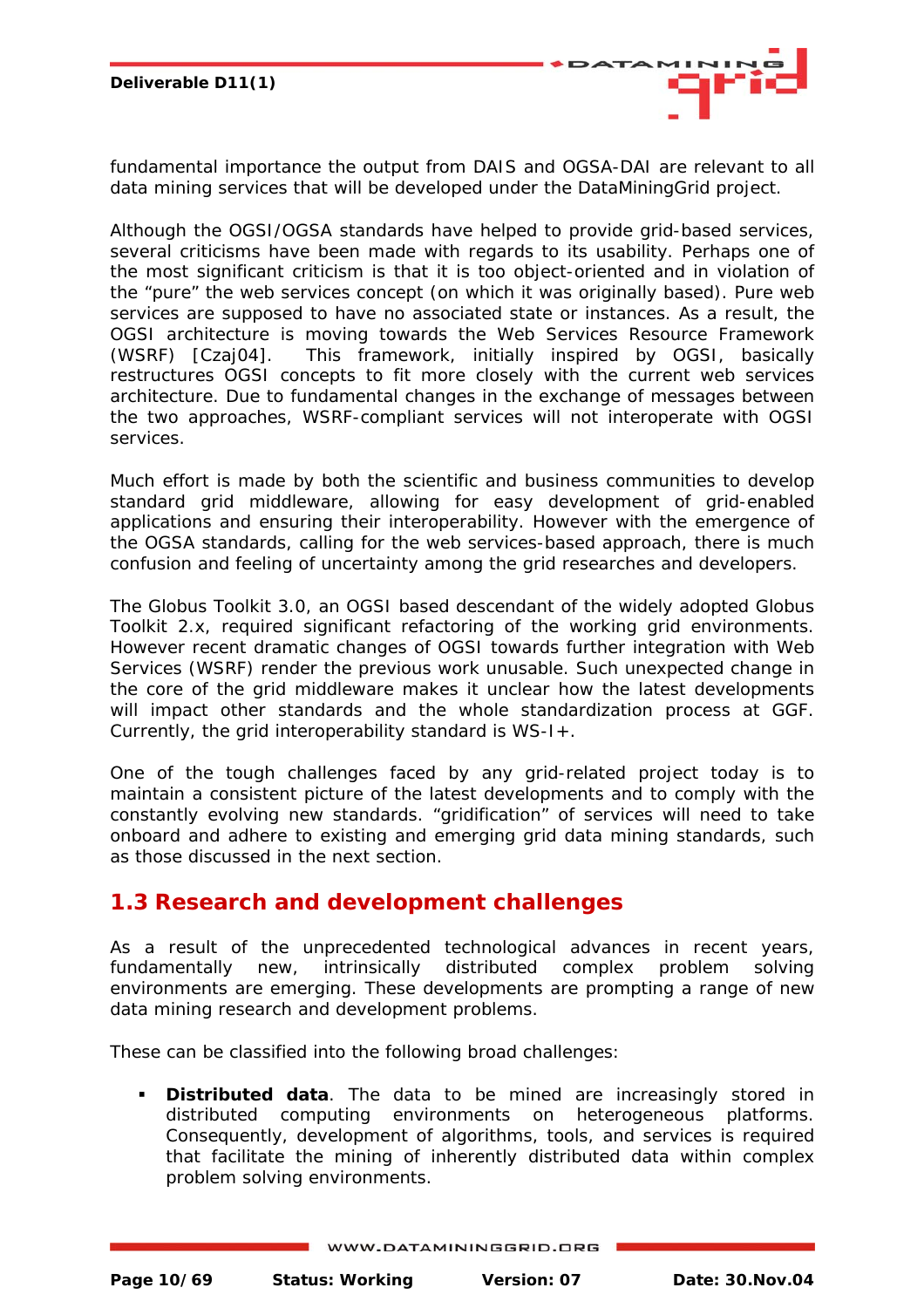<span id="page-10-0"></span> **Distributed operations**. Emerging grid computing environments will see more and more data mining operations and algorithms be made available on the grid. To facilitate a seamless integration of these resources into distributed data mining systems for complex problem solving, novel algorithms, tools, grid services and other IT infrastructure need to be developed.

AT/

- **Massive data**. Development of algorithms and systems for mining large, massive and high-dimensional data sets (out-of-memory, parallel, and distributed algorithms) is needed, as more and more data mining problems in complex problem solving environments are faced with gigaand tera-scale data sets.
- **Data types**. The phenomena analysed in complex problem solving scenarios are captured in increasingly complex data sources, structures, and types, including natural language text, images, time series, multirelational and object data types. grid-enabled mining these data will require the development of new methodologies, algorithms, tools, and grid services.
- **Data privacy, security, and governance**. Automated data mining within distributed computing data Grids raises serious issues in terms of data privacy, security, and governance. Related issue involve ethical and legal aspects, good practices, and audits. grid-based data mining technology will need to support researchers and analysts in using the data mining tools and services in a legal, ethical, secure, privacy-preserving, and auditable way.
- **Domain knowledge**. The data to be mined in complex problem solving scenarios will increasingly require the integration of existing domain knowledge into the mining process, particularly in knowledge-intensive domains. This knowledge is often dispersed across geographically distributed sites and organisations, either in digital form (ontologies, metadata, knowledge-based or simulation systems) or provided interactively by human experts. grid-enabled data mining technology will need to provide services and tools to support knowledge-aided data mining. (see also last bullet point).
- **User-friendliness**. Ultimately, data mining in a distributed grid computing environment must hide technological grid details from the user. To facilitate this, new software, tools, and infrastructure development is needed in the areas of grid-supported workflow management, resource identification, allocation, and scheduling, and user interfaces.
- **Resource identification and metadata**. A key characteristic of emerging grid-based complex data mining environments is that data sets, data mining operations and relevant domain knowledge resources will be dispersed around a potentially very large number of sites and nodes. Powerful metadata services resource identification tools and systems are required to navigate, select, and use the available resources effectively.

## **1.4 DataMiningGrid underlying philosophy**

The underlying philosophy (approach) of the project is depicted in [Figure 1.](#page-11-0) The Consortium decided to use a so-called "three legged stool" methodology for

WWW.DATAMININGGRID.ORG

**Page 11/69 Status: Working Version: 07 Date: 30.Nov.04**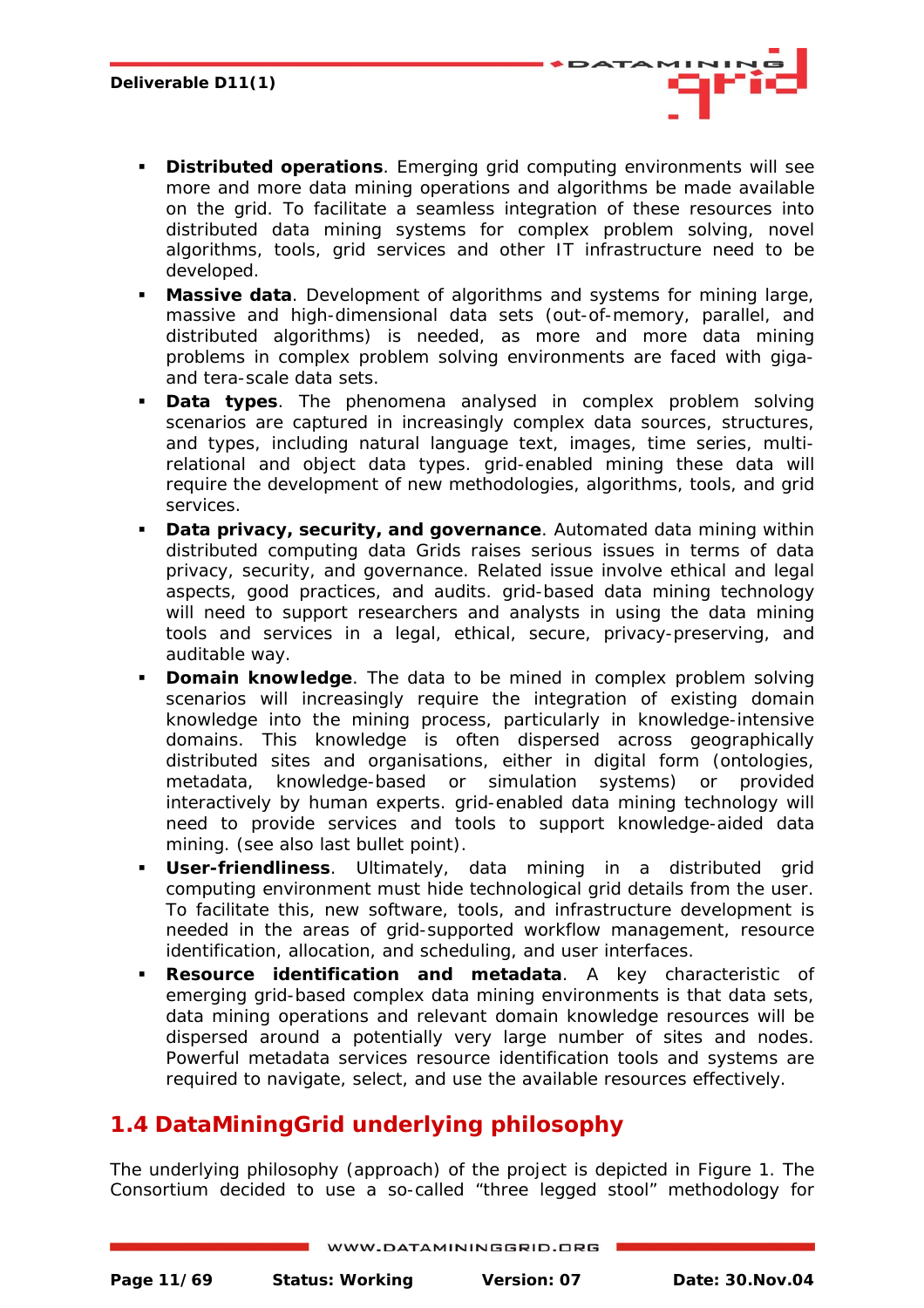

project development process. This methodology basically consists of three main concepts:

- Use-case-driven process all the stages in the process are driven by use cases,
- Architecture-centric architecture has to be outlined at a very early stage of the project and it evolves over time,
- **Iterative process of improvements of the various models (use case model,** requirements model, analysis model, and design model). In the DataMiningGrid project we improve these models at least in three iterations.

The requirements are chosen based on the aspects of the use cases that the Consortium considered most important. As such, one should not assume that that the DataMiningGrid components will directly support every aspect of the use cases.

<span id="page-11-0"></span>

**Figure 1: DataMiningGrid underlying philosophy**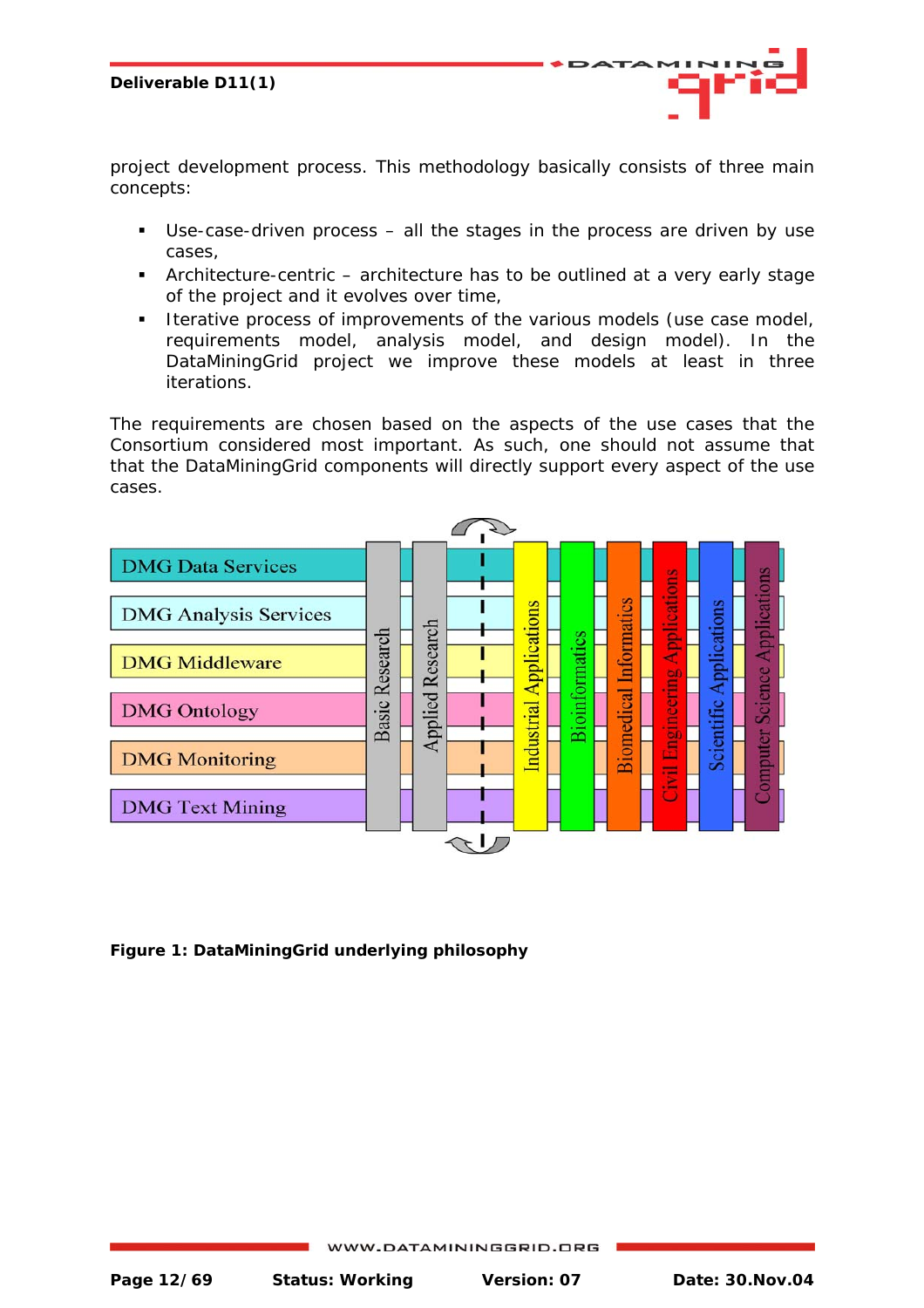

## <span id="page-12-0"></span>**2 Representative use cases**

DataMiningGrid can be used to improve existing data mining techniques and may enable new uses of data mining on the grid. In this section we describe some representative use cases. Note that this is not an exhaustive list, but instead a cross-section of interesting use cases. These use cases will serve as a guideline in choosing requirements for the DataMiningGrid tools and services.

## **2.1 Genetic algorithms for gene regulatory reengineering**

A genetic algorithm is used to model a natural phenomenon; gene regulatory networks will be simulated in silico on the grid in order to discover the genetic configuration that reproduces observations made by in vivo biological experiments.

Many different genetic networks will need to be computationally simulated, and the genetic algorithm will be used to design and evolve these network simulations so that the optimum network configuration is discovered. Here the optimum network is the network that best reproduces the observations generated by a real, biological genetic network. Having access to large computational resources will be essential for this demonstrator, as the search space is vast, and the more simulations that can be run, the better will be the search through the possible genetic configurations.

Each genetic network simulation can be run independently of the others, and so a batch scheduling system such as Condor, that can access the computational power of idle machines, would be excellent for this use case. The simulations can be distributed over a cluster of machines running Condor, and the data produced by the simulations will need to be collected and processed by the genetic algorithm, which will then evolve new simulations based on the previous simulations. Finally, the optimum genetic network configuration will be presented to the user.

## **2.2 Information integration of life science data: an integrated approach to protein subcellular localization prediction**

To investigate natural phenomenon from the bioinformatics area there is great need to access data in multiple databases, which all have significant syntactic, technological and semantic heterogeneity. DataMiningGrid mechanisms will be used to facilitate this process, and in particular they will be used to integrate two databases containing information that can be used to predict proteins' locations within a cell's subcellular compartments.

In this use case the main challenge for the DataMiningGrid will be integrating heterogeneous data sources for data mining. To allow for effective data mining, the data has to be stored and adequately organized; this task will be addressed by means of data warehouse technology. Data integration using warehousing technology has already been investigated by UU in the context of this research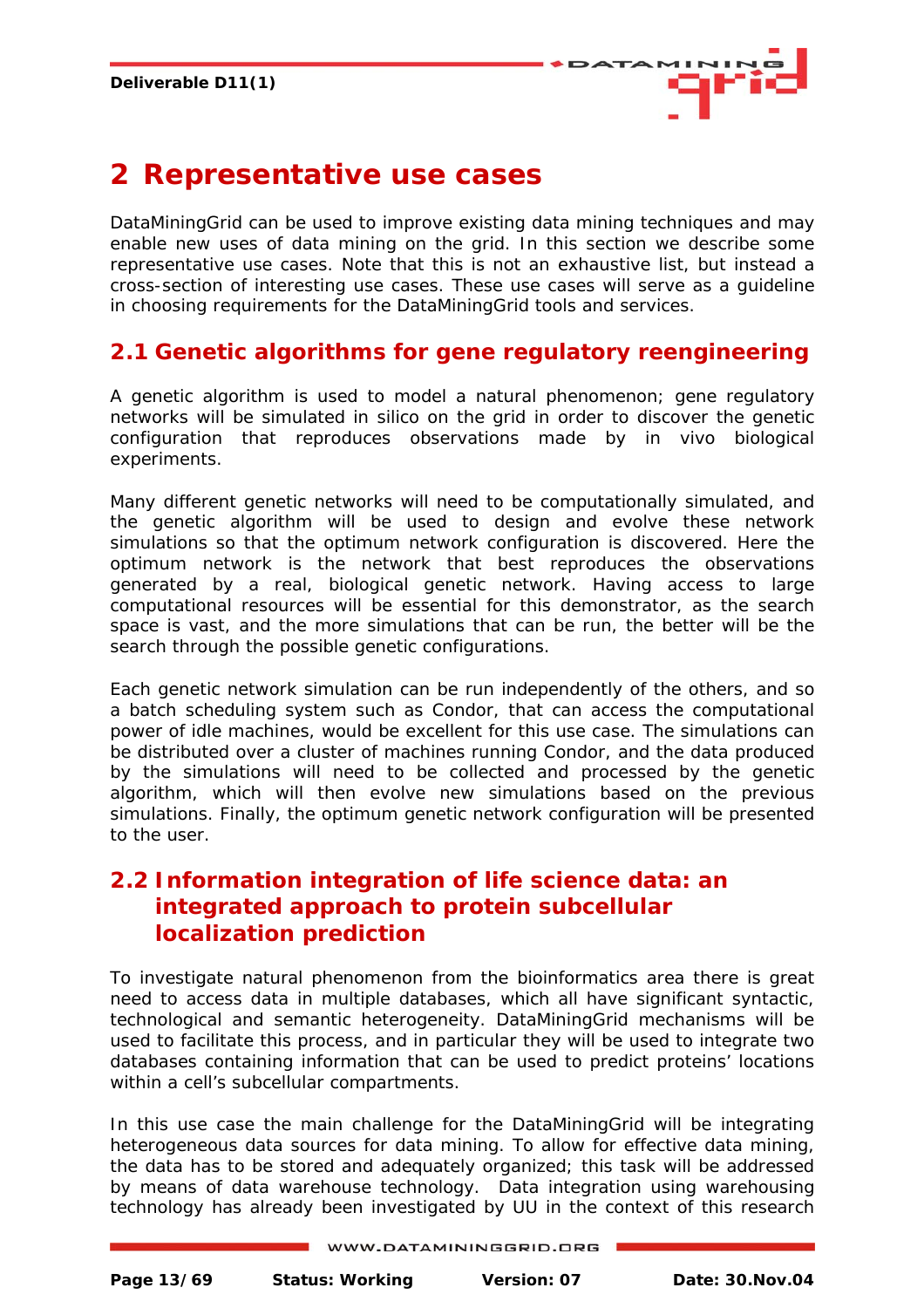<span id="page-13-0"></span>project [Stur03]. Here we will be mostly concerned with semantic heterogeneity as our biological databases will use different conceptualizations or ontologies to model data.

Once the biological databases have been integrated, a classification algorithm will be applied, in this case probably a decision tree, to datasets derived from these databases.

## **2.3 Text mining use cases**

The text mining use cases described under T61 of the Technical Annex can be subdivided into the following text mining framework, which is shown in the picture below ([Figure 2. Text mining framework\)](#page-13-1). Three different scenarios are sketched for a huge (and distributed) collection of electronic texts.

<span id="page-13-1"></span>

#### **Figure 2. Text mining framework**

- Selection  $(T61.3)$  The typical application of search engines to find the relevant texts for a query, i.e. to select the appropriate text(s).
- Reduction  $(T61.3)$  Finding the relevant passages in documents which contain the answer to a query.
- Organisation (T61.1) The building of problem relevant subsets for the whole collection. Structuring the document collection can be done in two different ways:
	- o Classification The structuring process is done due to a given categorization scheme and can be done by rules or training by examples from a given learning set. So the principle structure is given by a natural categorization scheme or by the human trainer of the system.
	- o Clustering The organization process is done automatically to find unknown structures in the collection and the main purpose is to detect the unknown categories of a collection.

In addition to all basic text mining processing steps the subtask **Ontology learning from and for text collections (T61.2)** will focus on an important processing unit for which the grid-enabled version will be very valuable. This subtask is not a demonstrator for its own, because the usefulness of this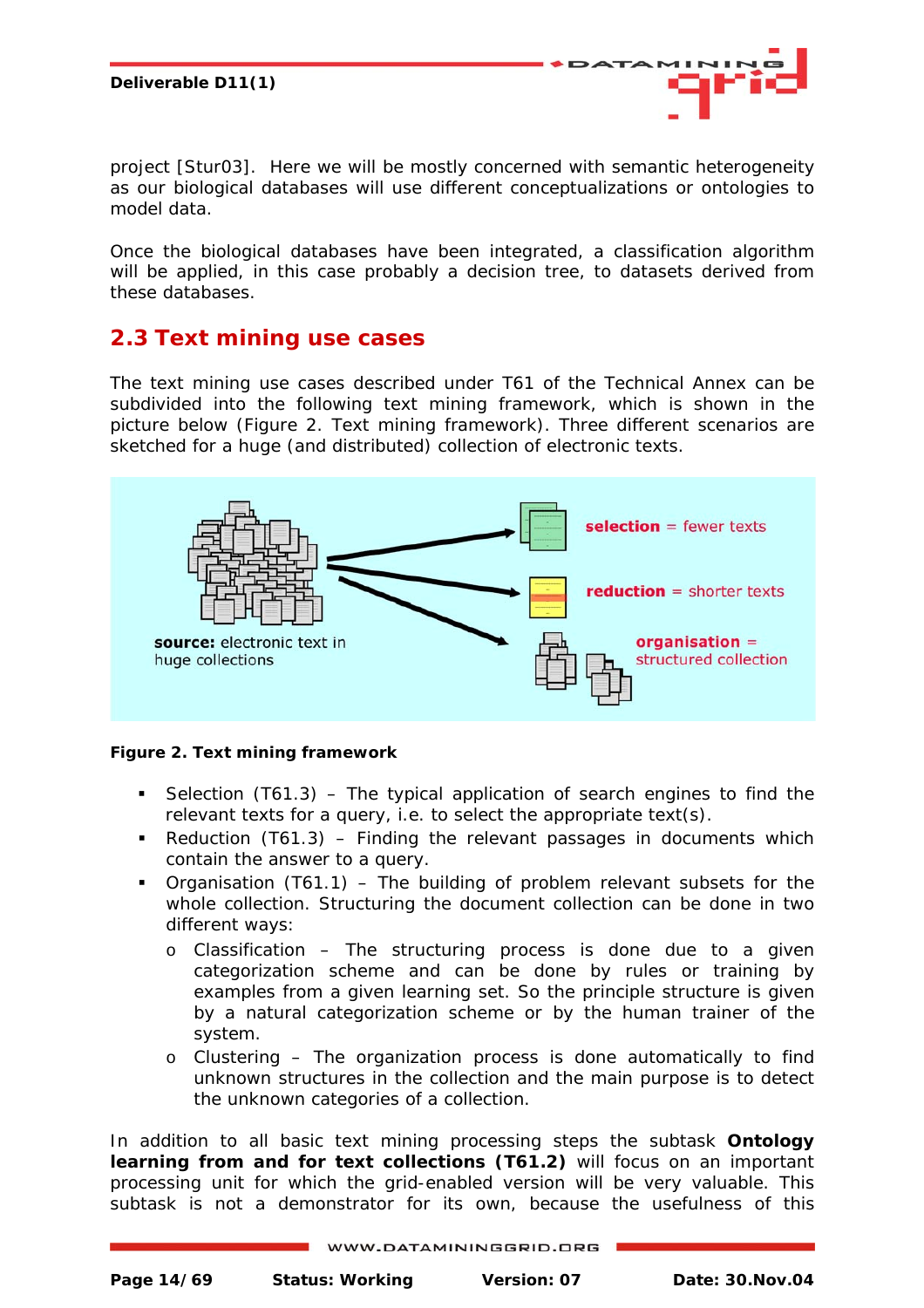<span id="page-14-0"></span>demonstrator is not self-contained, but is an essential subtask of the other demonstrators. The learned ontology will support the other subtasks by:

- **IMPROVEMENT OF the document representation,**
- **IMPROVEMENT OF CLASS- and sub-class structure,** 
	- o Improved classification and clustering (T61.1),
- **IMPROVED FE** Improved representation and annotation of documents,
- **Query expansion,**
- **Enhance passage retrieval,** 
	- o Improved retrieval (T61.3).

Specific text mining use cases are therefore as follows:

- Fast distributed text classification for quality management,
- Ontology Learning from and for text collections,
- Finding related and similar documents in the intranet,
- **Mining digital libraries,**
- **Mining civil engineering databases,**
- **Mining old church Slavic documents.**

The use cases displayed under T61 of the Technical Annex provide the building blocks needed by the text mining use cases T61.1 – T61.3. They deal with the pre-processing of textual data, document classification, and clustering of documents. The computations are either performed on a central server, or they are distributed.

## **2.4 Grid monitoring use cases**

A key problem in the development and operation of distributed systems is that their behaviour tends to be extremely complex. Traditional monitoring services are based on gathering local logs in each component of the system and on the manual, or software assisted, browsing of these logs by experts. This approach has three basic flaws to it: (1) any centralized approach is necessarily nonscalable with the number of logs, (2) many interesting events exceed the scope of a local log (e.g., distributed denial of service attacks) and can only be detected if all logs are processed and a system-wide picture is obtained, and (3) in order to maintain reasonable log volumes, the events that are interesting must be selected a priori; yet, many times an event only becomes interesting in the context of a given problem, which cannot be predicted.

An alternative approach, which has been tested in small-scale systems, is to use data mining techniques to look for unknown patterns in the logs. This approach allows logging many more events, since these will be processed automatically. It also has the potential to reduce the level of system expertise required from the operator because the same monitoring tool can be used to extract behavioural patterns from the logs of different systems. Nevertheless, until today all such experiments still had two drawbacks: they used centralized data mining techniques and were, thus, non-scalable, and they used the logging facilities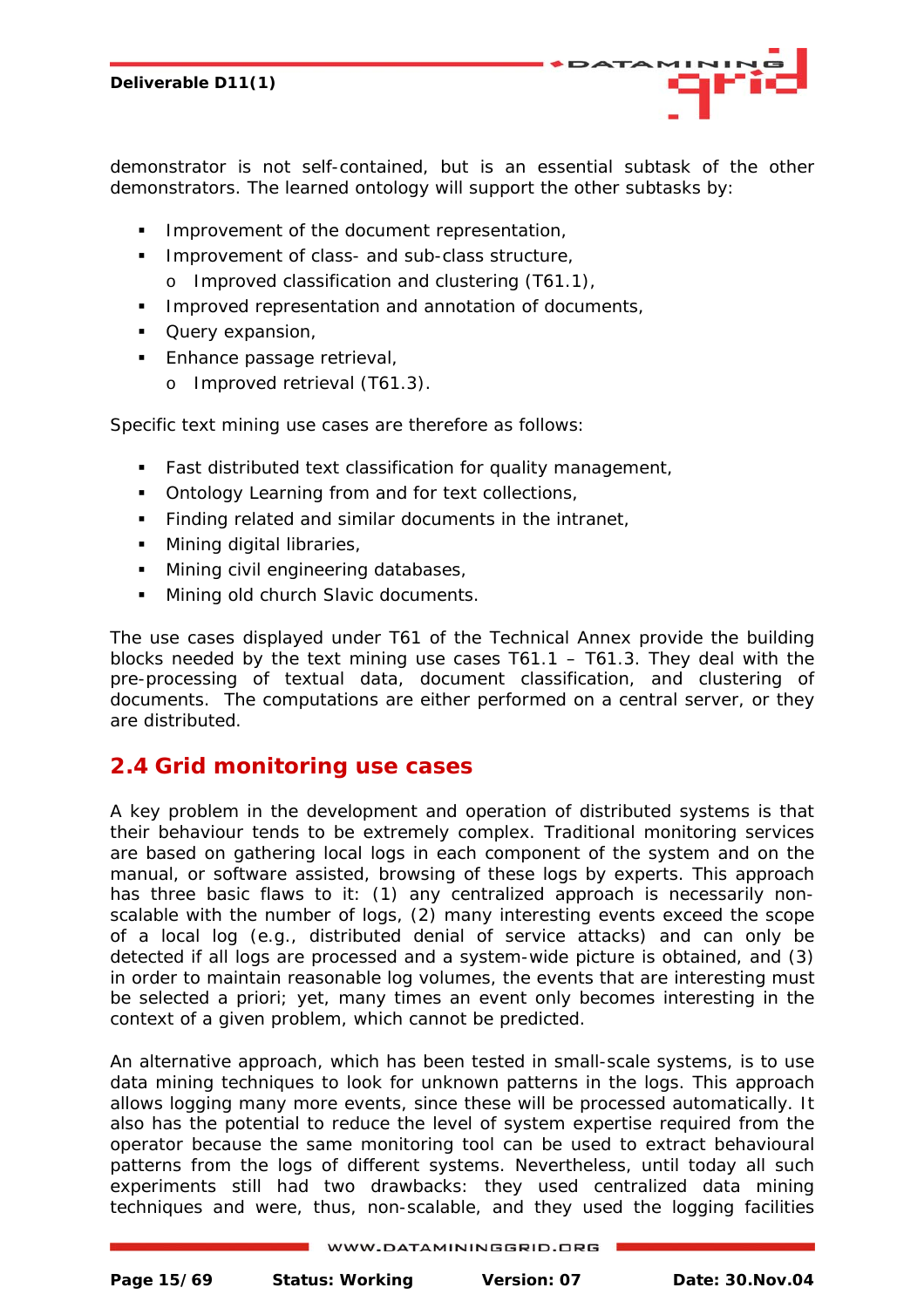

<span id="page-15-0"></span>supplied by vendors and thus suffered from the need to fuse the data sources before they can be mined – which is in itself a difficult problem.

In the DataMiningGrid we will investigate a new approach to the monitoring problem. We will use the data mining toolkit that will be part of DataMiningGrid to mine logs that will be extracted specifically for this purpose. Since data mining is integrated with the system, the monitoring task will be distributed. For instance, we will be able to log much more data locally, because most of that data will be discarded of immediately and will pose no performance overhead on the system. This work is expected to have implications for all grid systems

The following generic use case refers to the task T64: Complex Monitoring Problems of the Workpackage WP6: DataMiningGrid Demonstrators in the projects Technical Annex (section 7.6.6).

After submitting a grid job it is of critical importance to allow user to monitor its execution, as well as to constantly diagnose the system. If the system is properly diagnosed, its performance can be improved by correcting the problems that occurred during the job execution, or by resubmitting the job to other resources that function properly. If the job submission was faulty (e.g., due to the incomplete data), the user can be alerted, and the information necessary for the correction of the submission can be provided.

Monitoring in the distributed systems is extremely complex since it must combine information from numerous and diversified resources that simultaneously execute multiple computational tasks. This is why current distributed systems offer very little monitoring functionality. The DataGrid [DataGrid04], for example, developed a monitoring facility called Logging and Bookkeeping that keeps track of the job submission, and enables querying of the current job execution status. However, this facility retrieves only a very limited set of predefined job status descriptions. Moreover, these descriptions are rather cryptic, and contain very little information regarding the problems that caused job failure, and how it could be corrected. Actually, a job that was factually not executed due to the application malfunctioning would be still reported as successful.

It is therefore necessary to provide a significantly more powerful monitoring functionality integrated into the distributed systems that would allow ongoing analysis of the system's condition, and provide critical diagnostic information.

## **2.5 Data mining distributed medical databases**

The medical use case is especially intended to demonstrate the need for privacy and security when mining a real-world medical problem. Many medical studies are more relevant if conducted for a greater geographic area. In this particular use case, endemic goitre and supply with iodine in Slovenian children entering high school is investigated. The specific scientific objectives of this demonstrator are (1) to study the prevalence of insufficient supply with iodine, which is manifested as goitre, among children entering high school in 9 regions of Slovenia, (2) find out in which regions of Slovenia the prevalence of insufficient supply with iodine, manifested as goitre, is especially high, (3) to determine, if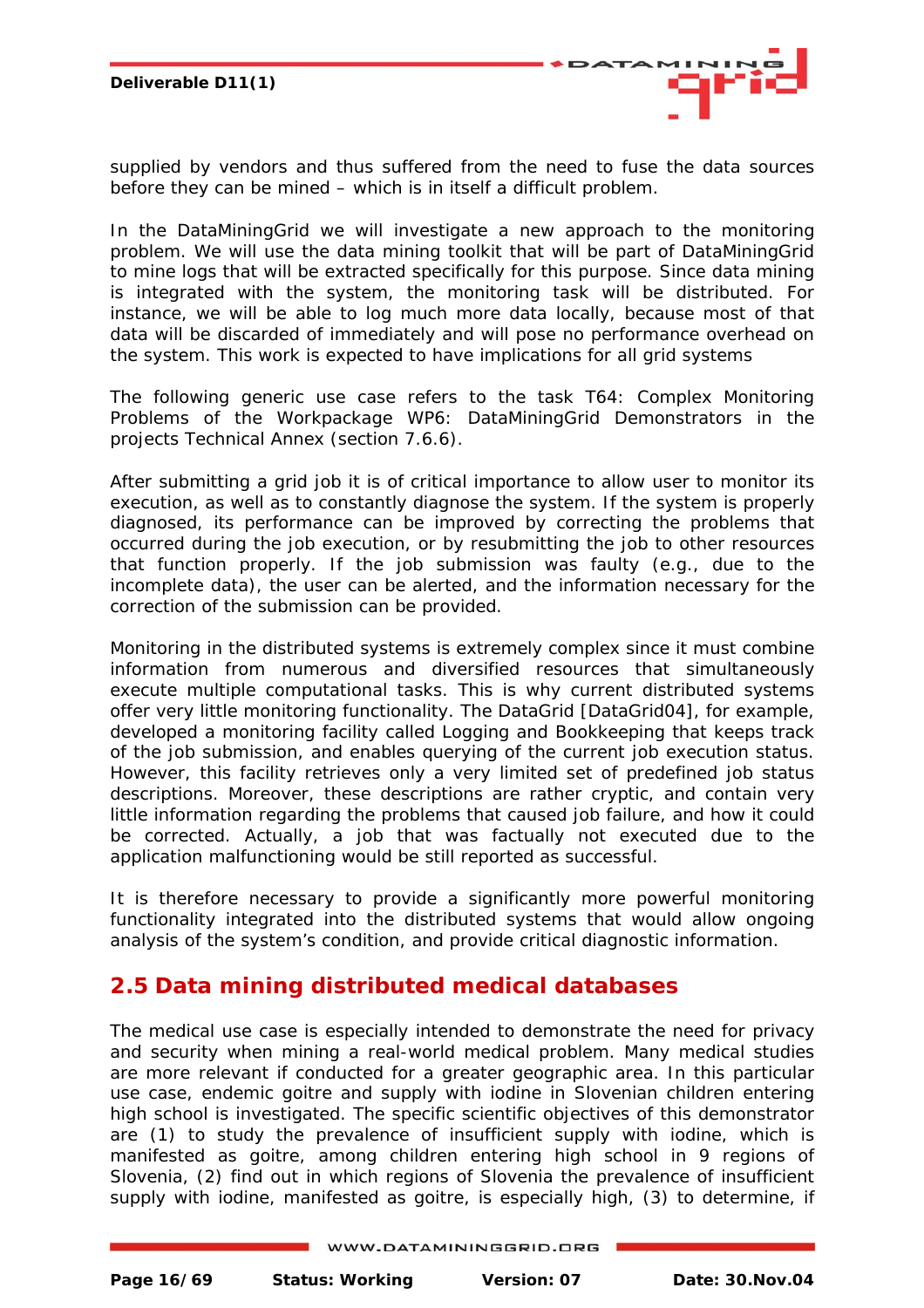

<span id="page-16-0"></span>there is a significant difference in nutritional habits between the children with deficient supply with iodine and their peers from the control group from the same region in Slovenia, who have adequate iodine supply, and (4) compare nutritional habits of Slovenian children entering high school with recommended Central European reference values.

Currently, approximately four thousand children are being recruited in nine Slovenian regions and the data is collected in several regional databases. The collected data is being analysed by statistical and data mining approaches. In this respect, the use case is not concerned with massive data neither it needs high-performance computing, however scalability is an open issue when mining larger (distributed) medical databases.

It would be highly beneficial if the data is either not transferred from its original location (for the purpose of data mining) or they could be transferred in a coded manner, thus preserving privacy, security and governance, while at the same time facilitating medical studies on the data.

## **2.6 Ecological modelling use cases**

The ecological modelling use cases are taken from the scientific area of automated ecological modelling, but could be generalized on any scientific area that has the need for automated modelling of systems on the basis of knowledge bases.

Models of dynamic systems are often stated in terms of basic processes that govern the dynamic behaviour of the observed system. Each basic process influence the change of one or more system variables, while the model of a basic process specifies the equations used to model its influence. There are numerous mathematical formulations (models) for each of the processes in a system. When setting a model of a system the expert then makes a choice of a suitable expression that would describe the process best. In automated modelling a knowledge library can take the experts place by offering a variety of models for the same process to the equation discovery tool, which then finds one to describe the system best.

The modelling knowledge is gathered in a library of domain-specific knowledge. Given a specification of modelling task at hand, which includes specification of the observed system variables and processes that are expected to influence the behaviour of the system, we can transform the high-level knowledge from the library into an operational form of grammar that specifies the space of candidate models for the observed system. This is illustrated in the left-hand side of [Figure](#page-17-0) [3: An automated modelling framework based](#page-17-0) on the integration of domain[specific models.](#page-17-0) Once we have a grammar, we can use equation discovery system Lagramge to heuristically search through the space of candidate models, match each of them to measured data by fitting the values of the constant parameters, and find the one that fits measurements best. This model is the output of Lagramge application.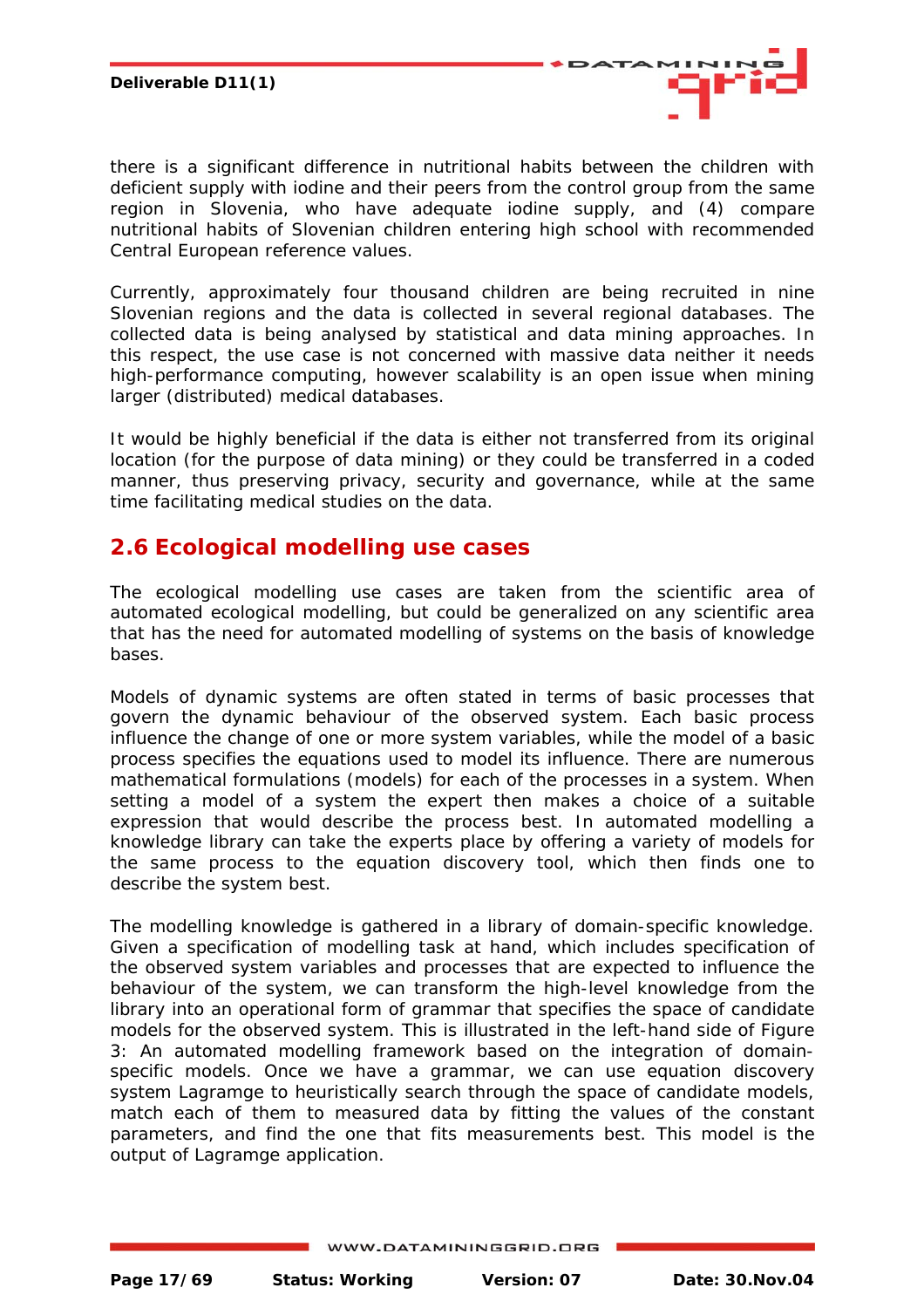

<span id="page-17-0"></span>**Figure 3: An automated modelling framework based on the integration of domain-specific models** 

The ecological use case is concerned with the task of building mathematical models of ecosystems, in particular population dynamics in aquatic ecosystems. Population dynamics studies the structure and dynamics of populations, where each population is a group of individuals of the same species sharing a common environment (ecosystem). We consider models of the dynamic change of population concentrations (or densities) that take the form of ordinary differential equations (ODE or ODE models). There are two main aspects of building an ODE model of a real-world ecosystem. First, we have to establish an appropriate ODE structure (the structure identification task). Second, we have to identify acceptably accurate values for the constant parameters of the ODE model (the parameter estimation task). Each of these aspects will be implemented on the grid as a separate computational service. However, a basic service for simulating ODE models is also necessary, that will allow the user to simulate and compare behaviours of the different models.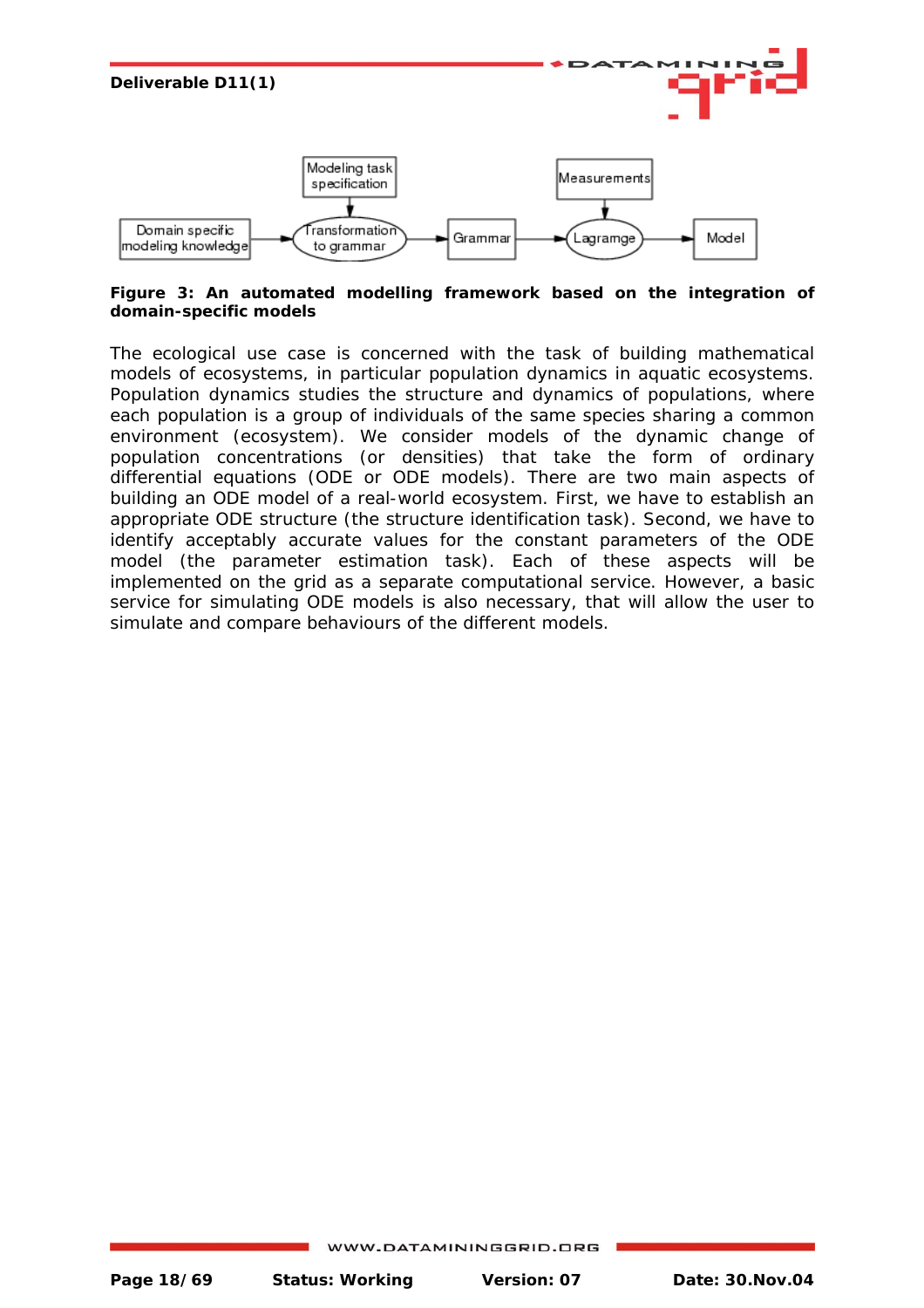

# <span id="page-18-0"></span>**3 Requirements**

The use cases motivate a number of technical requirements for the development of DataMiningGrid tools and services. The DataMiningGrid Consortium currently feels that the **technical requirements** described below are **essential** to the DataMiningGrid© technology. Each requirement **includes a short description** and is **motivated** by one or more use case(s) from the previous section.

**Functional requirements** lists the set of operations that the DataMiningGrid services and tools must be able to perform in order for the services and tools to be considered functional. **Non-functional requirements** are additional criteria that generally focus on the system properties, such as environmental and implementation constraints, performance, platform dependencies, maintainability, extensibility, reliability etc. of the services and tools. Nonfunctional requirements are further divided into special (non-functional) requirements and supplementary (non-functional) requirements. The special requirements are related to the specific use cases and need to be handled in subsequent system models, such as the analysis, design and implementation models. The supplementary requirements are generic requirements and can not be connected to a particular use case or a particular real world problem. They should instead be managed separately in a list of supplementary requirements.

The main classes of functionality required by users were identified as:

- **IDENTIFY IDENTIFY** Identifying (locating) DataMiningGrid resources by using metadata,
- Accessing and selecting subsets of data,
- Data transfer,
- Data (pre-) processing,
- Data mining tasks,
- **Text mining and ontology learning,**
- **Workflow editing and submission,**
- Data privacy, security and governance,
- **Integration of domain knowledge,**
- Grid infrastructure and middleware functionality,
- Usability, response times and user-friendliness.

## **3.1 Identifying (locating) DataMiningGrid resources by using metadata**

#### **Functional requirement 1: Provide mechanism for accessing metadata**

*Rationale*: For the client to make decisions about how to handle the data provided by the data service, it is necessary for the client to access the metadata associated with the data. There are different forms of metadata. Application metadata describes properties of primary data that help the user to interpret it. Technical metadata describes how the primary data is stored in physical resources.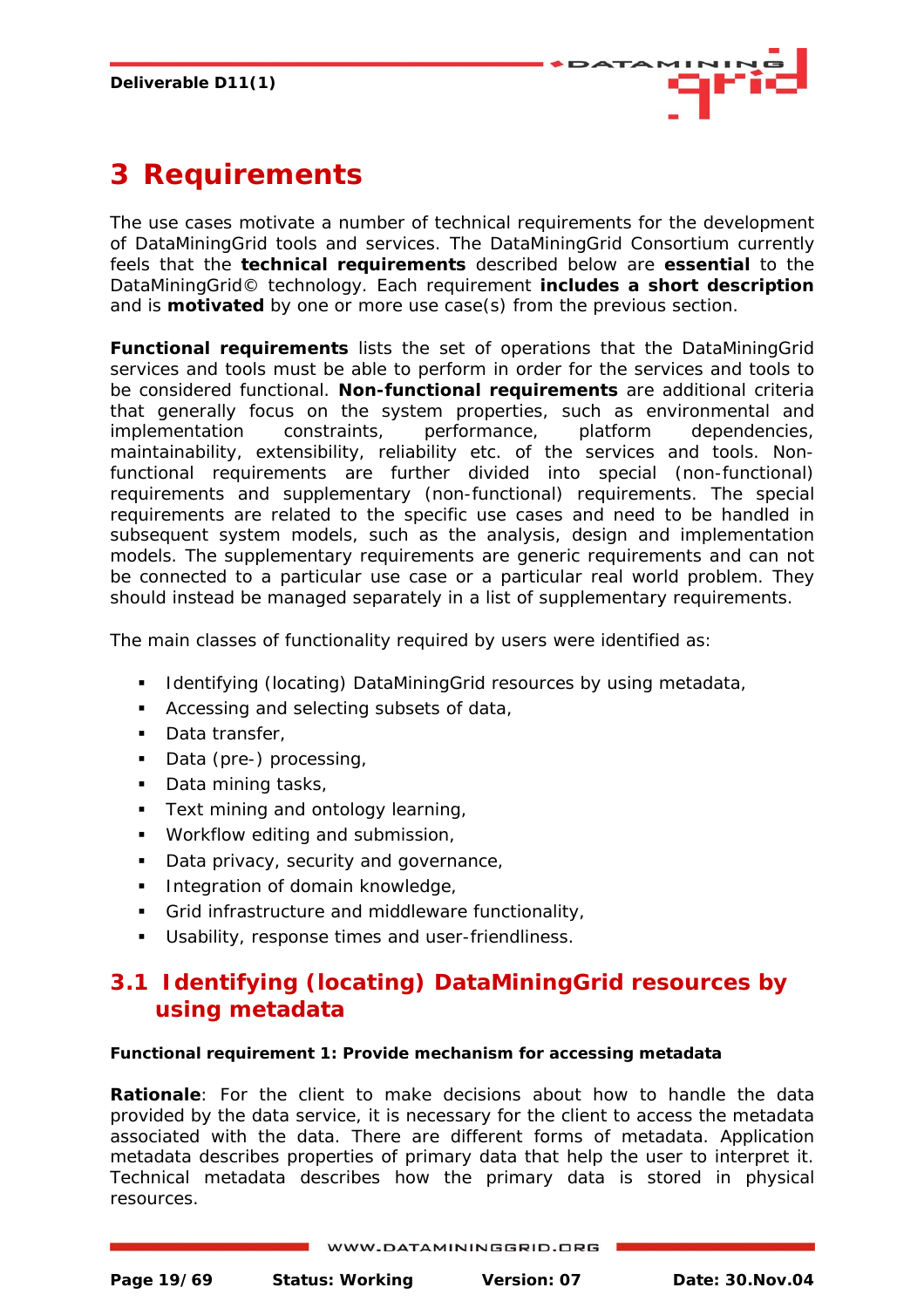*Initial Assessment*: Application metadata would be most useful if provided the early stages of workflow design. This would suggest that application metadata should be part of the information supplied by the data service registry.

**ATA** 

Technical metadata would mainly be used internally by the data services to construct data access and mediation workflows.

*Motivation*: Text mining use cases especially DC Use Case for Subtask T61.3: Finding related and similar documents in the intranet. Document repositories on the intranet contain metadata describing the kind, format, up-to-datedness and accessibility of their data.

#### **Functional requirement 2: Provide mechanism for locating data services**

*Rationale:* Data services are distributed all around the world. Locating all the required data services using ad-hoc search techniques is unlikely to be successful. By providing an automatic mechanism for locating data services, appropriate data services will be found quickly and easily.

**Initial Assessment:** This requires a data discovery service. Data discovery services identify data items by matching specified characteristics, attributes, or meta-data such as:

- A description, summary, or overview of the data source,
- Data provenance: how and where the data was generated i.e. what scientific instruments were used to collect the data, or what processing has been applied to the data,
- Who is the creator, the owner, or the last modifier,
- Physical metadata such as the data size, access control policies, transfer rates, error handling, number of disks, and the number of heads,
- It is also important to identify those data sources that are also available as computational resources so that data can be analysed at its source.

Discovering data services can be difficult in OGSA because:

- There can be a very large number of data objects to be discovered,
- Data models can be very complicated,
- It can be necessary to model and view various subsets of a dataset.

The semantic grid can be used to develop metadata ontology, and catalogues of metadata services are used to help locate and discover data.

*Motivation*: text mining use cases especially DC Use Case for Subtask T61.3: Finding related and similar documents in the intranet. Identification and location of document servers/repositories on the intranet which can or have to be searched.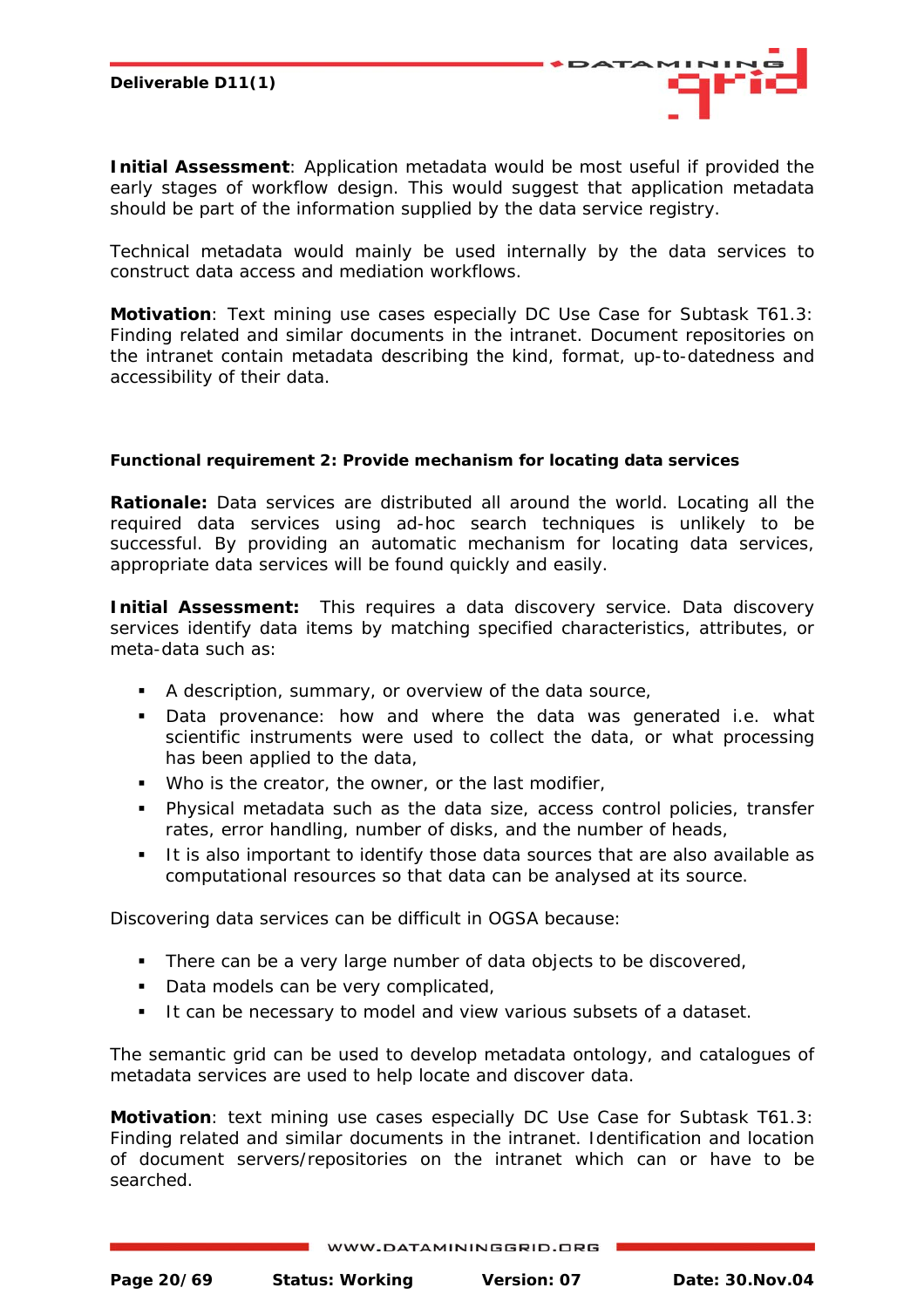

## <span id="page-20-0"></span>**3.2 Requirements concerning data privacy, security and governance**

#### **Functional requirement 3: Authenticate request and provide appropriate feedback.**

*Rationale*: The security of access to data and other resources may be critical for some applications. It will be necessary to authenticate requests and provide appropriate feedback. Not all services are public. For those that are not it is necessary to confirm client identity and to check client access rights. The actions that the client takes next will depend on knowing if the authentication was successful or not, so the client requires appropriate feedback.

*Initial Assessment:* Authentication can be provided via a simple username/password combination or more elaborate techniques can be employed. On the other hand, for public access sites, authentication may not be needed at all.

Many individual datasets may be protected with different authentication techniques. Any service that provides access to these datasets may not only have to deal with the heterogeneous nature of data itself but also with heterogeneous authentication and access procedures.

There may also be restrictions on who can have access to which datasets or datasets may need to be anonymised (substituting untraceable codes in place of personal details) in order to ensure that personal information is not revealed.

## *Motivation:*

- These use cases are the text mining from DC and FHG, general data access cases from UU, and system diagnostics from TECHNION,
- DC text mining use cases: Data and document repositories are distributed over different business units and departments. This implies different access policies on the distributed data. Therefore authentication must not only take place for the provided grid services in general, but the grid service itself must do authentication on a per server/repository basis.

## **Nonfunctional requirement 1 (supplementary): Useable from firewall-protected environments.**

**Rationale:** To protect systems from unauthorized access, many networks make use of a firewall. This restricts external access to particular ports. Ideally the data services and tools will not be affected by the restrictions set by a typical firewall.

**Initial Assessment:** Most firewalls will allow the HTTP protocol on port 8080 This is sufficient to allow Web access but not allow unauthorized access beyond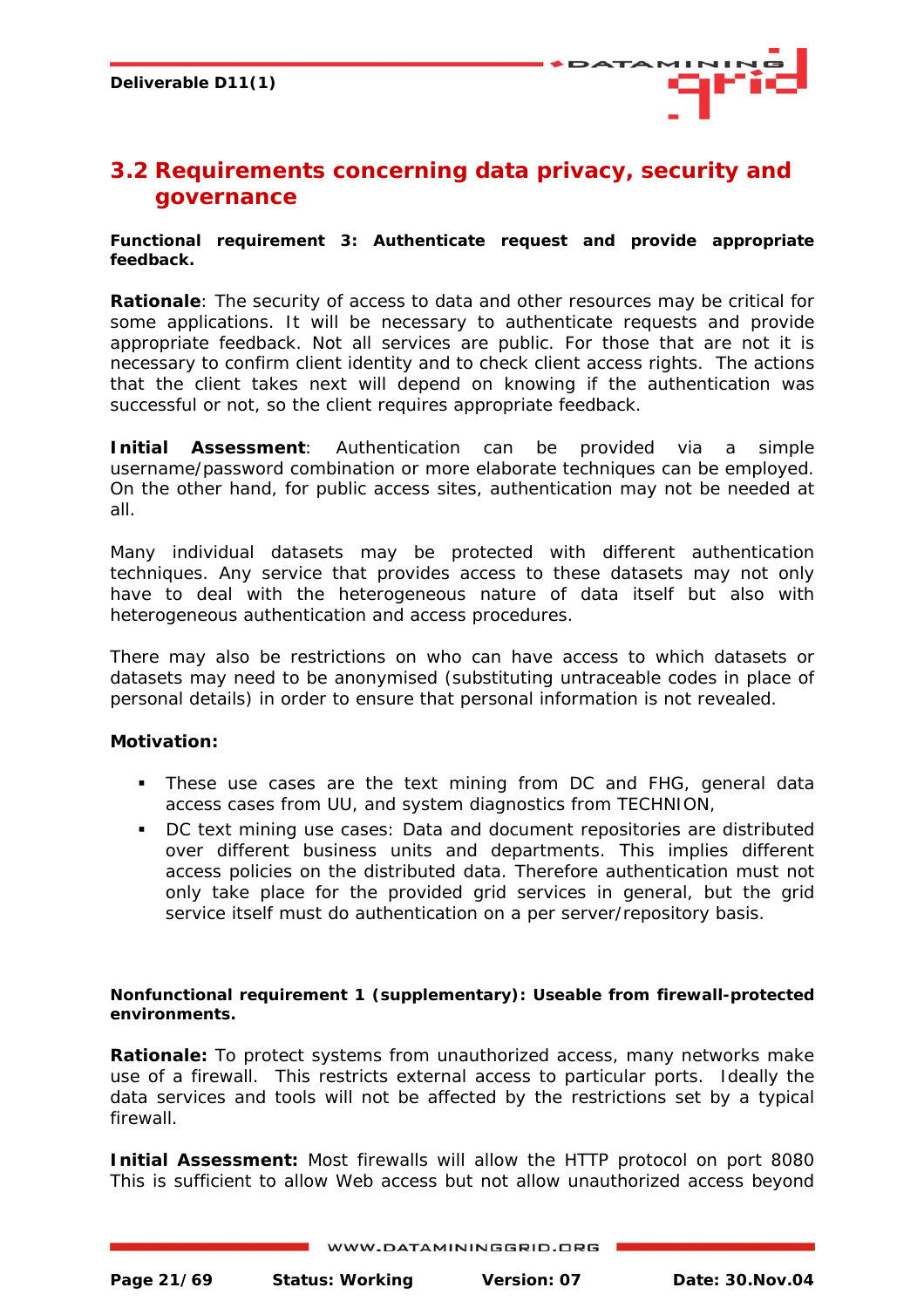**ATA** 

<span id="page-21-0"></span>the confines of public directories. Thus any protocol that makes use of port 8080 is likely to be accepted by most firewalls.

## *Motivation:*

- DC text mining use cases: Data and document repositories at DC are distributed over different business units and company departments. The DC intranet is not only protected against the internet by a firewall, but different units within the company intranet are also protected against each others by firewalls,
- Data mining distributed medical databases use case,
- **Ecological use case.**

## **Nonfunctional requirement 2 (supplementary): Use secure, encrypted channels.**

**Rationale:** It may be necessary to pass sensitive information across the Internet. In such circumstances the information should be encrypted to ensure that sensitive information remains secure.

**Initial Assessment:** The inclusion of secure socket layer (SSL) software will encrypt data traffic to and from the server.

## *Motivation*:

- **Text mining use cases from DC,**
- Data mining distributed medical databases use case.

## **3.3 Accessing and selecting data**

#### **Functional requirement 4: Initiate data service in response to successful request**

*Rationale*: Assuming that a data service will be connection-oriented a session is required that will maintain the current state of the data service.

*Initial Assessment*: Data services can also be connectionless, like Web servers. In this case only one instance of the data service is needed, but each request must be self-contained and include authentication details where necessary. This means that a single request has the potential to be very complicated. On the other hand, a connection-oriented data service will maintain a current state, like FTP. Each individual request is simpler because its context does not have to be restated every time it is passed to the data service.

*Motivation*: All use cases.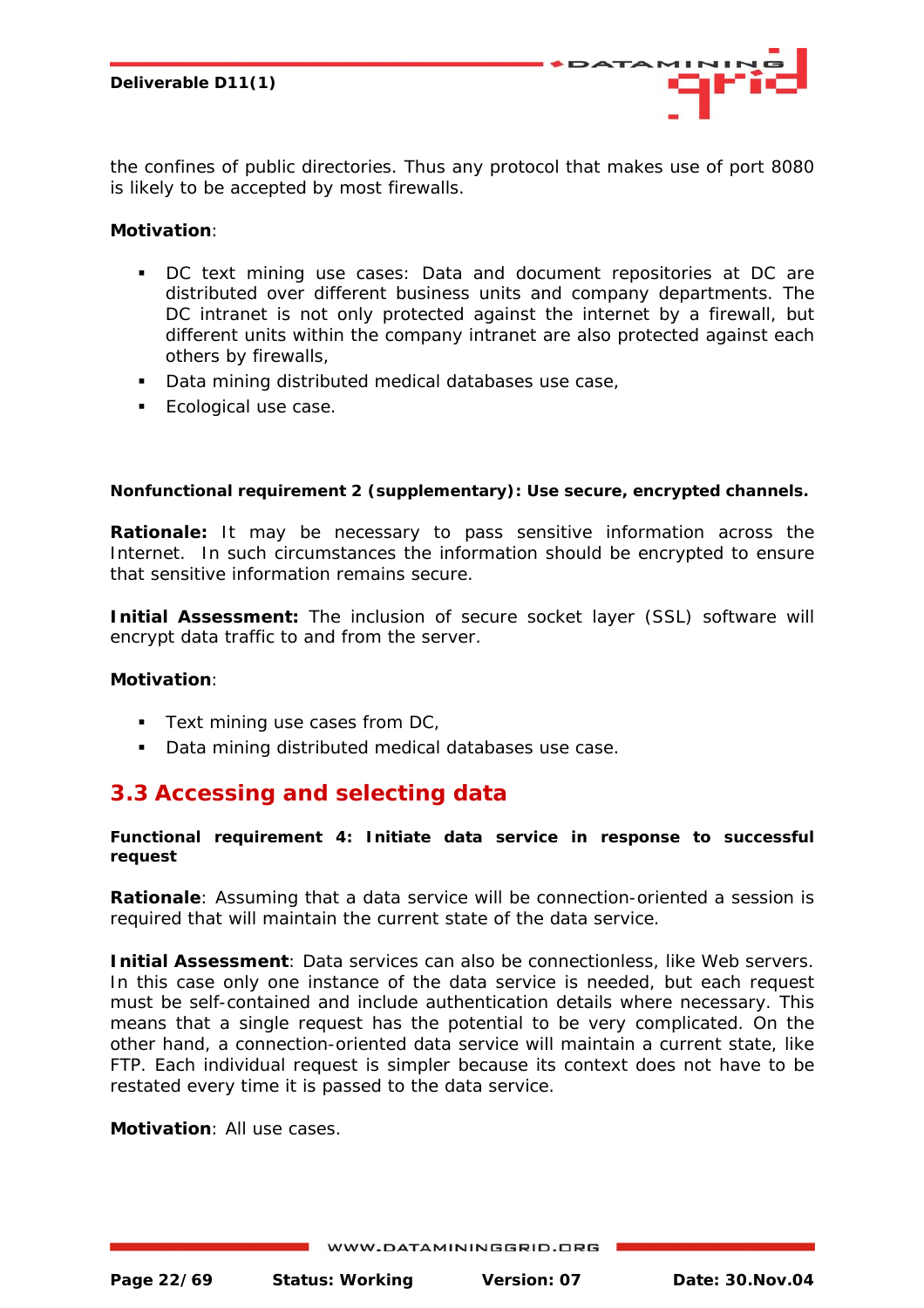

#### **Functional requirement 5: Data service provides access and mediation services to one or more datasets**

*Rationale*: A data service may provide access to one or more datasets. The client application requires a consistent approach to access and handle the data provided by the data service. A mediation service will provide an integrated view of distributed data to the client application.

*Initial Assessment*: Data sources need to have structure in order for them to be recognized or understood. This structure should be described by metadata. Data sources are usually file orientated or database orientated. Sources of datasets include:

- File systems e.g. NFS or AFS as a flat file or collection of flat files such as ASCII text files that have been formatted according to some clear convention or documents from which data can be extracted and then presented in a structured manner,
- Structured or semi-structured XML data,
- Database management systems: particularly relational (e.g. ORACLE or MySQL),
- Abstract or virtual data that has been derived from a subset of one or more data sets,
- Directories of grid services i.e. data that is used to describe available resources, to support the operation of the grid, and to describe its state and configuration.

*Motivation*: Most, if not all, use cases will require access to data for mining.

## **Functional requirement 6: Data service processes basic queries from client**

**Rationale:** The data service must accept queries that allow the client to select data and perform other basic operations.

*Initial Assessment:* Users want to access both data and metadata from the located source(s) and select a data subset for processing or mining. For the client to make decisions about how to handle the data provided by the data service, it is necessary for the client to access the metadata associated with the data. The way in which data is structured will affect the manner in which it can be accessed:

- Data access can involve both reading data from, and writing data to, a data source. These operations will be implemented in different ways for different resources,
- Data access may be needed to update data sources, and to ensure the consistency of all data replicas,
- Data sources have different access mechanisms: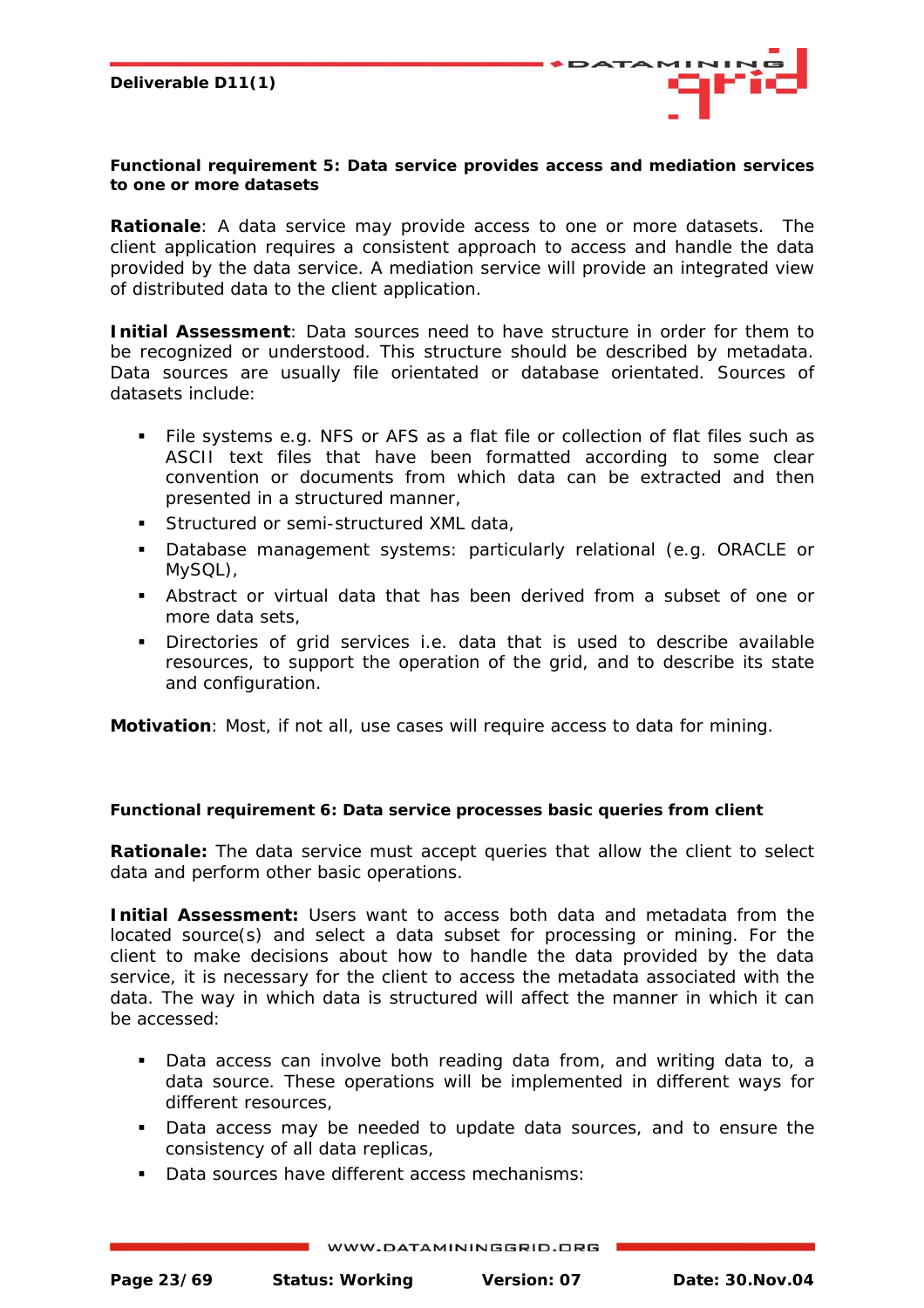<span id="page-23-0"></span>o File system based commands like open, close, read, write. Data subsets can be selected using file processing scripts,

**ATA** 

- o Relational query mechanisms like SQL, XQUERY, XPATH,
- o Mechanisms for hierarchical storage systems.

Diverse sources will result in a diversity of access mechanisms. To enable robust generic access mechanisms we will want:

- Uniform methods to access a data source e.g. use GridFTP, although it is also good for multiple mechanisms to exist,
- To be able to transform data amongst the different data types that are stored in the different data sets,
- To be able to mediate between different data models and database schemas,
- Federated or virtual databases may be required in order to integrate various data sources into a transparent global schema. Individual data sources may still need to be available for direct access,
- **Specific views of a data source may need to be provided.**

It is often desirable to be able to select a subset of the data accessed from a data source before it is transferred or stored elsewhere. Data selection may be an interactive operation and require sophisticated tools to guide the user:

- At the simplest level a data subset can be selected using relational database query mechanisms,
- At the most complex level there are many different ways of filtering, combining, or processing data, and these methods can require sophisticated code to be executed.

*Motivation*: All use cases.

## **3.4 Data transfer**

#### **Functional requirement 7: Data service must be able to transfer datasets from one server to another**

**Rationale:** By its very nature the grid is geographically distributed. Therefore, in order to access the resources available at different locations, it must be possible to move datasets from one geographical location to another.

**Initial Assessment:** Moving data requires no knowledge of the data structures. The basic unit of data transfer and access is:

- Primitives: floats, integers, characters and arrays, images or objects,
- Files: these are uninterrupted sequences of bytes.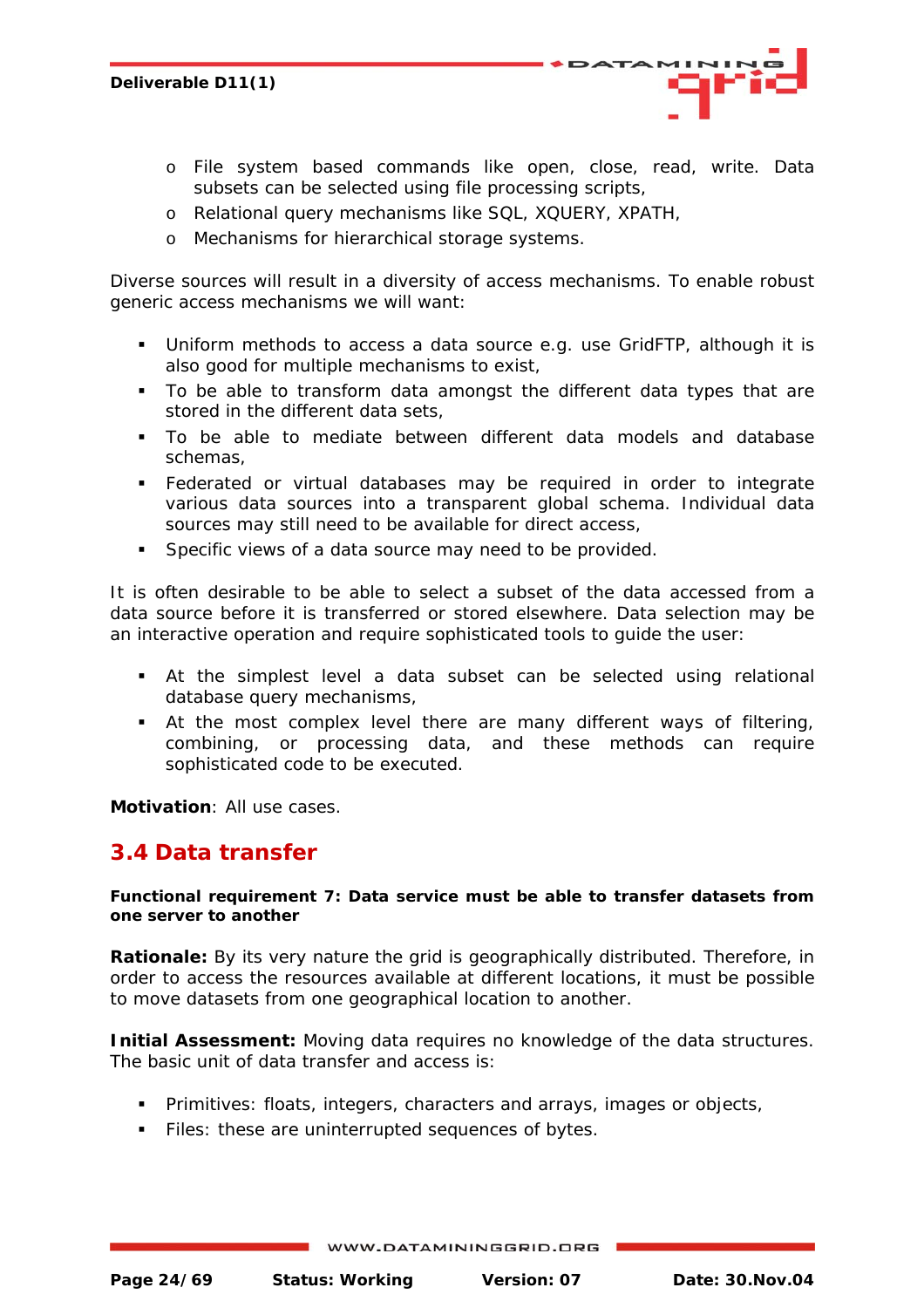<span id="page-24-0"></span>GridFTP is the fundamental data access and transport mechanism and it provides a uniform interface to different file storage systems. When moving data it is necessary to consider:

 Maximizing file sharing, minimize replication and to monitor shared file space i.e. perform garbage collection,

**ATA** 

- Dealing with failure and restarting transfers,
- **Synchronising updates to all replicas,**
- **Allowing different types of file transfer:** 
	- o The simultaneous transfer of multiple files with each job individually monitored and managed,
	- o Reliable data transfer i.e. GridFTP with some enhanced features.

*Motivation:* All use cases.

## **3.5 Data (pre-) processing**

**Functional requirement 8: Include additional functions such as data cleaning operations and data transformation operations** 

*Rationale:* Operations on large amounts of data should be kept as close to the data as possible in order to reduce data transfer overheads. Ideally such operations would be integrated with the data services and tools.

*Initial Assessment:* Additional grid data service functions may execute specific algorithms on the data, such as filling in missing values or transforming the data in different ways (such as normalising the data). This can be done more efficiently by the data service since fewer data transfers are required.

At the extreme level, all the data mining tasks could be performed by the grid data service. Programs (probably either scripts or Java programs) could be uploaded to the grid data service and used to perform tasks on the data.

## *Motivation:*

- Genetic algorithms for gene regulatory reengineering use case,
- **Information integration of life science data: an integrated approach to** protein subcellular localization prediction use case,
- **Text mining use cases,**
- Data mining distributed medical databases use case.

#### **Functional requirement 9: Data processing taking place near where data is located**

*Rationale:* For large amounts of data, there may be high overheads of transferring the data from where it is store to where it is processed. There might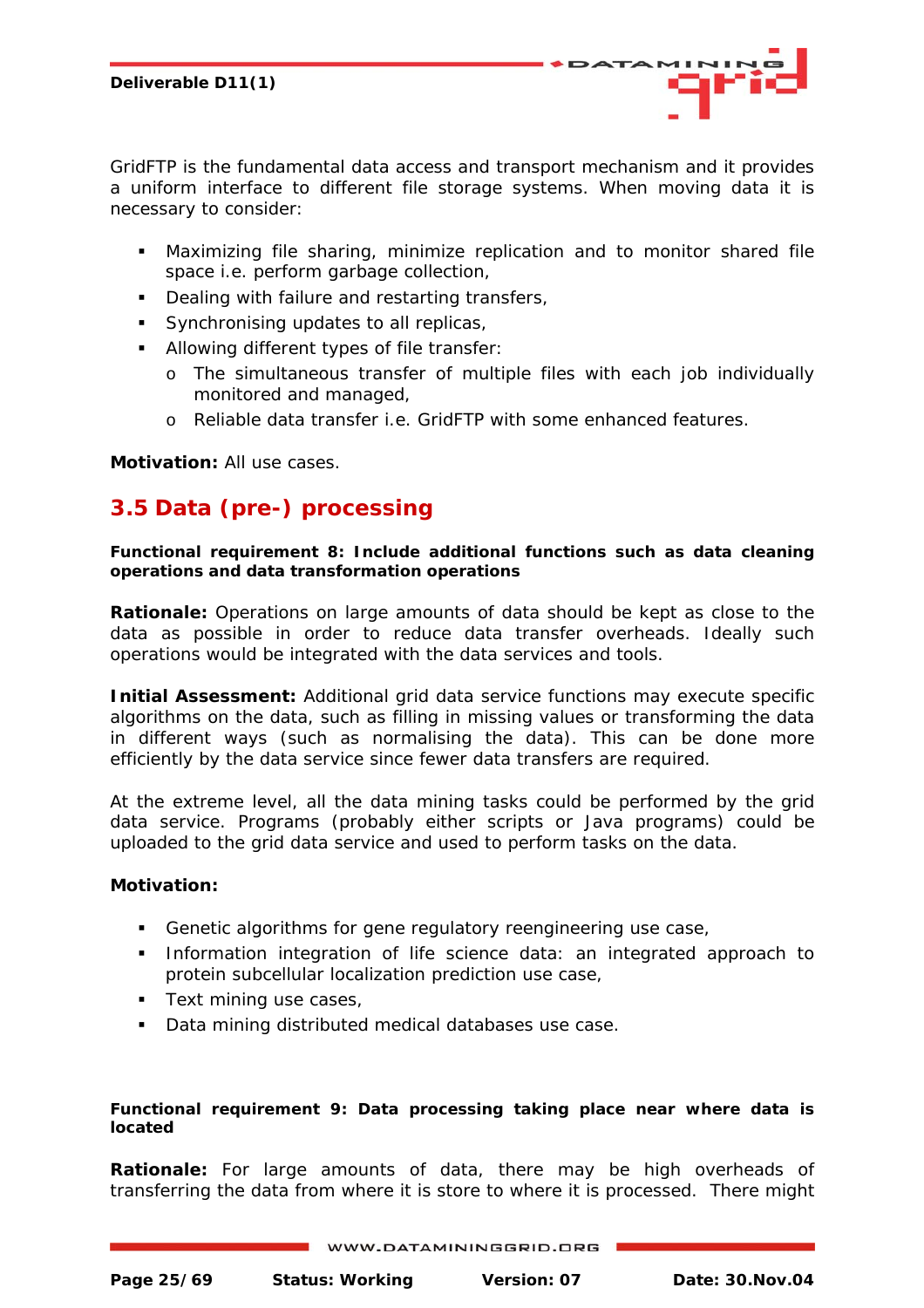

<span id="page-25-0"></span>also be cases, where the right to move or distribute the data to other servers may be restricted due to data privacy or copyright reasons. Where possible, as much processing should take place as near to where the data is located as possible in order to keep data transfer times to a minimum and to avoid inconvenience to other users due to the increased traffic caused by data transfers.

**Initial Assessment**: Processing data close to its source may be important in order to:

- Scale computation,
- Reduce the dataset's size before it is transferred,
- Realize virtual datasets i.e. a new dataset that has been derived in some way from one or more data sources. These results could then be accumulated in other data collections: this is similar to virtual data warehousing,
- Format the dataset (into XML for example) before it is transferred,
- Access and process data which can not be redistributed or transferred,
- **Process highly dynamic data, where data changes faster, than transferring** the data to another place would take.

## *Motivation:*

- Text mining use cases: Text data should be converted in place from their original document format (different binary and proprietary file formats like MS Word, Powerpoint, PDF, …) to a data format suitable for doing text mining and retrieval (e.g. ASCII, XML, vector-representation, …). If the conversion takes place on the data repository, the converted data can be cached for future queries and analyses,
- Genetic algorithms for gene regulatory reengineering use case,
- **Information integration of life science data: an integrated approach to** protein subcellular localization prediction use case.

## **3.6 Data mining tasks**

## **Functional Requirement 10: Decoupling WEKA components**

*Rationale:* Decoupling WEKA components (data mining services, etc.) for optimal extensibility and platform/language independence

**Initial Assessment:** Weka [Weka04] is a widely known and accepted data mining application, especially in academic and research areas. It contains many state of the art data mining algorithms. It also provides a workflow editor capable of creating sophisticated data mining workflows. As this editor encompassed nearly all data mining algorithms provided in Weka, it is desirable to have Weka being able to execute on the grid in order to use this editor to its full extend.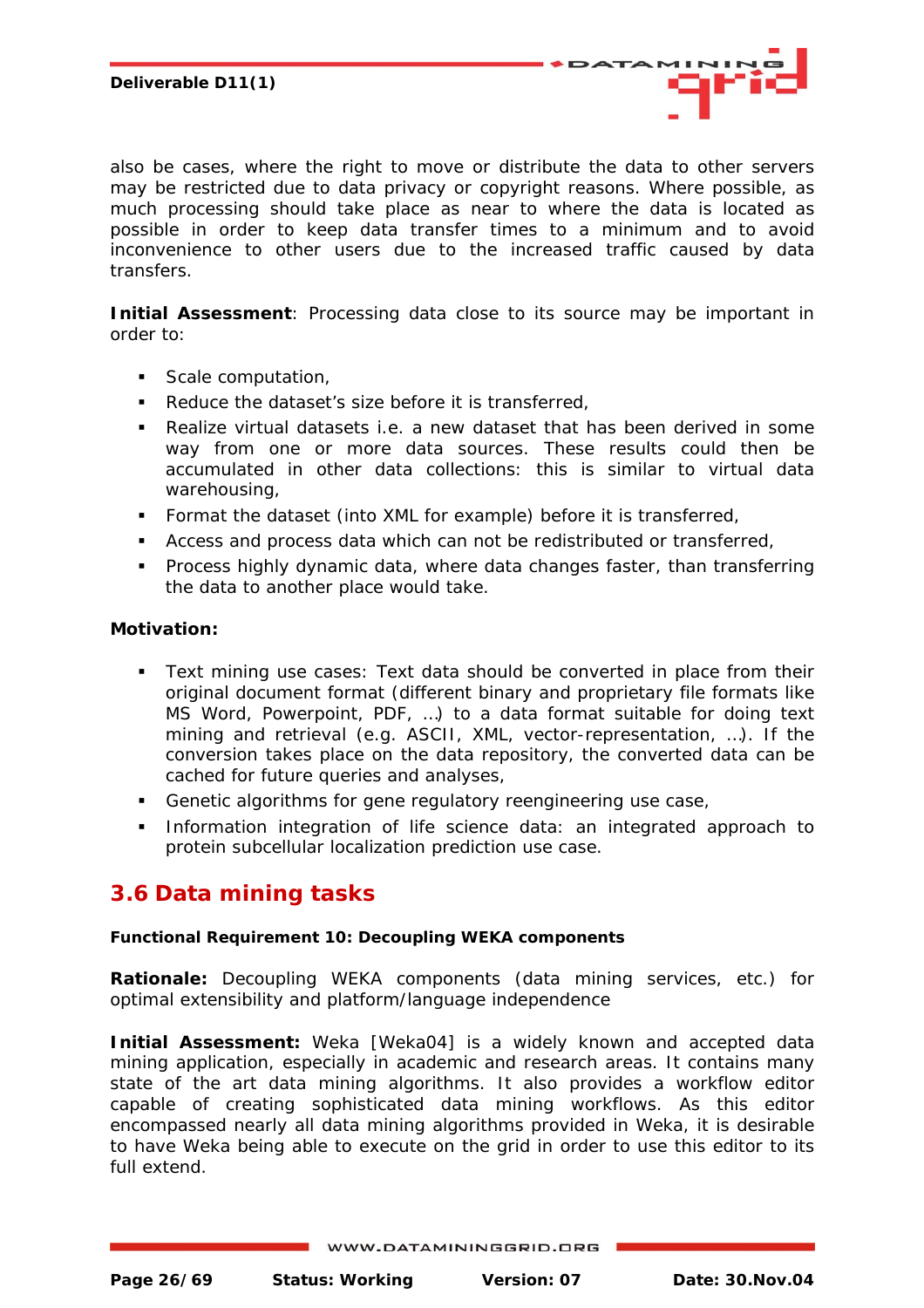<span id="page-26-0"></span>



*Motivation:* Weka's components can be used to build one integrated system encompassing demonstrators from several or all Partners. Furthermore, with Weka being able to execute on the grid users can choose between many more additional analysis services.

## **3.7 Text mining & ontology learning**

All text-mining demonstrators will be realized on decentralized document sources and the processing of the documents will also be realized decentralized in a grid environment. The requirements relating to the "text mining" and "ontology learning" use cases have already been covered in sections 3.2 to 3.4 (accessing distributed data services, data preprocessing and transfer).

## **3.8 Workflow editing and submission**

**Functional requirement 11: Ability to prepare workflows by graphical editor and submit workflows for execution**

*Rationale:* Data mining is a complex process consisting of many tasks for preprocessing, analysis, and visualization. In order to compile these tasks for automatic execution, a graphical workflow editor providing such capability is needed. Also such a visual tool will reduce error rates compared to traditional batch scripting. Furthermore as the workflow editor will not execute the workflow, it has to be able to submit it to some machine where it is executed.

**Initial Assessment:** In order to contribute to the system's usability for end users the workflow editor has to support various demonstrators while hiding as many grid specific aspects as possible from end users. This demands for the editor to provide a generic interface for adding new services during runtime by using the Data & Analysis Discovery/Location services as explained in functional requirements #1 and #2 to present available services to the user.

The workflow editor will also perform basic validation of the workflow chain ensuring syntactical soundness.

These functions require the computational and data services to provide extensive descriptions about themselves. It has to be carefully evaluated which information is needed in order to keep data exchange and overall complexity to a minimum while still ensuring full functionality.

Execution of the workflow is not part of the editor. Therefore, it is necessary to submit the workflow to some sort of manager, which starts the execution and monitors the progress.

*Motivation:* The basic idea is to provide an extensible workflow editor, which can be used in many demonstrators.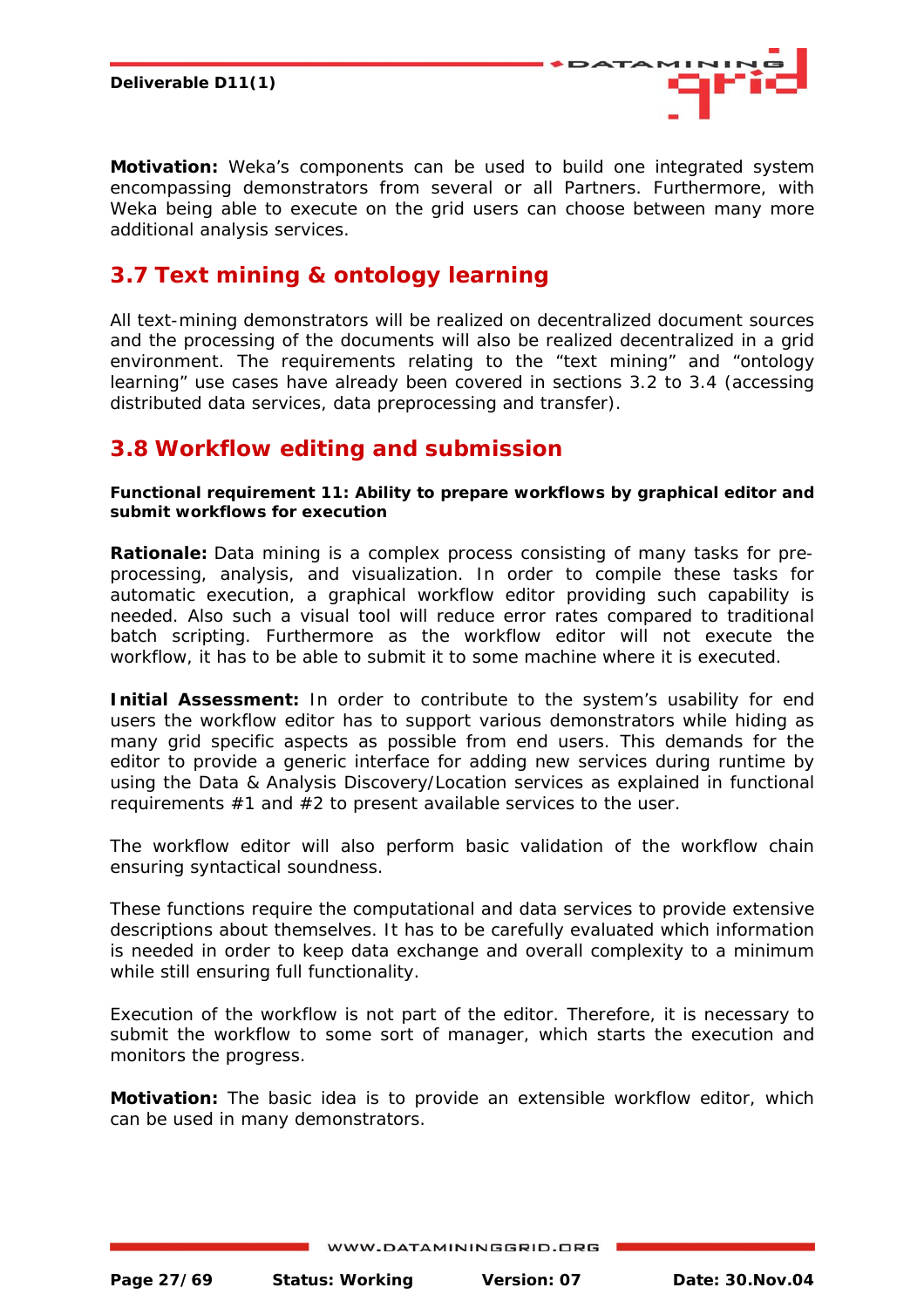

## <span id="page-27-0"></span>**3.9 Requirements concerning integration of domain knowledge**

#### **Functional requirement 12: Ability to store models in a knowledge base**

*Rationale:* The data to be mined in complex problem solving scenarios will increasingly require the integration of existing domain knowledge into the mining process, particularly in knowledge-intensive domains. This knowledge is often dispersed across geographically distributed sites and organisations, either in digital form (ontologies, metadata, knowledge-based or simulation systems) or provided interactively by human experts. grid-enabled data mining technology will need to provide services and tools to support knowledge-aided data mining.

**Initial assessment:** Storing formulae in a knowledge database could be highly beneficial for some machine learning algorithms, e.g. Lagramge.

*Motivation:* Ecological modelling use case.

## **3.10 Grid infrastructure and middleware requirements**

**Functional requirement 13: Middleware able to execute generated workflows including conditional control flows**

*Rationale:* Data mining is complex process including many sub-tasks. As some may only be executed if specific conditions are fulfilled and others may be repeatedly executed a specific number of times, the workflow editor has to provide conditional control flows.

*Initial Assessment:* Conditional control flows are essential to the usability of the workflow editor, especially if this editor is supposed to support several demonstrators. Without such control flows the workflow editor would only be of limited use.

## *Motivation:*

- Text mining use cases: Distributed document clustering and training of classifiers takes place as iterative process, being repeated until a certain quality criteria is met,
- **Ecological use case.**

#### **Nonfunctional requirement 3 (supplementary): The DataMiningGrid services and tools should be compatible with existing grid infrastructure.**

*Rationale:* Using the existing grid infrastructure will reduce development time and will make implementation and installation quicker and easier. However this will only be possible if the existing grid infrastructure is capable of supporting the required services and tools.

**Initial Assessment:** Where possible, existing protocols (grid interoperability profile WS-I+) and infrastructure should be used. This may mean compromising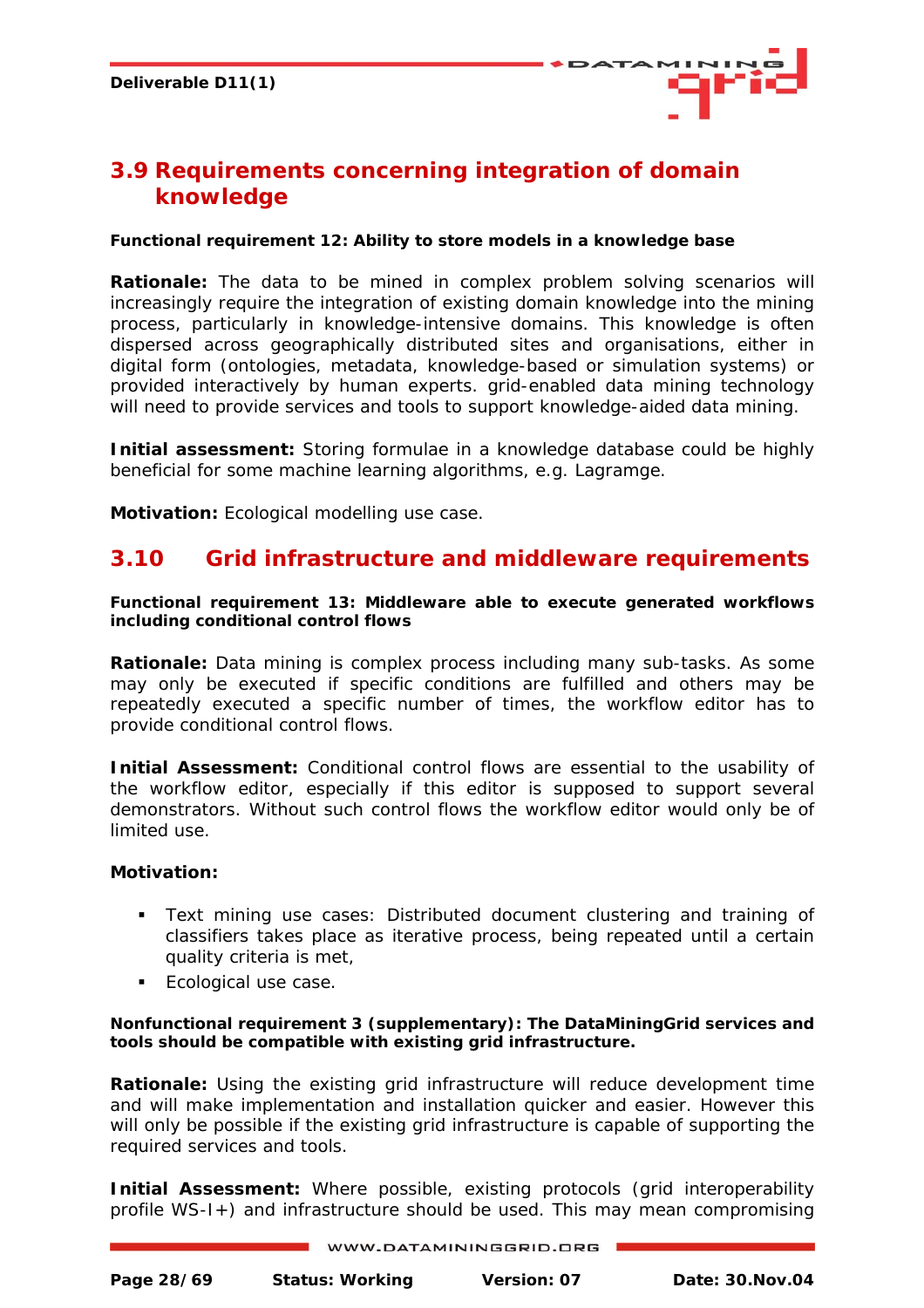

on some aspects of the project, but will enhance compatibility and reduce the risk of project failure.

*Motivation:* All use cases.

#### **Nonfunctional requirement 4 (supplementary): Grid infrastructure, test-bed for the DataMiningGrid project.**

*Rationale:* Grid infrastructure should be developed by the project Partners for technology testing purposes.

**Initial Assessment:** Where possible, existing protocols and infrastructure should be used. This may mean compromising on some aspects of the project but will enhance compatibility and reduce the risk of project failure.

*Motivation:* All use cases.

#### **Functional Requirement 14: Provide monitoring services.**

*Rationale:* Constant system diagnosis is of critical importance in complex, distributed systems. In such systems it is extremely difficult to track and monitor job execution, and to understand what causes failures and poor performance. An effective ongoing analysis of the system's condition is necessary in order to enable corrective actions, and improve system's performance.

**Initial Assessment:** Ongoing analysis of the system's condition enables early detection of the occurring problems, detects points of failure, and exposes weaknesses that potentially or factually harm the system's performance. The corrective actions and the performance improvement based on this analysis need to be automated to the maximal extent catering for the dynamic and often unpredictable modifications and alterations occurring in the system. The user needs to be notified regarding the status of her job submissions, and provided with the sufficient information to carry out corrective actions, if these are within her capacity as a user (for example, job resubmission with the complete and correct data). The system administrator needs to be updated regarding the reoccurring problems and potential weaknesses, and provided with the sufficient information to reconfigure the system if necessary.

## *Motivation:*

- Grid monitoring use cases,
- **Ecological modelling use case.**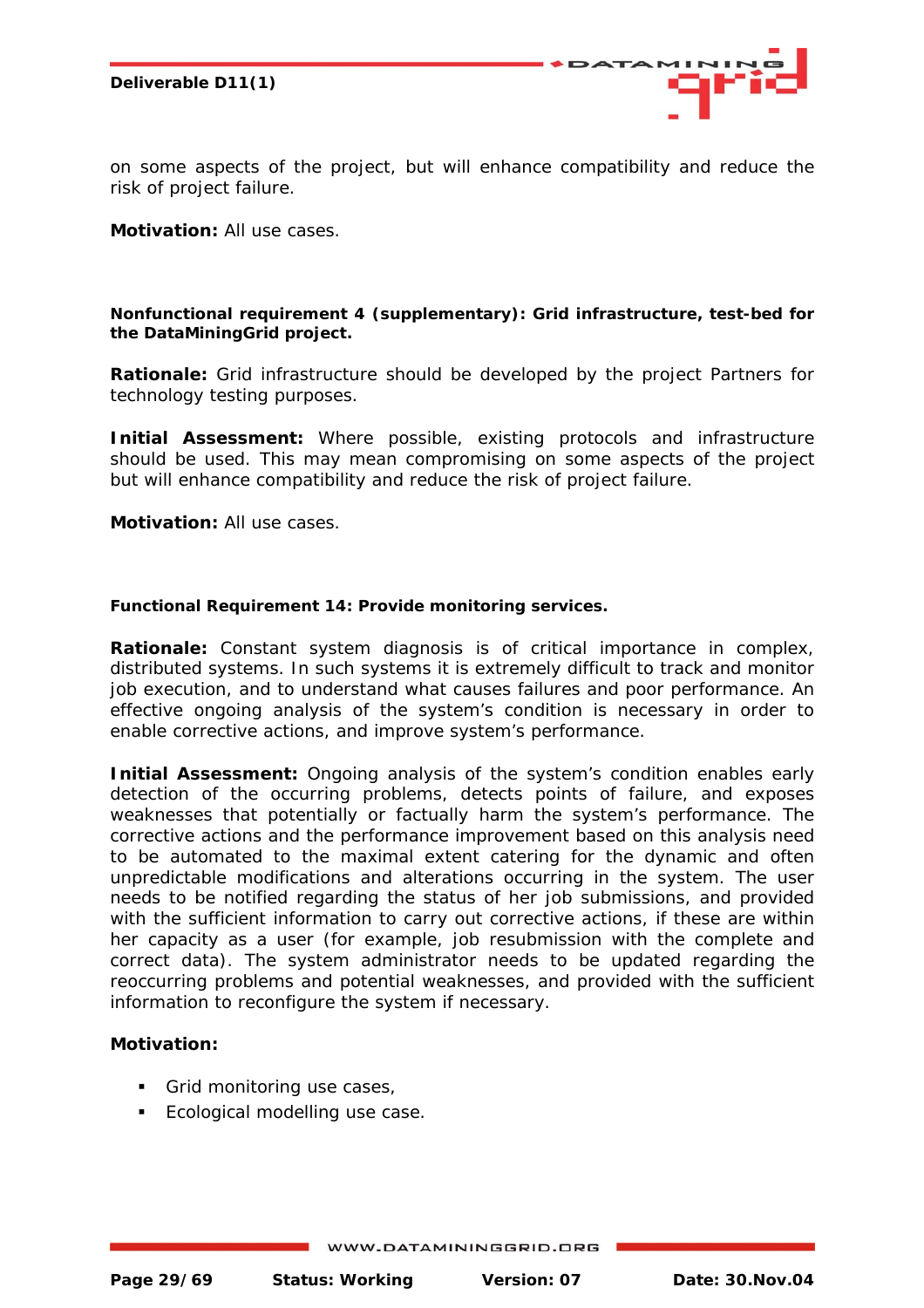

## <span id="page-29-0"></span>**3.11 Usability, response times and user-friendliness**

**Nonfunctional requirement 5 (supplementary): Data services and tools response time is within a reasonable time period.** 

**Rationale:** The user will wish to know if an operation has succeeded or failed within a reasonable time period.

**Initial Assessment:** Response time when client-application connects to a service should be within seconds (10 seconds is realistic response time for job submission confirmation. However, resource allocating facilities of the current distributed systems operate in minutes, rather then seconds. For example, EDG Resource Broker takes on average 5 minutes to execute a simple echo job). Response time when client-application sends a query should also be within seconds in order to inform the user if the query can be processed or not (30 seconds is suggested as a reasonable time). For the DC Text-Mining Use case "Find related documents" even shorter response time guarantees seem reasonable. Otherwise, system should give the user regular progress reports.

Time to transfer a large amount of data will depend on the amount of data to be transferred (no limit can be placed on this).

*Motivation:* All use cases.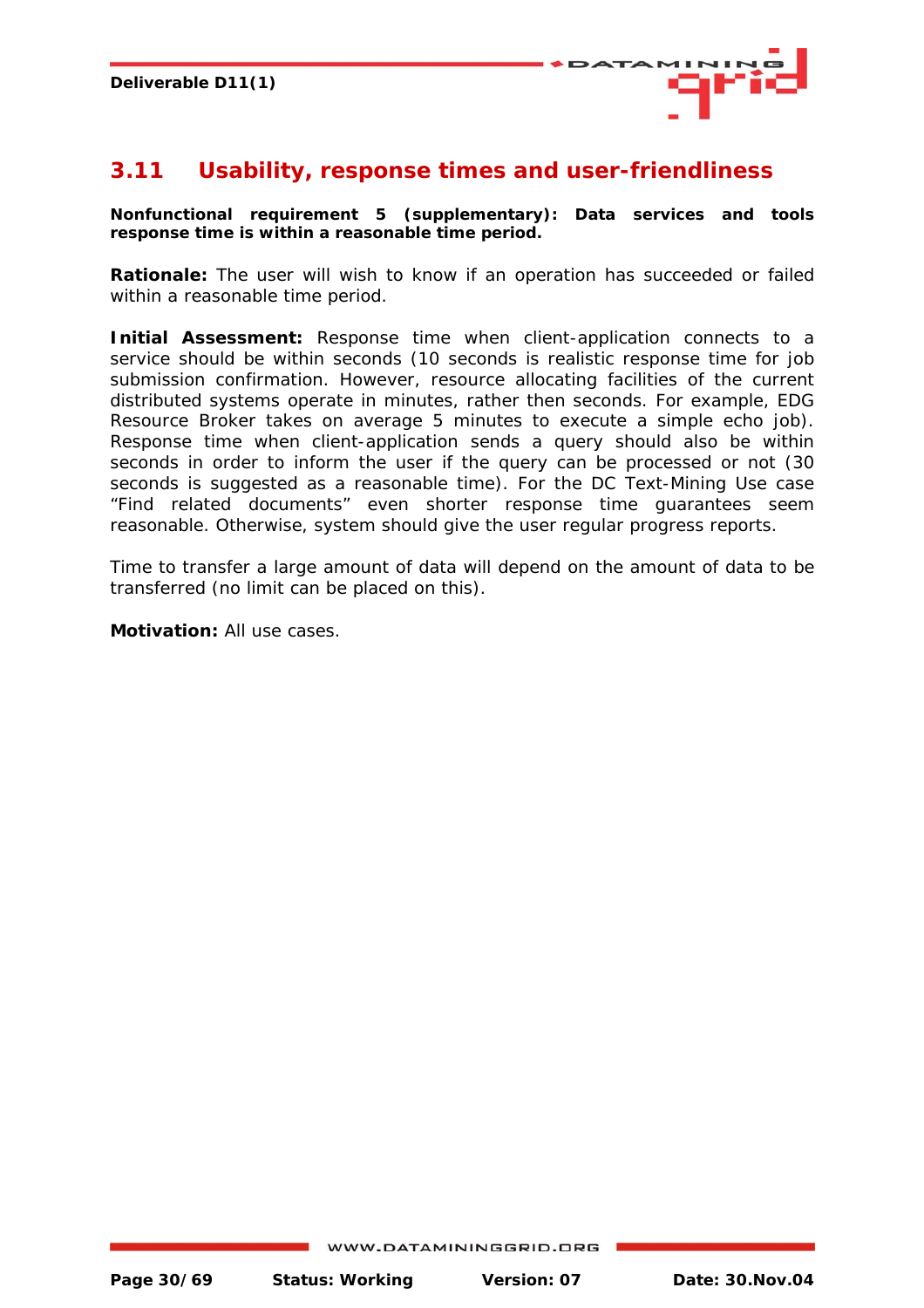

# <span id="page-30-0"></span>**4 Objectives – research goals beyond the scope of the project**

In addition to the set of features that should be part of the DataMiningGrid technology (as defined by requirements in the previous section), there are other features that would be useful for many use cases. These requirements can be classified as nice-to-have requirements. These useful, but non-essential requirements will be addressed by the Consortium if possible, but the Consortium may decide that there are good reasons for excluding them or leaving them to be implemented by a later project. Some of these objectives are not fully defined, and as such need further clarification if they are to be addressed by the DataMiningGrid© Consortium. Note that the order of the objectives below does not imply relative priority or degree of consensus.

#### **Functional requirement 15: Provide mechanism for locating computational services**

*Rationale:* Similar to the data services, the analysis services are also distributed all over the grid. Since ad-hoc search techniques are inadequate to locate such distributed services, an automatic mechanism for locating them is needed in order to find them in a quick, easy, and convenient way.

**Initial Assessment:** This requires an analysis discovery service. Similar to data discovery services, analysis discovery services identify analysis services by matching specified characteristics, attributes, or meta-data such as:

- A description, summary, or overview of the analysis service,
- A description of the input and output data,
- The version of the service.
- Who is the creator, the owner, or the last modifier.

*Motivation:* All the use cases which will need to locate appropriate computational service(-s) will benefit from automatic service discovery.

#### **Nonfunctional requirement 6 (supplementary): Data services and tools must be scalable**

**Rationale:** Scalable means that larger datasets should not take a significantly longer time to process than just one dataset.

*Initial Assessment:* Where possible, data should be divided into subsets and sent to distributed processes. The data can then be processed in parallel and, in theory, should not take significantly longer than the time it would take one data subset to be processed on by one process. In practice there will be additional overheads due to scheduling of processes and distribution of datasets.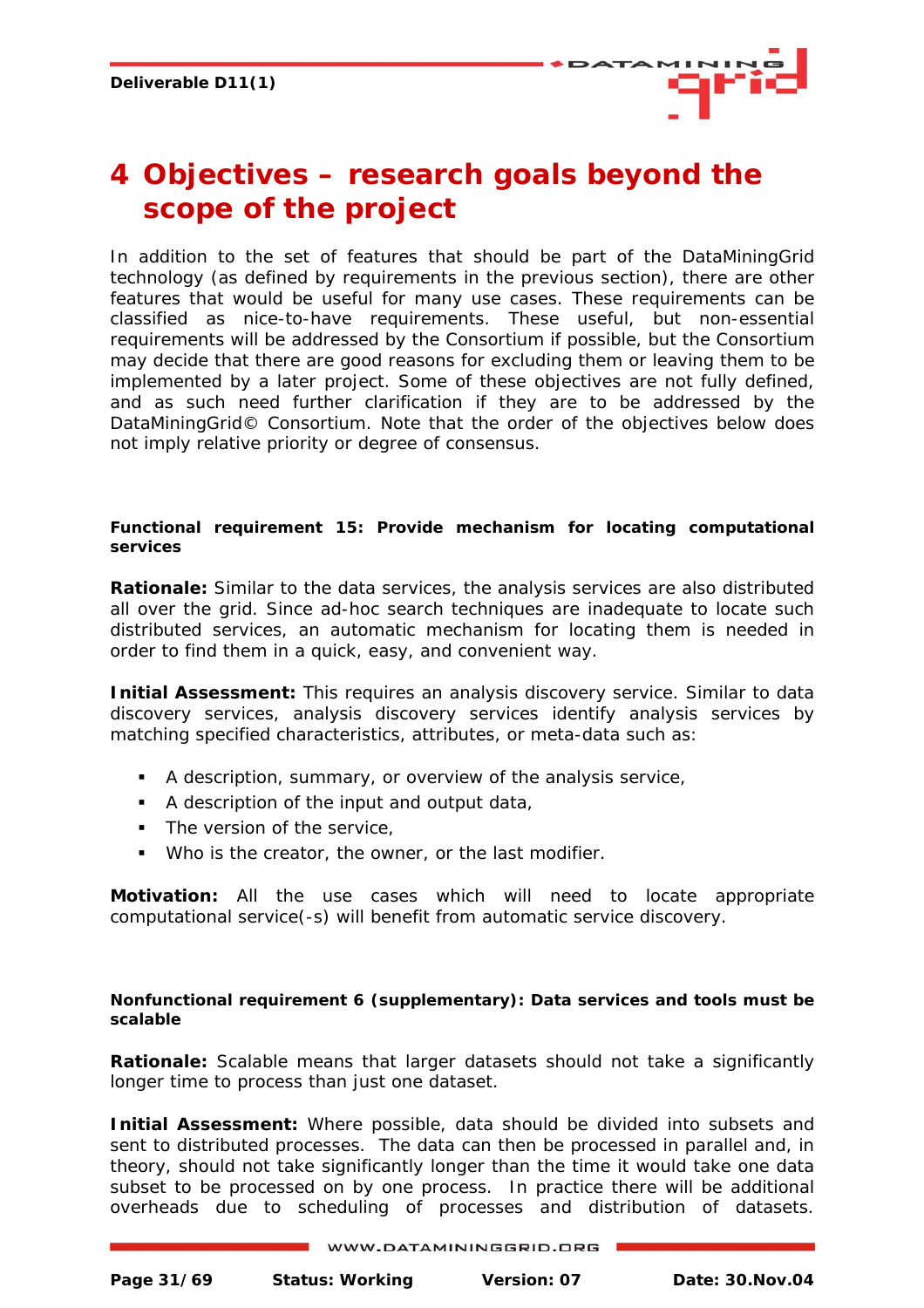

Furthermore there may be other bottlenecks, for example if all the data must pass through a single gateway.

Where data is already distributed, it may be possible to avoid bottlenecks by transferring the data directly to the distributed process without passing through the client or a specific service node. However, this raises some technical problems in how to clean the data and prevent repetitions in the data.

*Motivation:* All use cases.

#### **Nonfunctional requirement 7 (supplementary): DataMiningGrid services and tools must be transparent.**

*Rationale:* The end-user should not need to know about or understand the lowlevel details of how the technology works. However, users should always be aware of the possible intricacies of distributed systems, like latency, availability and reliability (See [Spol00] and [Spol02]).

**Initial Assessment:** It is assumed that end-users will be conversant with how to set up data mining workflows. However, the end-user will not necessary be conversant with the structure of the grid technology that underlies the data services and tools. Data services should be presented to the user as if it were a file or any other source of data.

*Motivation*: All use cases.

## **Nonfunctional requirement 8 (supplementary): Extensible and "futureproof"**

**Rationale:** The design of the DataMiningGrid services and tools should be flexible enough to allow additional functionality to be included without inhibiting backward compatibility.

**Initial Assessment:** The key to making a system "future-proof" is simplicity. For example, a simple set of functions and operations that can be combined to perform any task are better than a smaller set of functions that require more arguments and are more likely to require change in the future. If necessary, new functions can be introduced but these should follow the same principal.

*Motivation:* All use cases.

**Nonfunctional requirement 9 (supplementary): Grid infrastructure allows interoperability between heterogeneous programming environments and different operating systems**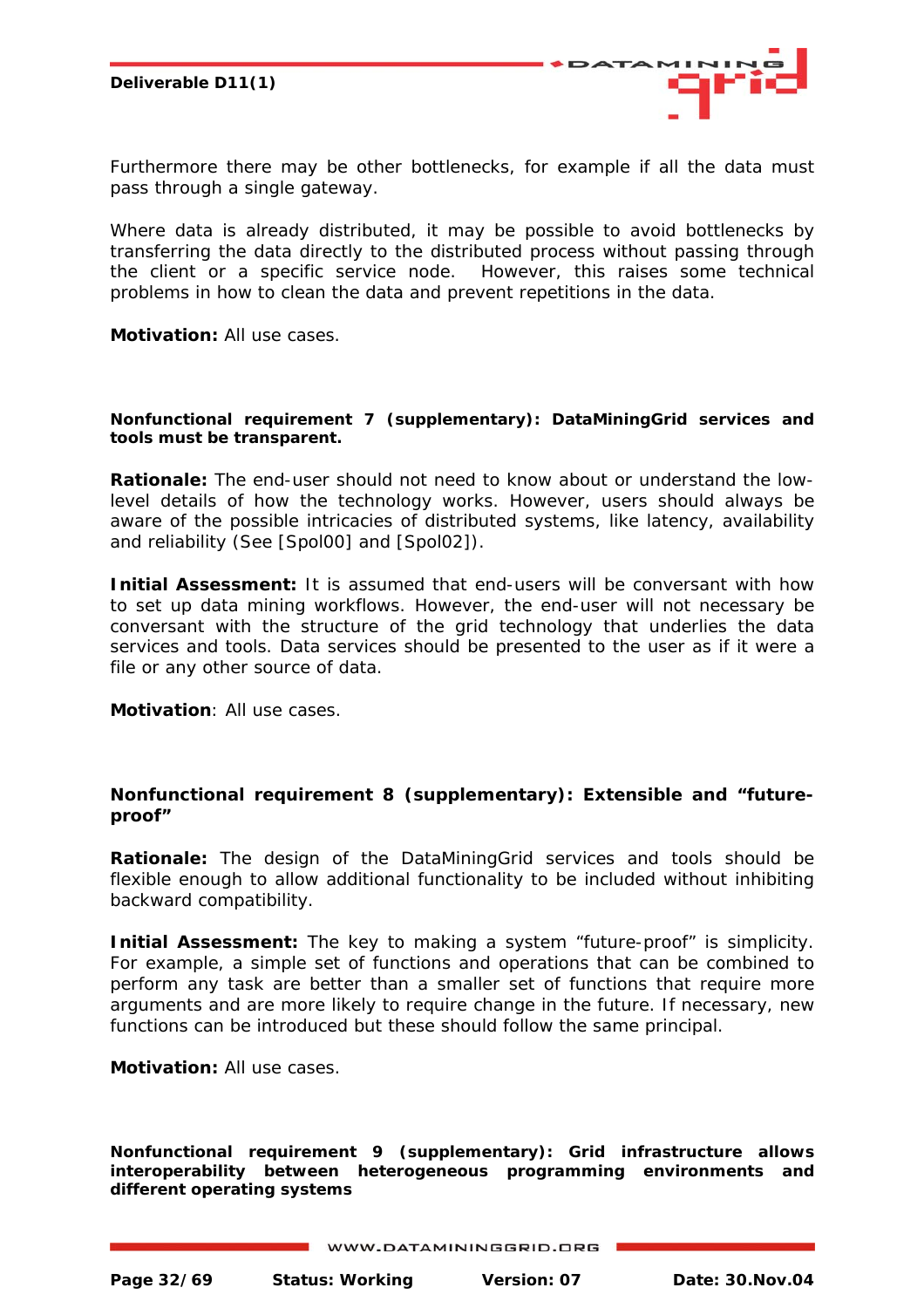

**Rationale:** The existing data mining components of the project Partners run on different operating systems (Linux and Windows) and are written in different and incompatible programming language. To reduce development time it must be possible to adopt them to the grid with out having to port them to another programming environment or operating system.

*Initial Assessment*: Grid interoperability standards should guarantee this requirement. It may be necessary to write glue/bridge code in some cases.

*Motivation*: All use cases.

#### **Nonfunctional requirement 10 (supplementary): Data service interactions should be kept simple.**

*Rationale***:** A complex protocol is more difficult to implement and more likely to fail. The additional functionality provided by a more complex protocol can often be achieved by using several simpler commands.

*Initial Assessment*: A simple text-based language that is both simple and extensible. Every command has a response in order to confirm the command has been successfully processed.

*Motivation:* All use cases.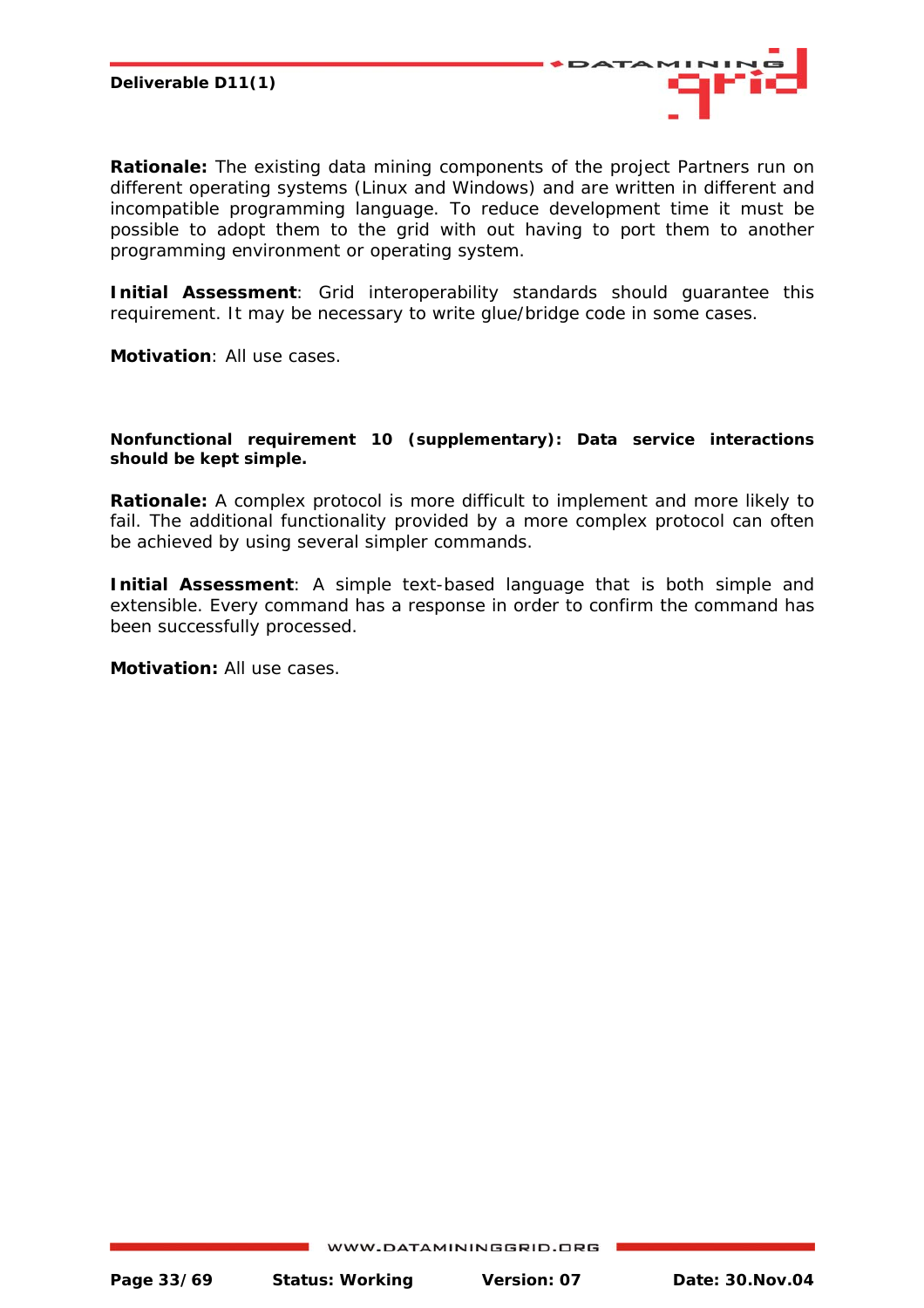

# <span id="page-33-0"></span>**5 Conclusions and future work**

While investigating the generic data mining requirements of emerging gridenabled problem solving environments based on a selected set of representative application sectors and problem domains, the DataMiningGrid© Consortium aims to develop algorithms and tools facilitating grid-based data mining services for future and emerging complex problem solving environments.

The deliverable D11(1) was prepared jointly by the Partners to address some important requirements for data mining in grid computing environments. As such, it represents only a subset of the most important requirements that the Consortium has to address at the beginning of the DataMiningGrid project. More requirements will certainly arise during the next phases of the project.

Due to the impending data influx in many sectors, the need for data mining is likely to increase. With the advent of increasingly flexible and powerful gridcomputing infrastructures, it is high time to think of and to instigate the development of grid-enabled data mining services. Such services would facilitate:

- a dynamic and secure way of accessing, retrieving, and manipulating (join, subset selection, filtering, etc) data sets from heterogeneous and distributed sources,
- a dynamic and secure association of these data sets to operations provided by data mining servers available in a distributed computing environment, i.e. the grid,
- a dynamic and secure execution of these operations on the data sets,
- a dynamic and secure pipelining of such operations and the resulting intermediate data sets,
- a dynamic and secure allocation and addition of new data mining services and operations (servers), new databases and data sets to the grid,
- a highly interactive, intuitive, and secure way for users to define, execute, monitor, and manage a data mining workflow in such a distributed data mining environment.

Along with these developments the DataMiningGrid© Consortium shall demonstrate the deployment of the developed web-based, grid-enabled, data mining applications, modelling tools and services in a carefully selected sets of representative application sectors (see Figure 1). The selected applications and technologies include: re-engineering of gene regulatory networks via distributed genetic programming, analysis of biological databases for gene/protein annotation, data mining based monitoring of grid systems (including analysis of recurring failure and descriptive analysis), distributed text classification and ontology learning for customer relationship management and quality management, finding related and similar documents in the intranet, mining of digital (scientific) libraries, analysis of distributed medical databases for endemic goitre and iodine deficiency studies, distribution of algorithms for mining of data in the context of sanitary engineering, and mining of literature databases (including equation discovery, data check/filtering).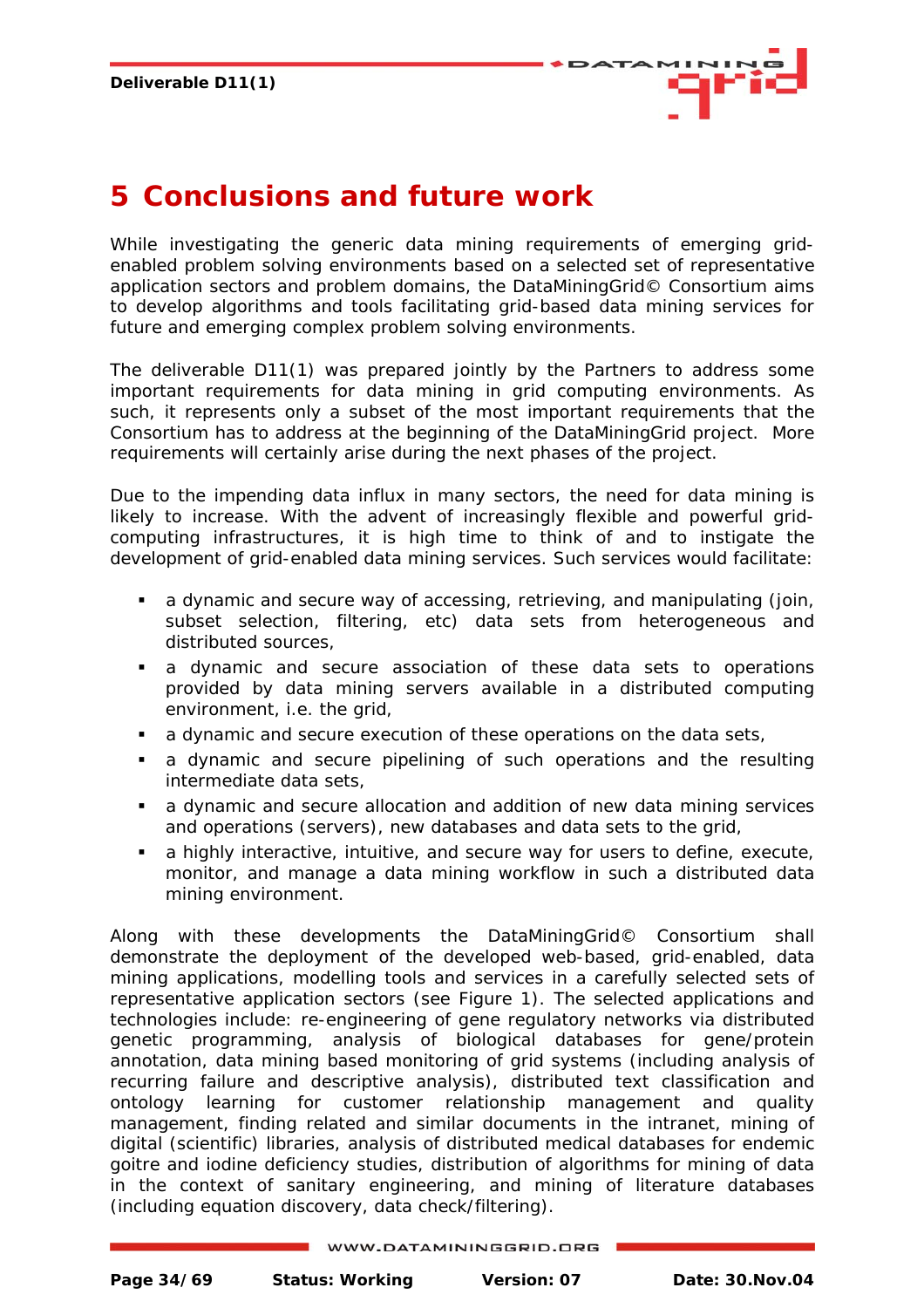

# <span id="page-34-0"></span>**6 References**

[Avaki04] AVAKI at<http://www.avaki.com/>

[Bax02] Baxter R, A Complete History of the Grid at [www.nesc.ac.uk/talks/sdmiv/SDMIV-25Oct2002- Baxter.pdf](http://www.nesc.ac.uk/talks/sdmiv/SDMIV-25Oct2002- Baxter.pdf)

[Condor04] The Condor Project at<http://www.cs.wisc.edu/condor/>

[Condor-G04] <http://www.cs.wisc.edu/condor/condorg/>

[Czaj04] K. Czajkowski, D. Ferguson, I. Foster, J. Frey, S. Graham, T. Maguire, D. David Snelling and S. Tuecke, "From Open Grid Services Infrastructure to WSResource Framework: Refactoring 8 Evolution," [http://www](http://www-fp.globus.org/wsrf/OGSI to WSRF 1.0.pdf)[fp.globus.org/wsrf/OGSI%20to%20WSRF%201.0.pdf](http://www-fp.globus.org/wsrf/OGSI to WSRF 1.0.pdf) , Tech. Rep. 1.0, 12/2/2004, 2004.

[DataGrid04] The DataGrid Project at<http://eu-datagrid.web.cern.ch/eu-datagrid/>

[Dee90] Deerwester, S. S. & Dumais, T. K.Landauer, G.W. Furnas, and R.~A. Harshman (1990). Indexing by latent semantic analysis, in: Journal of the American Society of Information Science, 41(6):391--407, 1990.

[DQP04] [www.ogsadai.org.uk/dqp/](http://www.ogsadai.org.uk/dqp/%5d)

[Dub01] Dubitzky, W., Krebs, O., and Eils, R. (2001), 'Minding, OLAPing, and Mining Biological Data: Towards a Data Warehousing Concept in Biology', Proc. Network Tools and Applications in Biology (NETTAB), CORBA and XML: Towards a Bioinformatics Integrated Network Environment, Genoa, Italy, pp78-82.

[ELDAS04] [www.edikt.org/eldas](http://www.edikt.org/eldas)

[Fer03] Ferreira, L., Jacob, B., Slevin, S., Brown, M., Sundararajan, S., Lepesant, J., Bank, J. (2003) Globus Toolkit 3.0 Quick Start <http://www.redbooks.ibm.com/redpapers/pdfs/redp3697.pdf>

[Fos02] I. Foster, C. Kesselman, J.M. Nick, S. Tuecke, The Physiology of the Grid: An Open Grid Services Architecture for Distributed Systems Integration, at [www.gridforum.org/ogsi-wg/drafts/ogsa\\_draft 2.9\\_2002-06-22.pdf](http://www.gridforum.org/ogsi-wg/drafts/ogsa_draft 2.9_2002-06-22.pdf)

[Fos04] I. Foster, J. Frey, S. Graham, S. Tuecke, K. Czajkowski, D. Ferguson, F. Leymann, M. Nally, T. Storey, W. Vambenepe and S. Weerawarana, "Modeling Stateful Resources with Web Services," [http://www-106.ibm.com/developerworks/library/ws](http://www-106.ibm.com/developerworks/library/ws-resource/ws-modelingresources.pdf)[resource/ws-modelingresources.pdf](http://www-106.ibm.com/developerworks/library/ws-resource/ws-modelingresources.pdf) , Tech. Rep. 1.0, 01/20/2004, 2004.

[Fos99] I. Foster, C. Kesselman, The GRID, Morgan Kaufmann Publishers, Inc., San Francisco, 1999.

[GGF04] The Global Grid Forum Database Access and Integration Services Working Group at [http://www.gridforum.org/6\\_DATA/dais.htm](http://www.gridforum.org/6_DATA/dais.htm) 

[Globus04] The Globus Alliance at <http://www.globus.org/>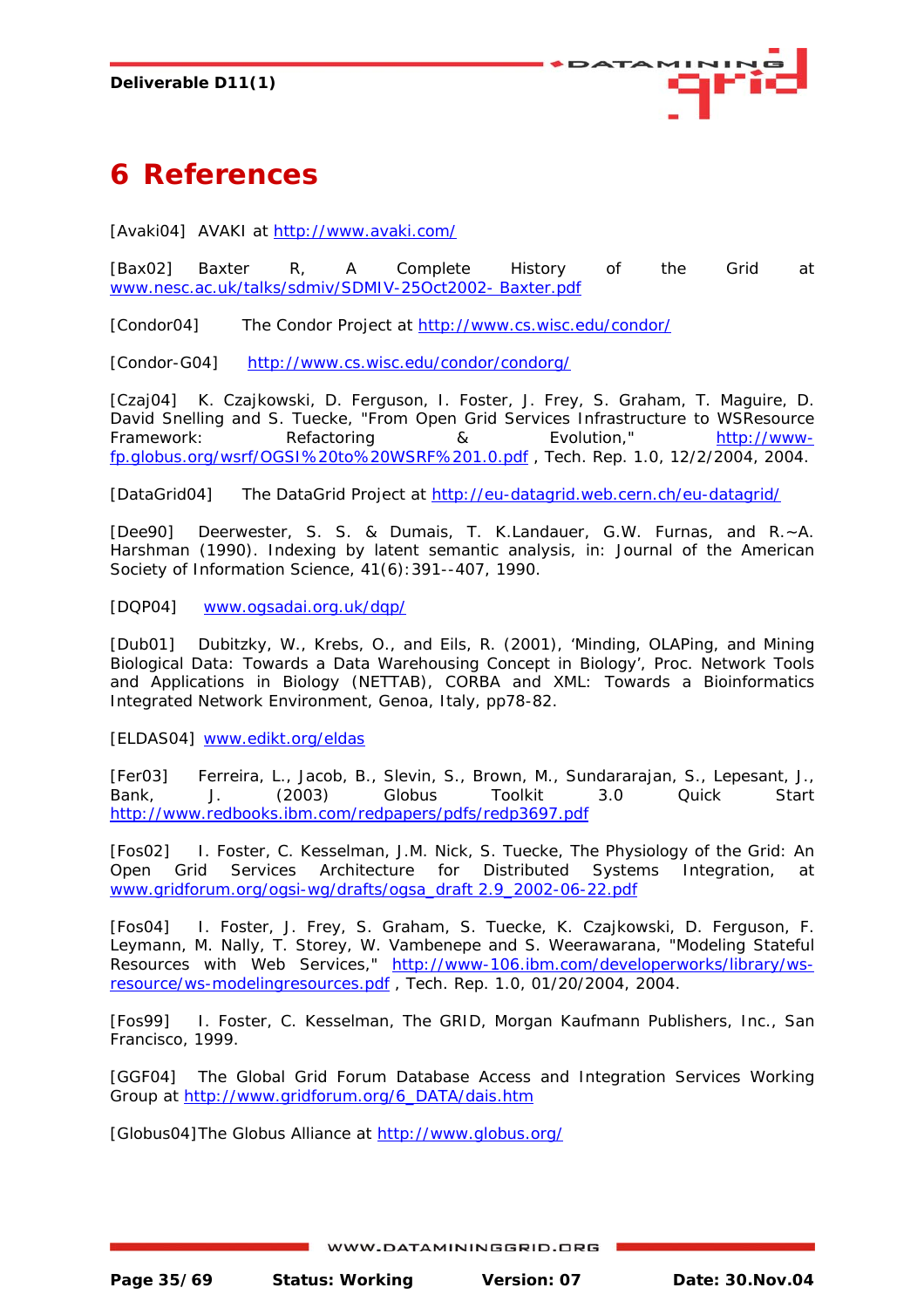

[Gra97] Ingo Graf and Ulrich Kreßel and Jürgen Franke, Polynomial Classifiers and Support Vector Machines, 1997, 00 -- 00, Inter. Conf. on Artificial Neural Networks, Zürich

[Gru93] Gruber, T. R. (1993): Toward principles for the design of ontologies used for knowledge sharing, in: Formal Analysis in Conceptual Analysis and Knowledge Representation, Kluwer 1993.

[Hof01] Hofmann, Thomas, Unsupervised learning by probabilistic latent semantic analysis, in: Machine Learning,42:177--196, 2001.

[Joa98] Joachims, T. (1998). Text categorization with support vector machines: learning with many relevant features, in: Proceedings of the Tenth European Conference on Machine Learning (ECML '98), Lecture Notes in Computer Science, Number 1398

[Lan97] Landauer, Thomas K. & Dumais, Susan T. A Solution to Plato's Problem: The Latent Semantic Analysis Theory of Acquisition, Induction, and Representation of Knowledge Psychological Review 104 (2): 211--240, 1997.

[Leo02] Edda Leopold & Jörg Kindermann (2002): Text Categorization with Support Vector Machines. How to Represent Texts in Input Space?; in: Machine Learning 46, pp. 423 - 444.

[Man99] Manning, C. D. & Schütze, H. (1999): Foundations of Statistical Natural Language Processing, MIT Press: Cambridge MA, London.

[OGSA-DAI04] [www.ogsadai.org.uk/docs/current/doc/DAIOverview.html](http://www.ogsadai.org.uk/docs/current/doc/DAIOverview.html)

[Park03] Park, K., and Kanehisa, M. (2003), 'Prediction of protein subcellular locations by support vector machines using compositions of amino acids and amino acid pairs', Bioinformatics, Vol. 19, pp. 1656-1663.

[Rom02] M. Romberg, "The UNICORE Grid Infrastructure", Scientific Programming Special Issue on Grid Computing, 2002, 10, pp. 149-158.

[Sal83] Salton, G.& McGill, M. J. (1983) Introduction to Modern Information Retrieval, McGraw Hill, New York.

[Spol00] Spolsky Joel; Three Wrong Ideas From Computer Science, August 22, 2000; [www.joelonsoftware.com/articles/fog0000000041.html](http://www.joelonsoftware.com/articles/fog0000000041.html)

[Spol02] Spolsky, Joel; The Law of Leaky Abstractions, November 11, 2002; <http://www.joelonsoftware.com/articles/LeakyAbstractions.html>

[Stan04] Stankovski V., May M., Franke J., Schuster A, McCourt D., Dubitzky W., A Service-Centric Perspective for Data Mining in Complex Problem Solving Environments, H.R. Arabnia and J. Ni (eds) Proc of Int'l Conference on Parallel and Distributed Processing Techniques and Applications (PDPTA'04), Vol II, pp. 780-787, 2004.

[Stork04] [www.cs.wisc.edu/condor/stork/papers/stork-icdcs2004.pdf](http://www.cs.wisc.edu/condor/stork/papers/stork-icdcs2004.pdf)

[Stur03] Sturgeon, B., McCourt, D., Cowper, J., Palmer, F., McClean, S., and Dubitzky, W. (2003), 'Can the Grid Help to Solve the Data Integration Problems in Molecular Biology?', 3rd International Symposium on Cluster Computing and the Grid (CCGRID 2003) , Tokyo, Japan, pp. 594-600.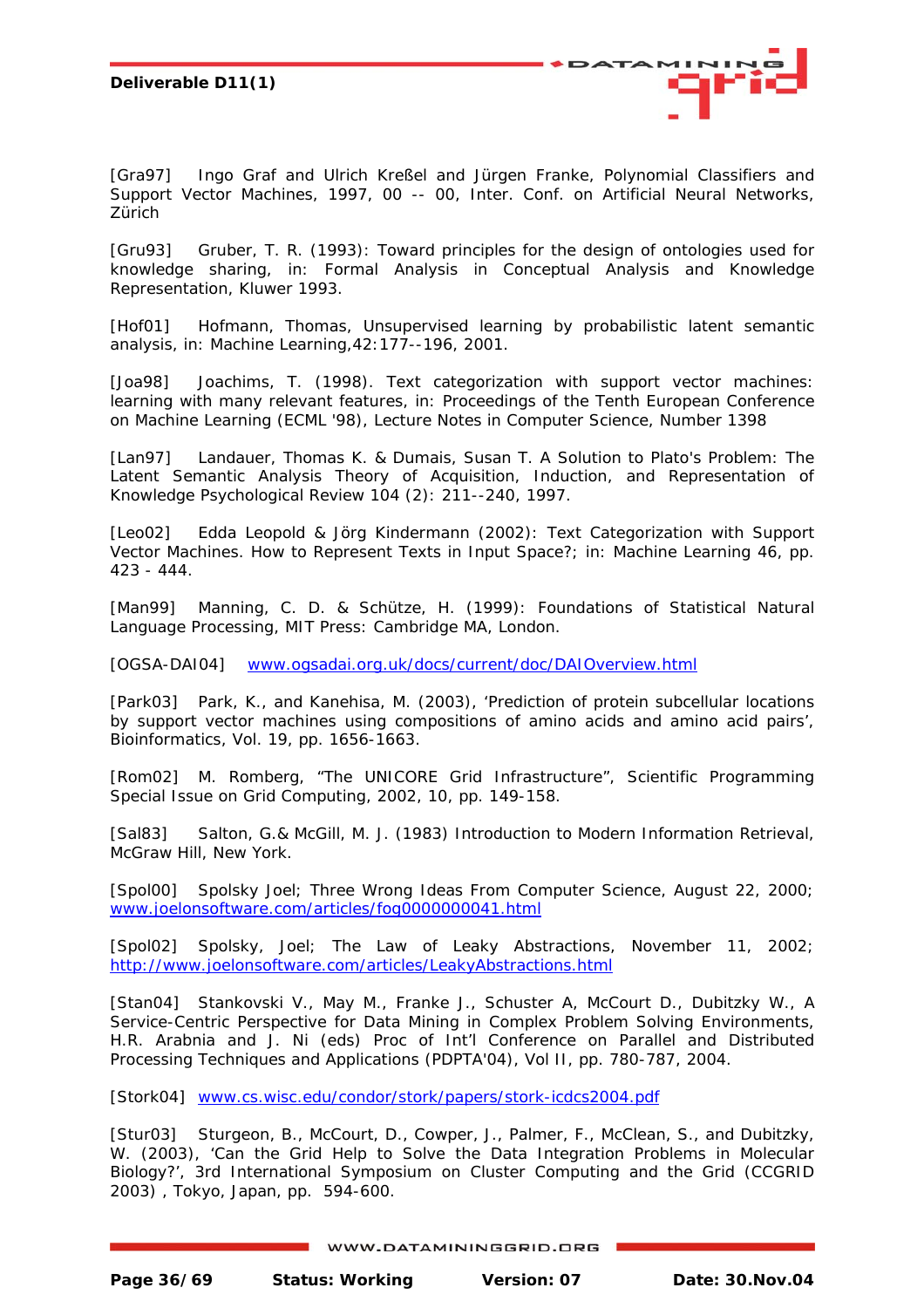

[Tom99] M. Tomassi. Parallel and distributed evolutionary algorithms: A review. In K. Miettinen, M. Makela, P. Neittaanmaki, and J. Periaux, editors, Evolutionary Algorithms in Engineering and Computer Science, pages 113-133. J. Wiley and Sons, Chichester, 1999.

[Weka04] – Weka Homepage;<http://www.cs.waikato.ac.nz/ml/weka/>

[Weka99] – Witten, Ian.H, Frank, Eibe; Data Mining Practical Machine Learning Tools with Java Implementations; Morgan Kaufmann; 1999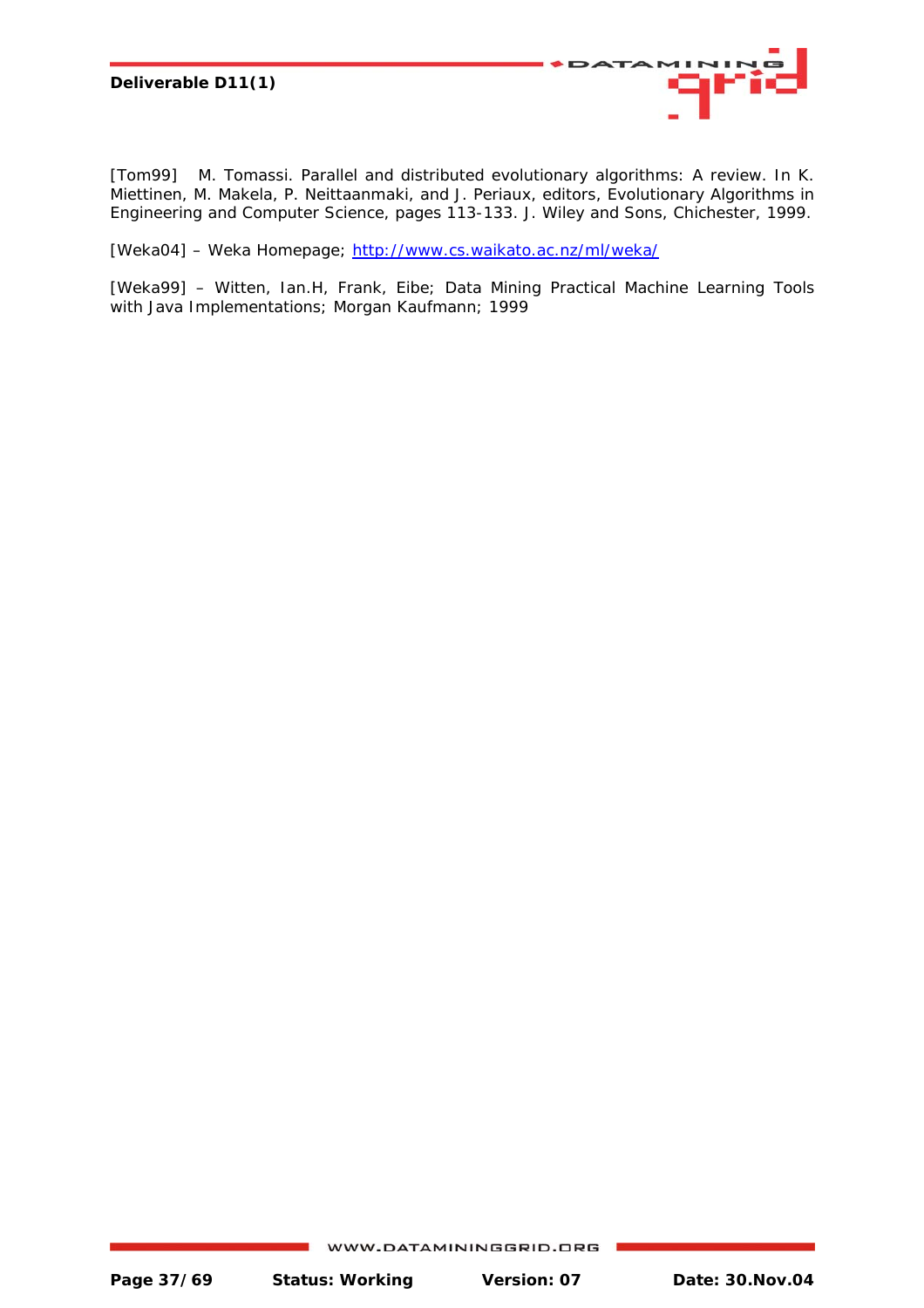

# <span id="page-37-0"></span>**Appendix A: Applications description**

This appendix contains detailed description of applications and data sources within the DataMiningGrid Consortium. It contains technical requirements for use of these applications as stand alone applications, what is their input and what is the output etc. This was prepared, so that the Partners become familiar with the (tentative) software tools and technologies that shall be used during the project.

## **UU application farm and data sources**

UU will demonstrate two use cases for which the following applications are considered:

## **Use case 1: Genetic algorithms for gene regulatory reengineering**

The essential aim of the use case is to develop a demonstrator that uses a parallel evolutionary algorithm approach to evolve gene regulatory networks from expression time series data on the GRID.

There are three different approaches to parallelize evolutionary algorithms [Tom99]:

- 1. Master-Worker model: one master process manages the population and hands out individuals to evaluate a number of workers. Ideally you have one worker per individual:
	- The master node has to recognize available nodes in the Grid and use them as workers.
	- The master node has to transfer the individual to each worker, execute the individual (in this case an executable simulation of a gene-regulatory network) and calculate the fitness.
	- After the evaluation, each worker node has to return the fitness value with the individual's identification to the master node.
- 2. Island distributed evolutionary algorithms: Semi-independent groups of individuals or subpopulations (demes) evolve separately with a loose coupling to each other:
	- An organizer node has to recognize available nodes in the Grid and use them as deme nodes (demes represent isolated subpopulations).
	- **Individuals migrate with between demes.**
	- At regular intervals the organizer node has to be informed about the development state of each subpopulation (e.g. report best fitness value).
- 3. Cellular genetic algorithms: Each individual of the population is placed on one grid-node. The fitness is evaluated simultaneously for all individuals and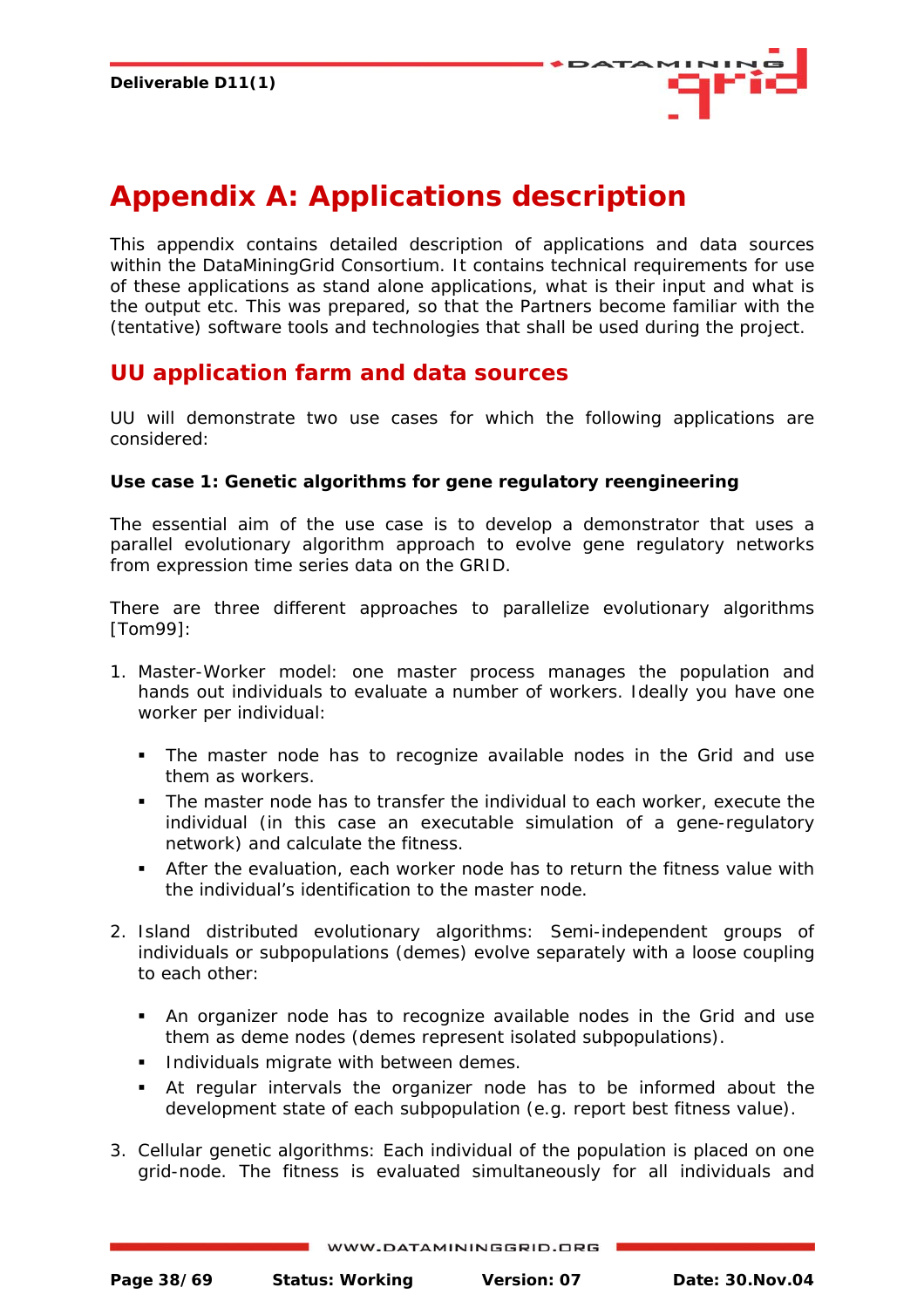

selection, reproduction and mating take place locally within a small neighbourhood:

- An organizer node has to recognize available nodes in the grid and assign one individual to each node.
- Synchronization is needed for the fitness evaluation.
- **Individuals migrate locally. This requires a spatial mapping of each** individual node within the grid (or the mapping could be implemented in the organizer node).

If one approach can be implemented then all approaches are possible. However using a master-worker or a cellular-GA approach makes only sense if the time consumption of the data transfer is low in relation to the time needed for the evaluation. Further, a master-worker approach still has all "ugly" properties of a sequential run i.e. sticking to local maxima would be still a problem. Therefore, it would be best to start with island distributed evolutionary algorithms (approach 2). If the networks become large and the evaluating the simulations requires more time, then this approach may be extended by combining island distributed evolutionary algorithms with the master worker approach (approach 1 with approach 2).

Software and database requirements:

- A scheduling system like Condor for managing and scheduling distributed computing jobs,
- **In-house Java code for bioinformatics applications,**
- Eclipse: this application is the IDE used to develop Java applications. The technical reasons for using this application are:
	- o It is free open source software supported by IBM,
	- o It runs under both Windows and Linux,
	- o It uses the standard Sun Microsystems software development kit.
- Sun Microsystems SDK: the Sun Microsystems Software Development Kit provides the compilers and documentations needed to create Java applications. The technical reasons for using this are:
	- o The Sun Microsystems SDK is the standard development kit for Java,
	- o Java is machine independent, and therefore portable,
	- o A database may not be needed, and even if it is required it will not be an important element of this use case.

## **Use case 2: Information integration of life science data: an integrated approach to protein subcellular localization prediction**

This use case is concerned with developing computational methods to accurately predict the location of proteins within the cell. Such tools are needed in order to decipher the mass of data being generated by large scale sequencing projects.

It is possible to identify three computational approaches to predicting protein subcellular localization: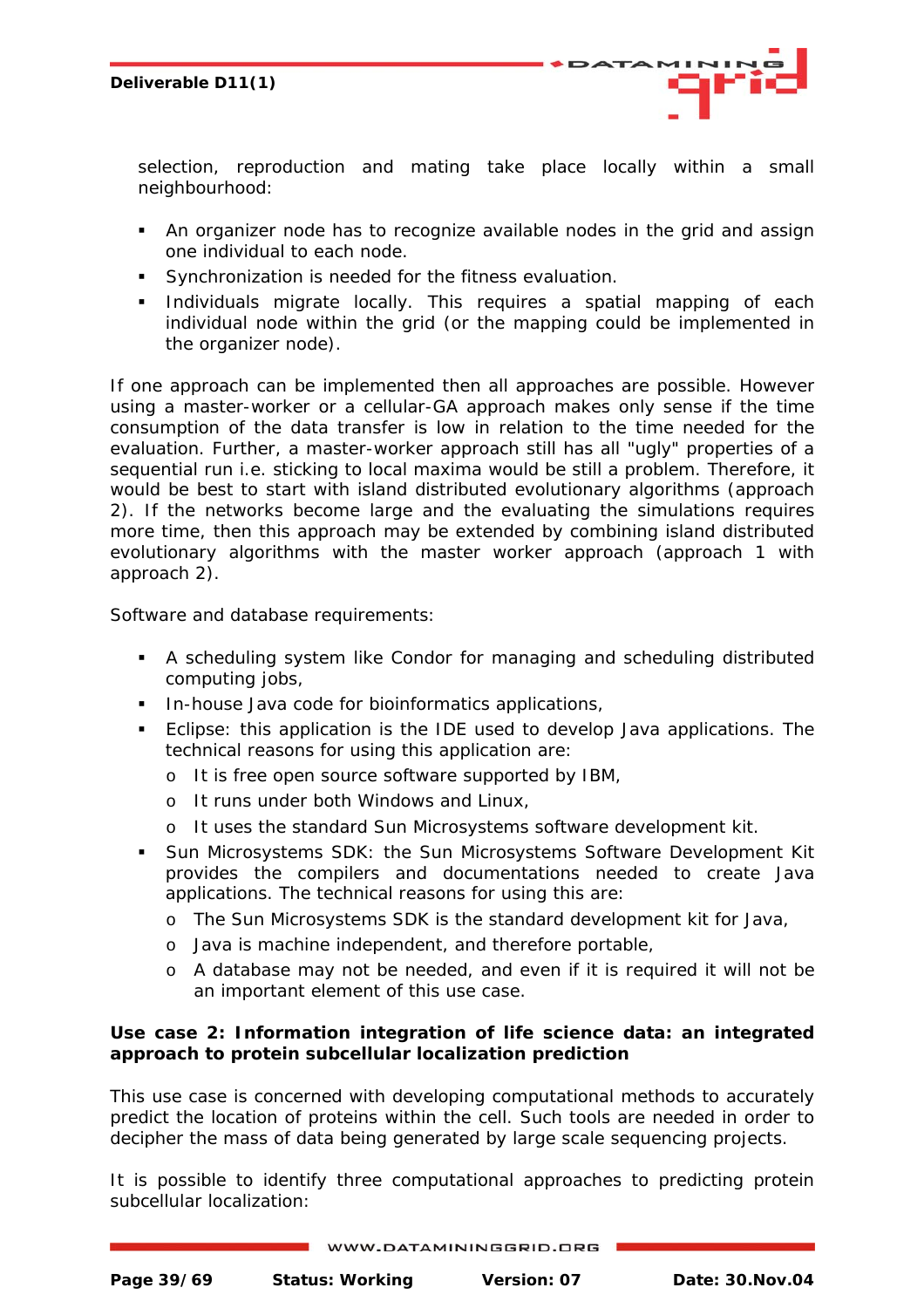

- **Prediction by signal i.e. recognizing protein sorting signals from the** genetic or amino acid sequence,
- **I** Identifying sequence homology to a protein with a known subcellular location,
- **Prediction by content i.e. deviations in the protein amino acid composition** differ for the various subcellular compartments. This approach has lead to a number of prediction methods based solely on sequence composition [Park03].

However, there is a considerable need to identify and develop more general and accurate solutions to protein subcellular localization prediction, and to this end this use case will integrate databases containing the proteins' crystal structures with databases dedicated to understanding and describing their amino acid sequences. This will enable proteins to be classified by their three dimensional structure and surface properties, as well as by their amino acid composition.

Software and database requirements:

For our demonstrators we will need to use public bioinformatics databases (actually databanks):

- **Protein Databank (PDB),**
- **Swiss-Prot.**

We will be able to install copies of these databanks on to our own machines. They supply data as ASCII text files with clear formatting conventions. Oracle is being considered as the database application for use at UU and in the UU demonstrators to store sample data. This is because:

- It is well supported by Oracle,
- It is highly flexible and provides an ideal platform for all database needs,
- In order to classify the data we will use decision tree software that is being developed at UU by Brian Surgeon.

## **1. EXISTING SOFTWARE FOR DATA SERVICES:**

Data services will be required to identify data sources, access them, select subsets of data from the data sources, construct data sets, and transfer the resultant dataset around the grid.

Data access and integration is an essential element of all data grids, and a number of solutions to this problem have been developed by other grid projects. In order to reduce the development time of the data services work-package DataMiningGrid will use existing data management solutions where appropriate. Many of these data-management solutions are still under development and the developers are keen to gain feedback from anyone using these solutions. Collaborating with these projects will help to disseminate DataMiningGrid expertise and aid in the construction of underlying grid technology developed specifically for data-mining applications.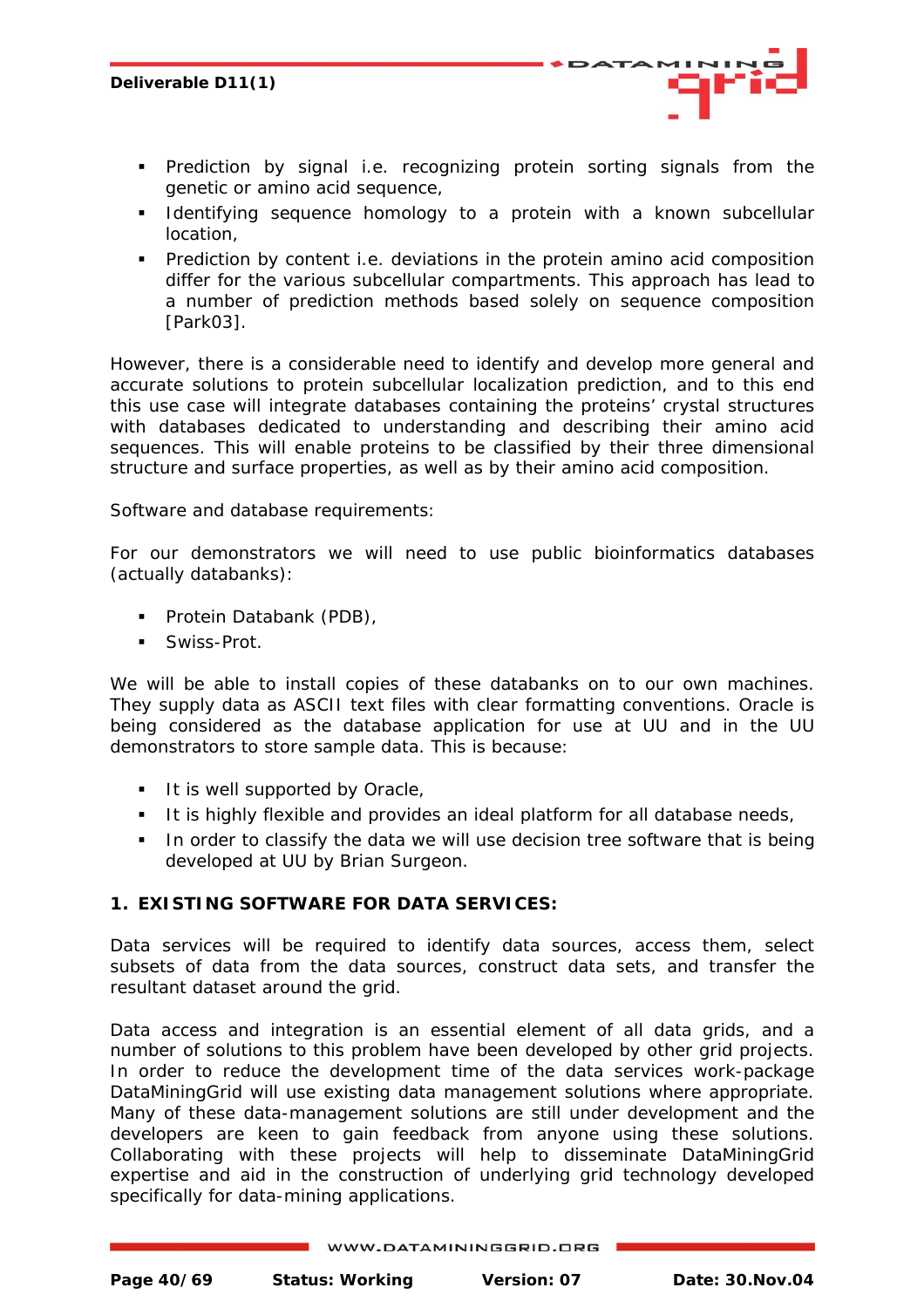

## **1.1. Spitfire**

Spitfire was developed by the EU DataGrid project and provides a set of grid enabled middleware services for access to relational databases. In order to provide reliable and simple access to datasets, Spitfire decouples the client and RDBMS using a mediator. Custom code clients, browsers and command line tools can read and write over HTTP(S) into any RDBMS. It is a good system to use for gaining access to SQL databases but other data sources such as file systems are not supported.

ATA

## **1.2. Stork**

Stork [Stork04] has been developed by the Condor project. It is a specialized scheduler for data placement activities in grid computing. Stork allows data placement tasks to be queued, scheduled, monitored and managed in a fault tolerant manner. By interacting with higher level work flow managers such as the Condor project's DAGMan, both storage and computational resources can be scheduled together.

Stork currently has support for:

- Data transfer protocols such as FTP, GridFTP, HTTP, and DiskRouter,
- Data storage protocols such as SRB, UniTree, and NeST,
- Data management middleware such as SRM.

The transfer protocol used to transfer data may be decided at run-time by using Condor ClassAds to describe all the resources that Stork will be interacting with. If one transfer protocol fails then Stork can change to alternative transfer protocols. Stork is also able to allocate and deallocate space on storage resources using NeST and it can ensure that network links do not get overloaded.

Although Stork provides a robust solution to data transfer, it has can only support simple data access facilities, and currently users can only move around complete files.

Condor-Stork is a robust and mature solution, but it only offers a solution to the problem of transferring files. It cannot provide access to databases, and it does not provide any solutions to problems involving data identification or manipulation.

Although it may be possible to develop additional functionality into Condor-Stork, it is necessary to ask whether investing resources into grid middleware development is a priority for the DataMiningGrid, especially when many of these problems have already been solved by systems such as OGSA-DAI or Eldas.

## **1.3. GGF Data services solutions (OGSA-DAI and ELDAS)**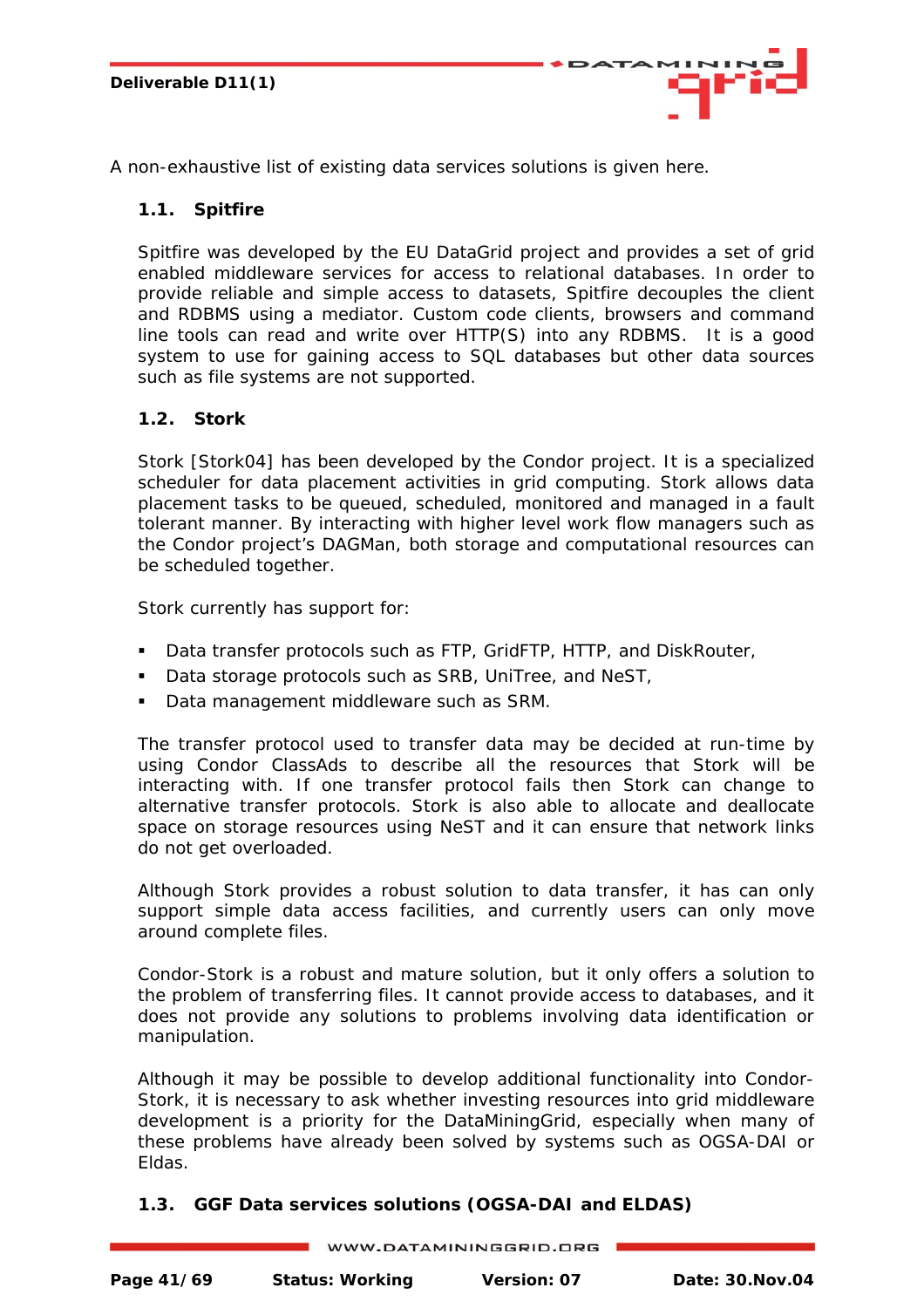

The Data Access and Integration Working Group (DAIS-WG) within the Global Grid Forum (GGF04) is producing the Grid Data Services Specification (GDSS). The GDSS defines a Grid Data Service (GDS) standard for accessing and integrating data stored in multiple types of data storage systems (e.g. relational databases, XML file systems).

There are two implementations of the GDSS:

- OGSA-DAI,
- **ELDAS.**

Both of these systems are developed in Scotland at the National e-Science Centre (NESC), and represent two different architectural approaches to implementing the DAIS standards.

An email that summarised the differences between the two systems was provided by Rob Baxter, the software manager for both Eldas and OGSA-DAI, and it is given here:

- OGSA-DAI is designed for a web container host (tomcat) and Eldas is designed for an EJB/J2EE host (JBoss in particular),
- OGSA-DAI is dependent on Globus Toolkit 3 but a "pure webservices" (WS-I) version will be available soon; Eldas already has a "pure webservices" version and can be installed with no dependence on Globus,
- OGSA-DAI (currently) has richer functionality i.e. activities like data transformation and compression, enhanced data delivery - while Eldas (currently) has a greater emphasis on ease-of-installation and use,
- OGSA-DAI is enhancing its usability; Eldas is enriching its functionality.
- OGSA-DAI is open source whereas Eldas (currently) is not.

Whether to use OGSA-DAI or Eldas comes down really to which web service/Java container architecture you want to use - EJB or non-EJB - and whether you require open source software. There are plans to develop both platforms in the future, although for funding reasons the roadmap for OGSA-DAI is clearer.

## **1.3.1. OGSA-DAI**

The OGSA-DAI [OGSA-DAI04] aims to provide an extension to the Open Grid Services Architecture (OGSA) specifications in order to allow data resources to be incorporated within an OGSA framework. OGSA-DAI components can be used as basic primitives in the creation of sophisticated higher-level services that offer the capabilities of data federation and distributed query processing within a Virtual Organization (VO).

OGSA-DAI is motivated by the need to integrate data sources and resources into an OGSA-compliant architecture. In particular it is required to: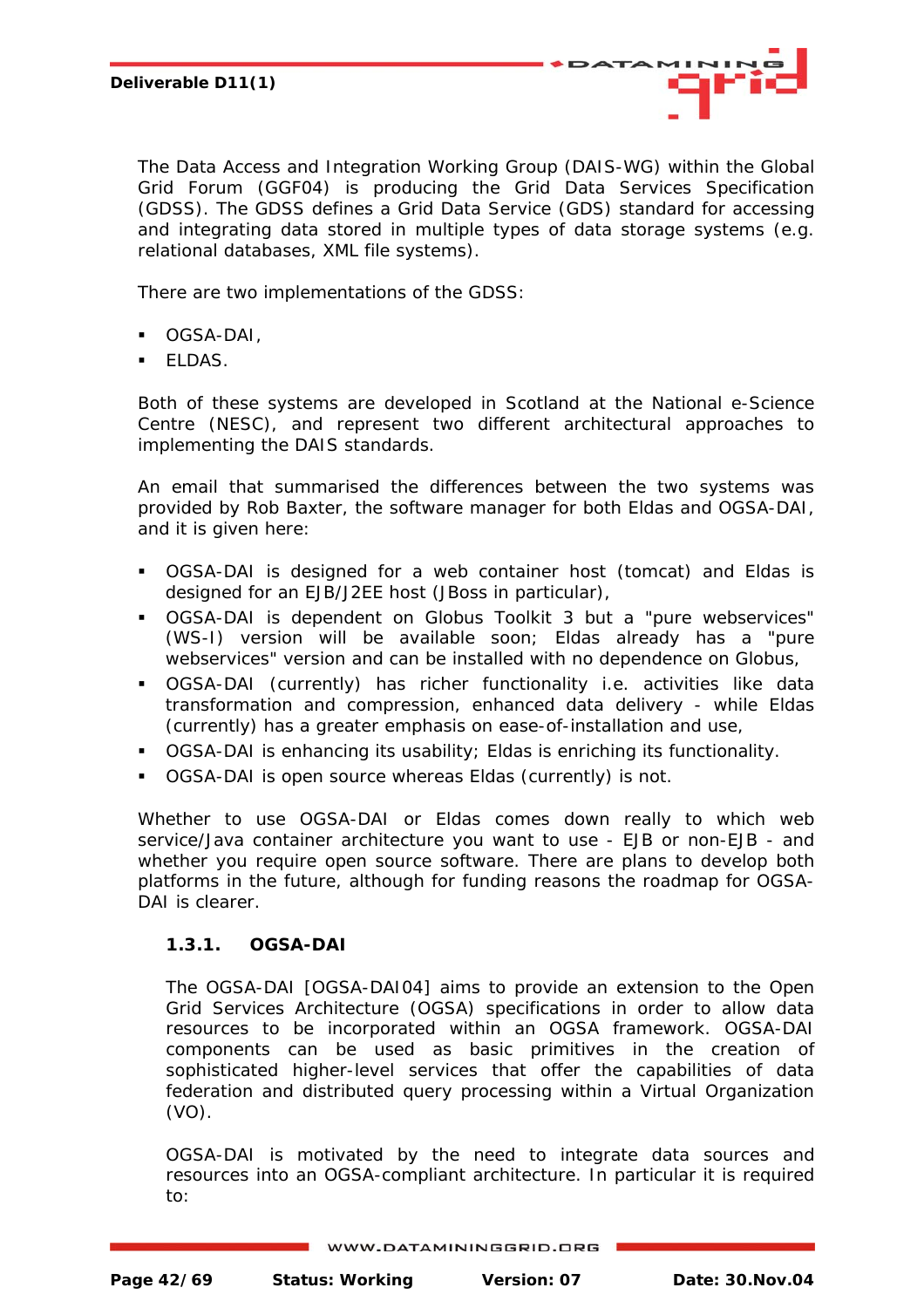Obtain information about data that may be distributed amongst several heterogeneous database environments, and interpret the data held in databases.

ATA

- Locate data that may be distributed, or replicated, over many different types of databases (relational, XML, some functionality for file systems etc.), the locations of which may not be known beforehand.
- Integrate different data models from distributed databases.
- Access that data through uniform interfaces.
- Integrate data from various sources to obtain the required information.

These requirements in turn give rise to the following constraints. Any solution must be able:

- To provide a service for the registration and subsequent discovery of databases with the required data.
- To support access to these databases and subsequent interactions with the databases.
- To provide control over the structure of the results, following a database interaction.
- To provide control over the method and location of data delivery, following a database interaction.
- To ensure that the type of database interactions and the specified data transport methods are independent of the type of database and the data model.

Within OGSA-DAI, grid data services (GDS) are used as interfaces to data resources; the capabilities of the data resources are determined by the GDS, and these are published to the service registry. Such capabilities include information on the resource that a GDS connects to, the database management system, driver and schema, the type of queries that may be executed, the format of the resultant data, and the XML schema that defines the documents (known as GDS-Perform documents) that are past to and from the GDS.

The GDS-Perform documents specify the actions to be performed on a data resource (for example an SQL or XML query, or a database update, or a data transfer for data delivery and receipt) and the data that is extracted from that data resource. Data can be transformed when it is stored within the XML of the GDS-Perform document by using XSL (Extensible Stylesheet Language) Transformations (XSLT).

Both the US (GSF) and Europe (EG) have agreed to agree on standards, and the future releases of OGSA-DAI will be released in collaboration with OMII (the Open Middleware Infrastructure Institute).

OGSA-DAI has much more functionality than Stork. Although it can be more difficult to install, OGSA-DAI provides services for data identification, data manipulation and data transfer. It can be used with relational databases, XML or file systems (with more limited data access services),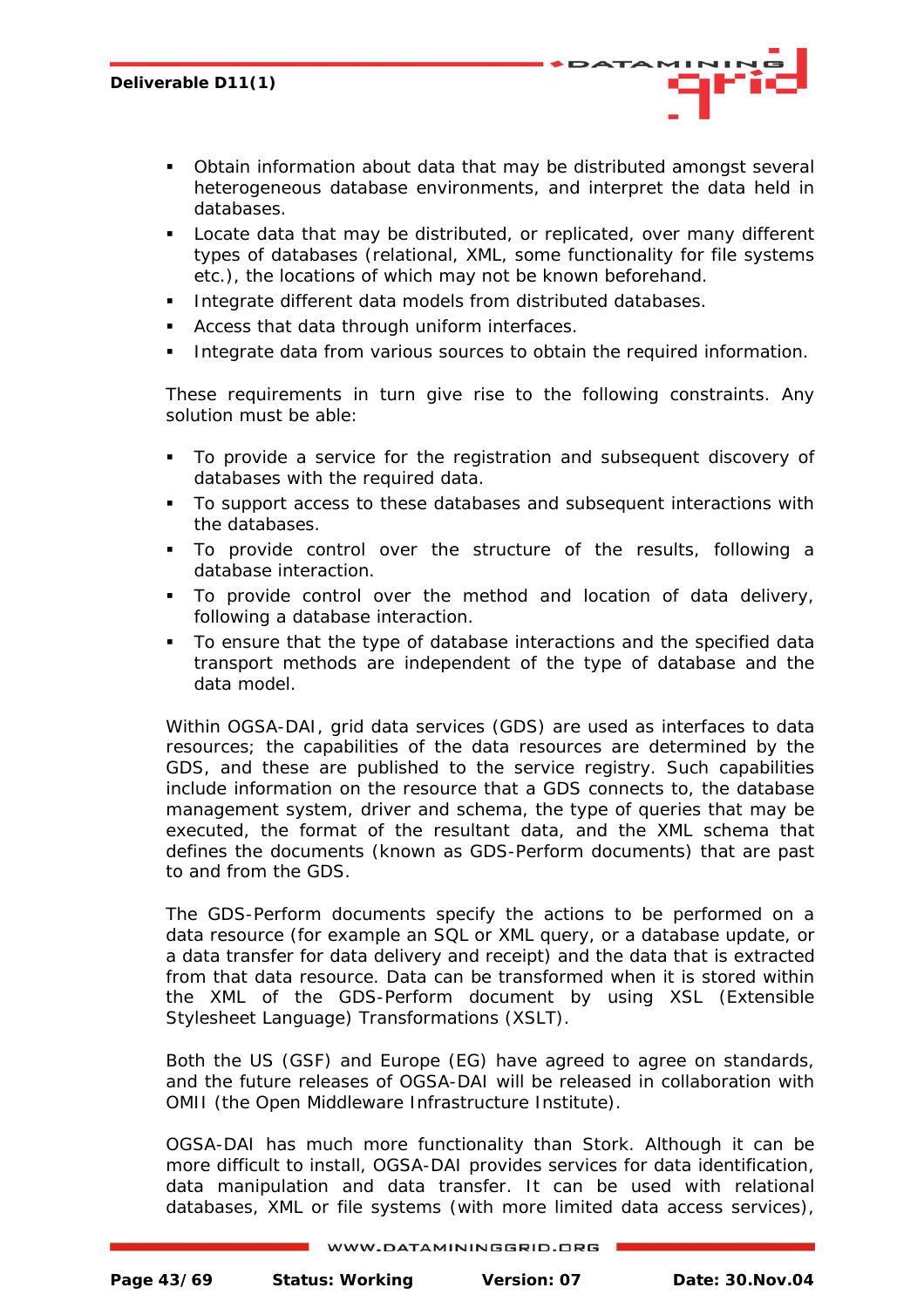

and it is able to select subsets of data from these data sources and then transfer the subset: this can be an advantage when using large files because Stork, as it is, could only transfer the entire data set. A requirement that the Data Services work package of the DataMiningGrid project must be able to meet involves performing SQL joins when accessing data from databases. OGSA-DAI can be used to integrate different databases, and apply such SQL statements across the two databases. It is not clear how functionality like this could be developed in Condor-Stork without a large commitment of time, resources and risk.

Using OGAS-DAI can reduce development time, and it is becoming a common solution to grid data-management problems with about 800 registered users worldwide. The OGSA-DAI team now consider the problems of data access to have been solved and are now focussing more on problems of data integration and distributed query processing (DQP), as described below.

## **DQP: Distributed Query Processing for OGSA-DAI**

DQP [DQP04] is a distributed query processor that acts over web and grid services: it integrates query processing technology with a service-based grid. DQP extends the OGSA-DAI architecture with two new services - the Grid Distributed Query Service (GDQS) and the Grid Query Evaluation Service (GQES). The OGSA-DQP should yield significant programmer productivity and performance benefits for large-scale data intensive applications.

Grid Distributed Query Service (GDQS) is a high-level data integration service that interacts with OGSA-DAI. It combines data analysis with data access and integration by enabling calls to web services to be incorporated within a distributed query.

The supported OQL query types include:

- Select, From, Where queries in general
- **EXECUTE:** Limited forms of nested queries
- Some forms of OQL-style aggregation (count, sum, max, min, avg)
- **Typed function invocation**
- Conjunctive predicates (i.e. connected by the logical AND operator)
- Equality-based join conditions
- **Unnesting of collection-typed attributes**
- Comparative operators are supported  $(=, !=, >, <, <=, >=,$  like)

The transform activities are the same as those supported by OGSA-DAI and include compression (i.e. zip and gunzip) and transforming data in XML documents using XSLT.

The following query [from [http://www.mygrid.org.uk/\]](http://www.mygrid.org.uk/) is used as an example to illustrate the GDQS query submission procedure: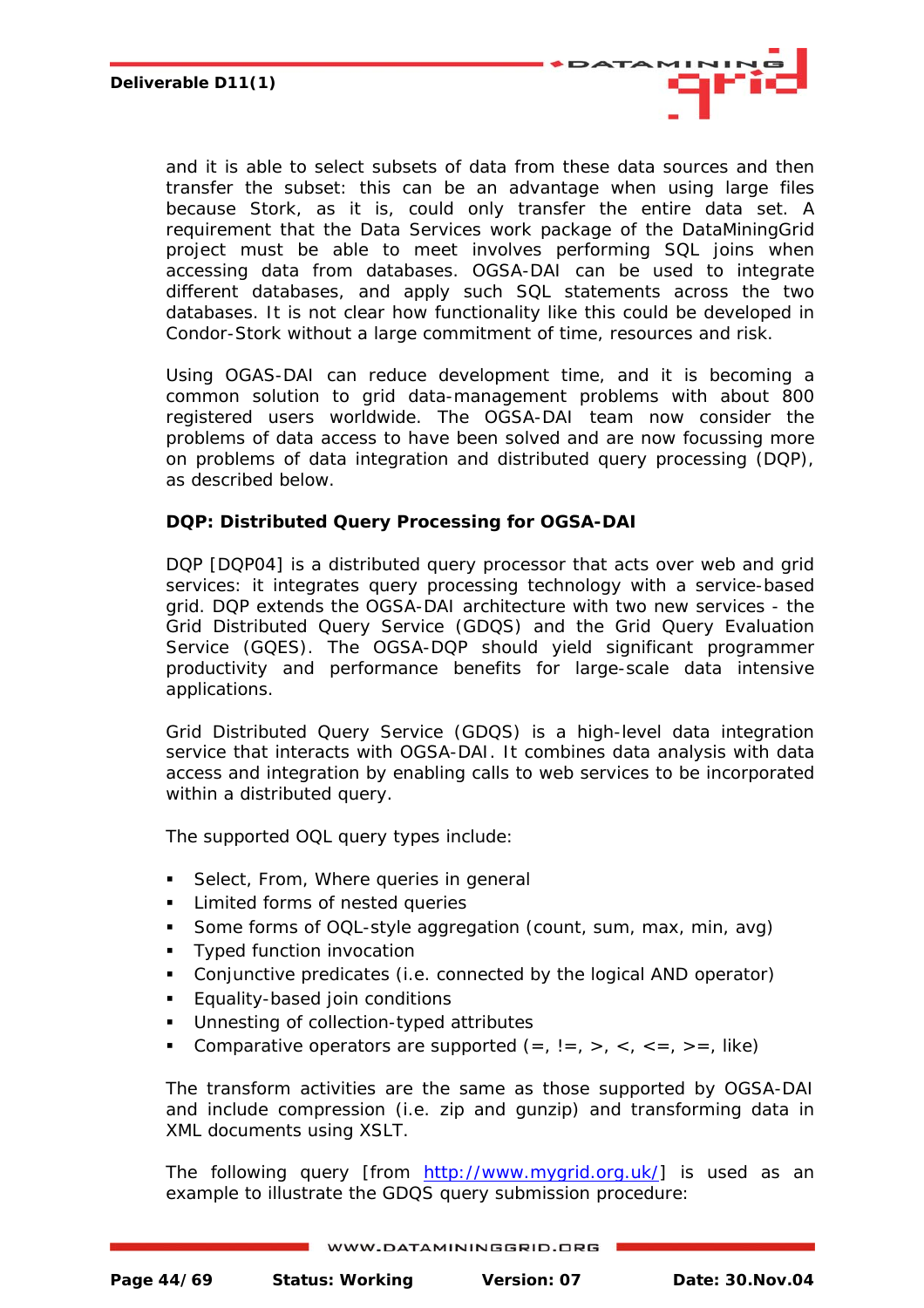



*select p.ORF, go.id, calculateEntropy(p.sequence) from p in protein\_sequences, go in goterms, pg in protein\_goterms where go.id=pg.GOTermIdentifier and p.ORF=pg.ORF and p.ORF like "YBL06%" and go.id like "GO:0000%"* 

The query contains two separate join operations each joining two tables from different databases (on different servers) and applies entropy analysis on protein sequences obtained from one of the tables using a web service. The calculateEntropy method is an operation defined by an EntropyAnalyserService. Note that the parameter to this method is a column from protein sequences table.

The OGSA-DAI team are working with the GridMiner data mining project in order to help solve the problems of data-integration, and these are being implemented in DQP

OGSA-DAI has much more functionality than Stork. Although it can be more difficult to install, OGSA-DAI provides services for data identification, data manipulation and data transfer. It can be used with databases, XML or file systems (with more limited data access services), and it is able to select subsets of data from these data sources and then transfer the subset: this can be an advantage when using large files because Stork, as it is, could only transfer the entire data set. A requirement that the Data Services work package of the DataMiningGrid project must be able to meet involves performing SQL joins when accessing data from databases. OGSA-DAI can be used to integrate different databases, and apply such SQL statements across the two databases. It is not clear how functionality like this could be developed in Condor-Stork without a large commitment of time, resources and risk.

## **1.3.2. ELDAS (Enterprise Level Data Access Services)**

Eldas [ELDAS04] is a core Edikt (e-Science Data Information and Knowledge Transformation) technology and aims to be a commercial quality software system that has been produced using industrial software engineering practices. It has been developed using J2EE and Enterprise Java Bean technologies, and it has adopted industry standard Web Services.

The Eldas project concentrates more on data integration rather than data access, and it provides solutions to data federation and performing joins on data from distributed, heterogeneous data sources. It provides access to heterogeneous, distributed data sch as Relational Database Management Systems (RDBMSs), XML databases, ASCII, and binary flat files (using BinX).

Davy Virdee of the Edikt team email a description of Eldas, and this is given here: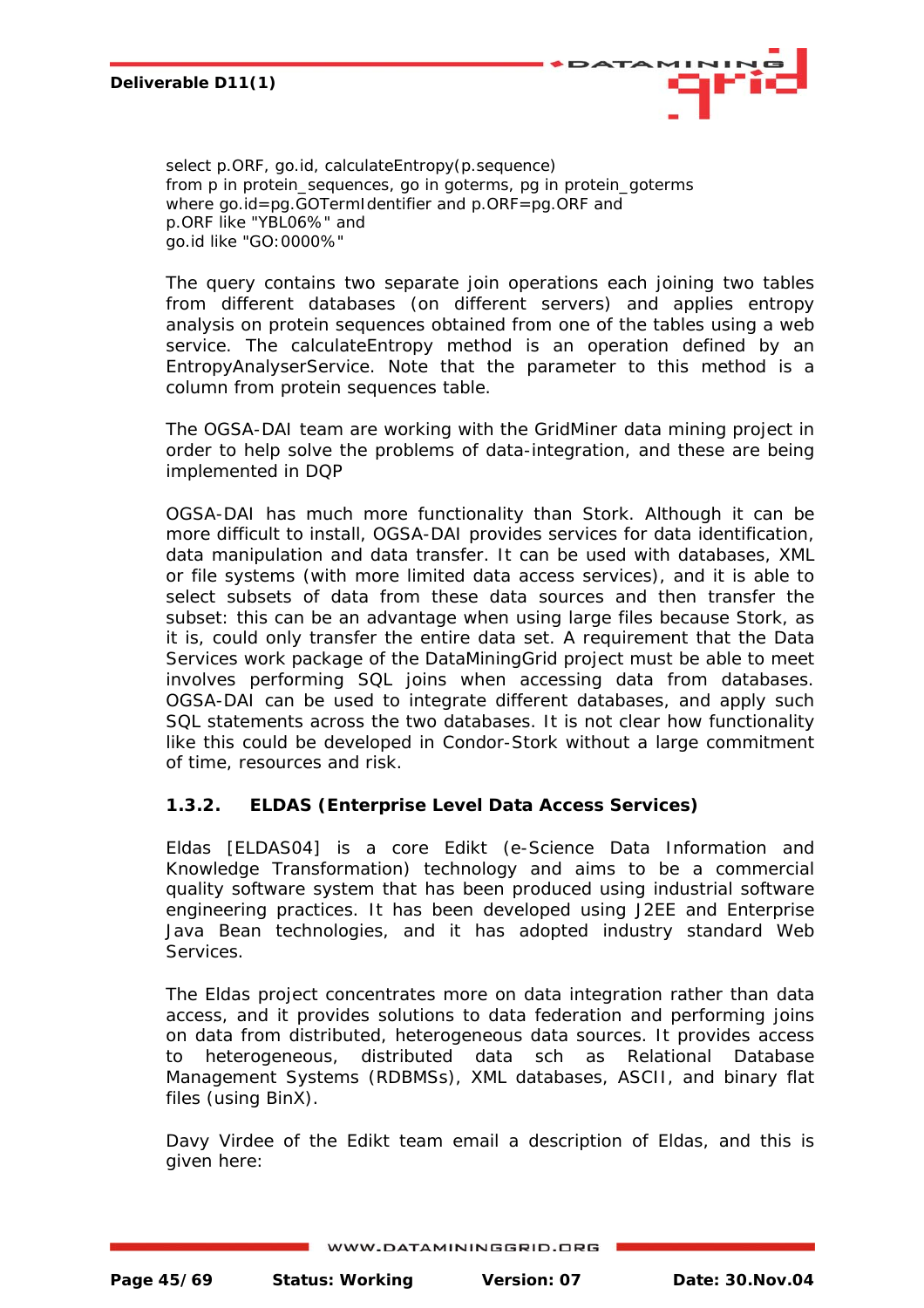

*Eldas is "easy to use and install" - taking minutes to install, rather than hours, and is streamlined for users who want quick and easy access to databases via Web or grid services, albeit with constrained functionality: at present Eldas 1.0 allows SQL queries to be passed to MySQL databases. Eldas 1.1 (to be released late 2004) extends this functionality to allow connection to Oracle, DB2, SQLServer and Postgress databases; as well GSI message level security for Grid Services and HTTPS security for web services.* 

*Its conception was originally based on the GDSS specification, but since this is a moving target, we have diversified slightly. For example, an Eldas Data Service Factory can connect to many data resources, whereas a Grid Data Service Factory has a one-to-one mapping with a particular data resource. We did not stick to "grid services", as we foresaw the emergence of WS-RF. Eldas is based solidly on Web Services and J2EE technologies, which are industry standards.* 

*Eldas is intended for users who want to set up access to their databases with minimal effort, and is optimised for performance. One of the applications that uses Eldas is the EdSkyQuery project, an astronomy data mining project that handles Giga-bytes of data.* 

*Eldas has been developed by Edikt, which is software engineering project funded by the Scottish Higher Education Council. Our "mission" is to facilitate Scottish "e-Science", and to this end, we developed Eldas for use in our applcations projects, and for general release to the academic and wider community.* 

## **FHG application farm and data sources**

## **1. APPLICATIONS:**

## • **Weka** [Weka04]

- o Current usage:
	- $\checkmark$  Used in many data mining projects as stand-alone application
- o Reasons:
	- $\checkmark$  Wide range of data mining algorithms
	- $\checkmark$  Build-in workflow editor
	- $\checkmark$  Widely accepted
	- $\checkmark$  Open source
	- $\checkmark$  Easy to modify (good software design)
- o Technical requirements:
	- $\checkmark$  JavaVM 1.4

## • **Text Mining Tool**

- o Current usage:
	- $\checkmark$  Used in text mining project with DC
- o Reasons:
	- $\checkmark$  Ability to efficiently train & classify large numbers text documents
	- $\checkmark$  Sophisticated methods for text mining
- o Technical requirements:
	- $\checkmark$  JavaVM 1.5
	- $\checkmark$  Fast harddrives
	- $\checkmark$  Min 20GB storage space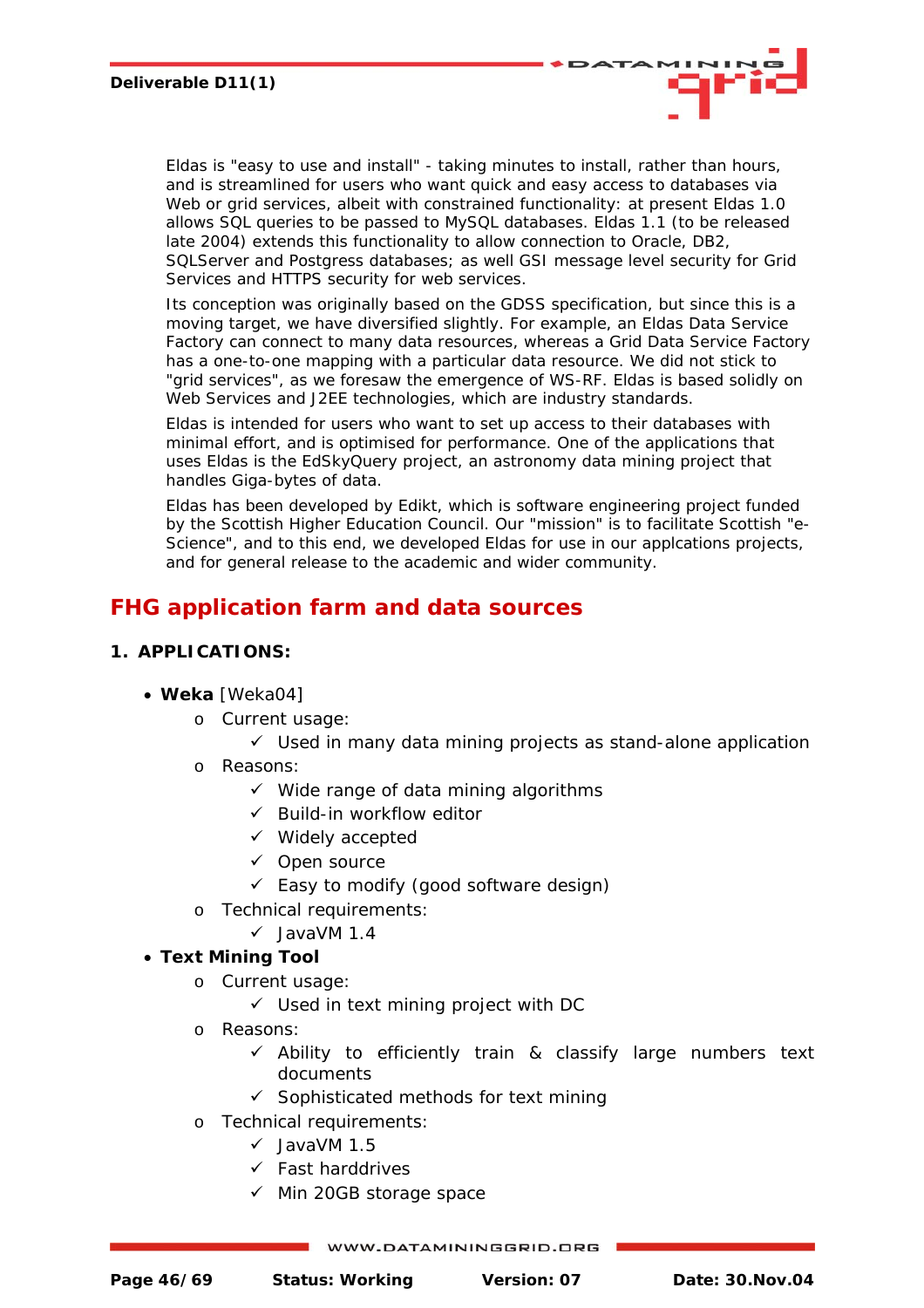

## **2. DATABASES:**

Oracle is being considered as the database application for use at FHG if a database should be required. The reasons for this choice are:

- It is well supported by the manufacturer and many other companies.
- It is a highly flexible and powerful system providing many extensions and complying with all relevant standards.

## **DC application farm and data sources**

## **1. APPLICATIONS**

## • **DC Text Mining Toolbox**

- o Current usage:
	- Used in several internal text mining and information retrieval projects
- o Reasons:
	- **Provides efficient methods for text classification, clustering** and retrieval
	- **Developed and used over many years within research** department
- o Technical requirements:
	- **Written in plain C**
	- Windows 2000/XP environment
	- 512MB RAM (application and data dependent)
	- 20GB storage space (application dependent)
	- Works with flat files on the filesystem, so no database technology is needed

## **2. DATABASES:**

- **Dpa**:
	- o about 250 classes
	- o 4 years with about 400.000 texts each
	- o German
	- o there is a time stamp with the data, so detecting new topics can be processed (essential for QNA data)
	- o short texts, therefore similar to the internal quality data from DC
	- o combined processing possible with the Wortschatzprojekt (University of Leipzig) (german texts)
	- o have to be purchased, FHG ask, whether it is possible to distribute the data within the DMGrid project

## • **Reuters (700000 texts)**

- o there is a time sequence in the data.
- o Shorter than the Wipo data, therefore more similar to Dpa data
- **Wipo patent data**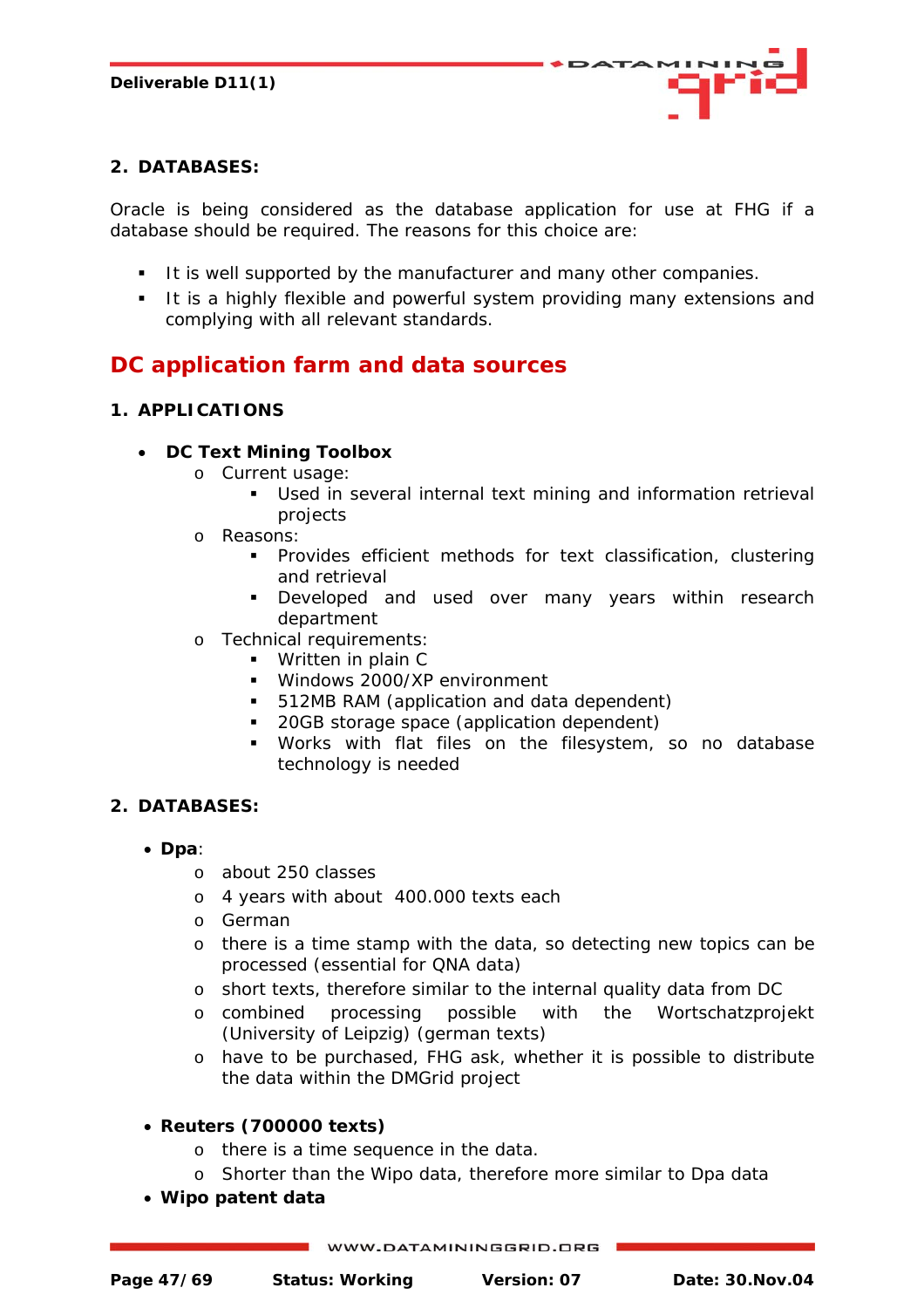

o Patent collection of the World Intellectual Property Organization

**ATA** 

- o Several hundred classes hierarchically organized
- o German and English
- o 60.000 documents/year

DC internal data includes:

## • **QNA (quality data)**

- o about 200 classes
- o 80.000 texts/day
- o short English texts (ca. 250 bytes)
- o Text Mining team at DC asks whether it is possible that FHG can use the data outside DC (confidential data)
- **Internal Patent collection (Derwent Collection)** 
	- o Text Mining team at DC asks whether it is possible that FHG can use the data outside DC (non confidential data, but not free available)

For each of this data there is no underlying database technology. The data is in flat files.

## **TECHNION application farm and data sources**

## **APPLICATIONS:**

- **Weka**, as in the farm of FHG.
- **Condor** 
	- o Current usage: more than 1000 pools around the world.
	- o Reasons:
		- $\checkmark$  well supported (Annual funding of \$5M).
		- $\checkmark$  stable.
		- $\checkmark$  contains data management and batch tools we can use.
		- $\checkmark$  open source.
		- $\checkmark$  easy to modify.
		- $\checkmark$  has versions consistent with Globus, Unicore, others.
		- $\checkmark$  portable across many OS and hardware.
	- o Technical requirements: ractically nothing special.
- Optional: **OGSA-DAI**, currently still under study. Not yet clear how stable and how useful.

Condor [Condor04] is a specialized workload management system for computeintensive jobs. Like other full-featured batch systems, Condor provides a job queuing mechanism, scheduling policy, priority scheme, resource monitoring, and resource management. Users submit their serial or parallel jobs to Condor, Condor places them into a queue, chooses when and where to run the jobs based upon a policy, carefully monitors their progress, and ultimately informs the user upon completion.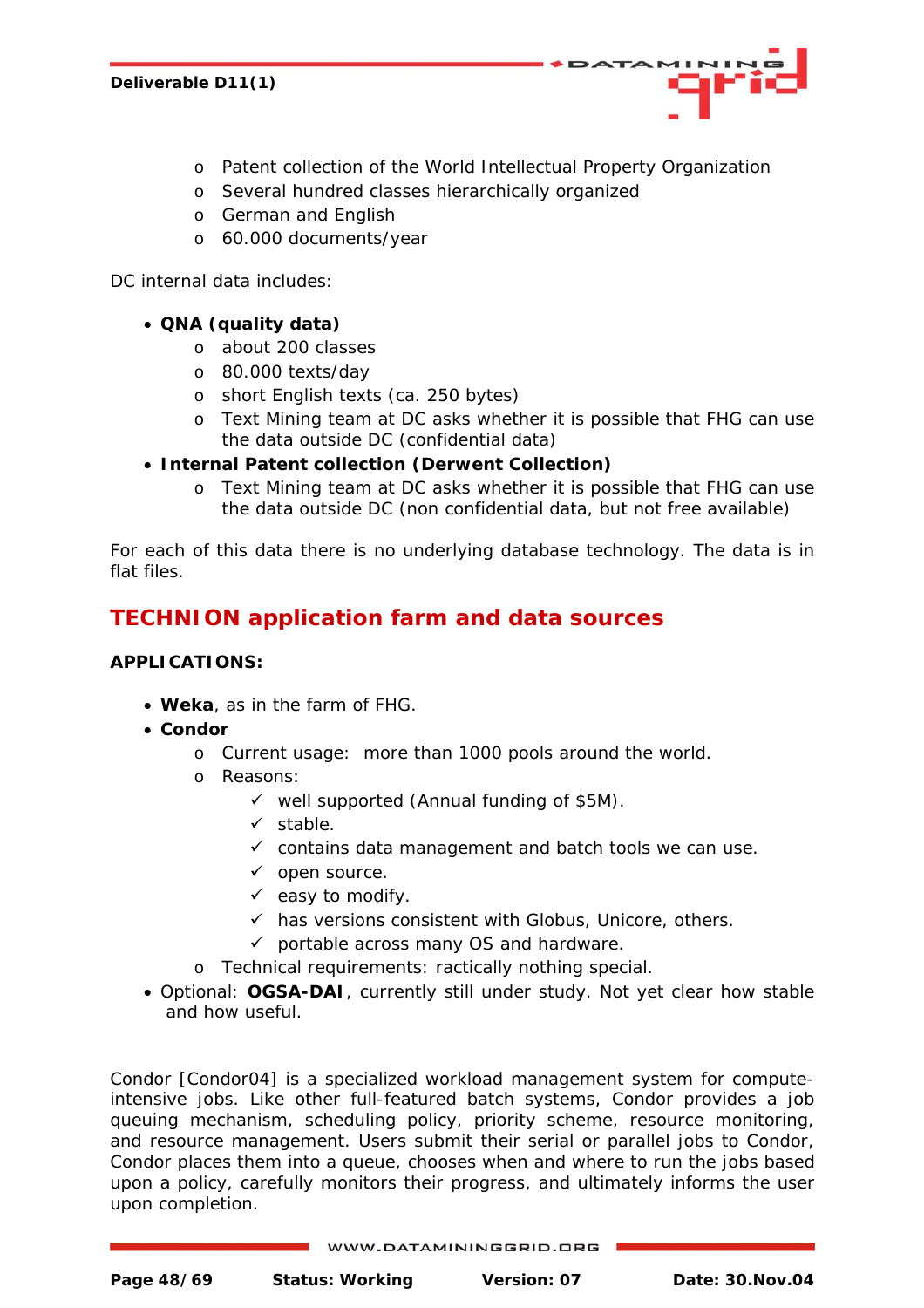

While providing functionality similar to that of a more traditional batch queuing system, Condor's novel architecture allows it to succeed in areas where traditional scheduling systems fail. Condor can be used to manage a cluster of dedicated compute nodes (such as a "Beowulf" cluster). In addition, unique mechanisms enable Condor to effectively harness wasted CPU power from otherwise idle desktop workstations. For instance, Condor can be configured to only use desktop machines where the keyboard and mouse are idle. Should Condor detect that a machine is no longer available (such as a key press detected), in many circumstances Condor is able to transparently produce a checkpoint and migrate a job to a different machine, which would otherwise be idle. Condor does not require a shared file system across machines - if no shared file system is available, Condor can transfer the job's data files on behalf of the user, or Condor may be able to transparently redirect all the job's I/O requests back to the submit machine. As a result, Condor can be used to seamlessly combine all of an organization's computational power into one resource.

Condor-G [Condor-G04] is the job management part of Condor. Condor-G lets you submit jobs into a queue, have a log detailing the life cycle of your jobs, manage your input and output files, along with everything else you expect from a job queuing system. Condor-G gets its name from how it talks to the resource management part. Instead of using the Condor-developed protocols to start running a job on a remote machine, Condor-G uses the Globus Toolkit(tm) to start the job on the remote machine. Condor-G provides a "window to the Grid" for users to both access resources and manage jobs running on remote resources. Use Condor-G to look across the Grid and see instantly how your jobs are doing. You can trust Condor-G to keep watching your jobs while your attention is elsewhere.

The Condor-G system leverages recent advances in two distinct areas: (1) security and resource access in multi-domain environments, as supported within the Globus Toolkit, and (2) management of computation and harnessing of resources within a single administrative domain, embodied within the Condor system. Condor-G combines the inter-domain resource management protocols of the Globus Toolkit and the intra-domain resource and job management methods of Condor to allow the user to harness multi-domain resources as if they all belong to one personal domain.

Condor-G provides the grid computing community with a powerful, full-featured task broker. Used as a front-end to a computational grid, Condor-G can manage thousands of jobs destined to run at distributed sites. It provides job monitoring, logging, notification, policy enforcement, fault tolerance, credential management, and it can handle complex job-interdependencies. Condor-G's flexible and intuitive commands are appropriate for use directly by end-users, or for interfacing with higher-level task brokers and web portals.

## **LJU application farm and data sources**

## **1. APPLICATIONS:**

Automated modelling framework: Lagramge application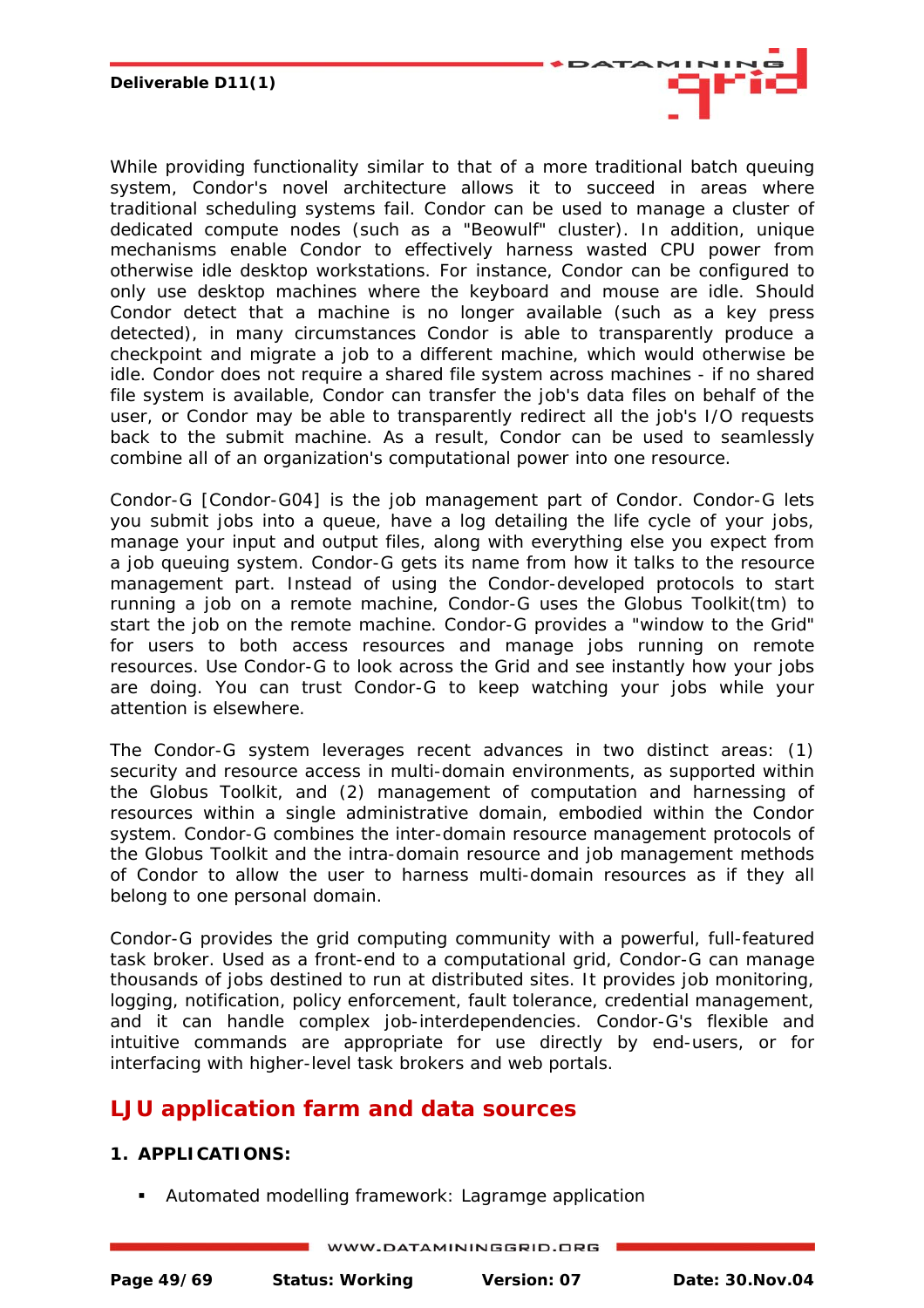

- Applications used for processing medical databases:
	- o Prodi 5.0 [\(www.nutri-science.de/de/nutri-science/aktuell/index.htm\)](http://www.nutri-science.de/de/nutri-science/aktuell/index.htm)
	- o SPSS 12.0 statistical programme [http://www.health.state.mo.us/dnhs\\_pdfs/R\\_NPE\\_M5-05\\_instruct.pdf](http://www.health.state.mo.us/dnhs_pdfs/R_NPE_M5-05_instruct.pdf)
	- o FFQ more information on: http://ffq.fhcrc.org/pdf/msel\_sample.pdf, [http://www.bus-sante.ch/alim\\_visu.html](http://www.bus-sante.ch/alim_visu.html), [http://www.abdn.ac.uk/deom/ffq/,](http://www.abdn.ac.uk/deom/ffq/) <http://www.srl.cam.ac.uk/epic/nutmethod/7dd.shtml>, <http://menu.pbrc.edu/ffq/>

## **2. DATABASES**

Usual data base technologies, e.g. MS Access, mySQL, Oracle or similar.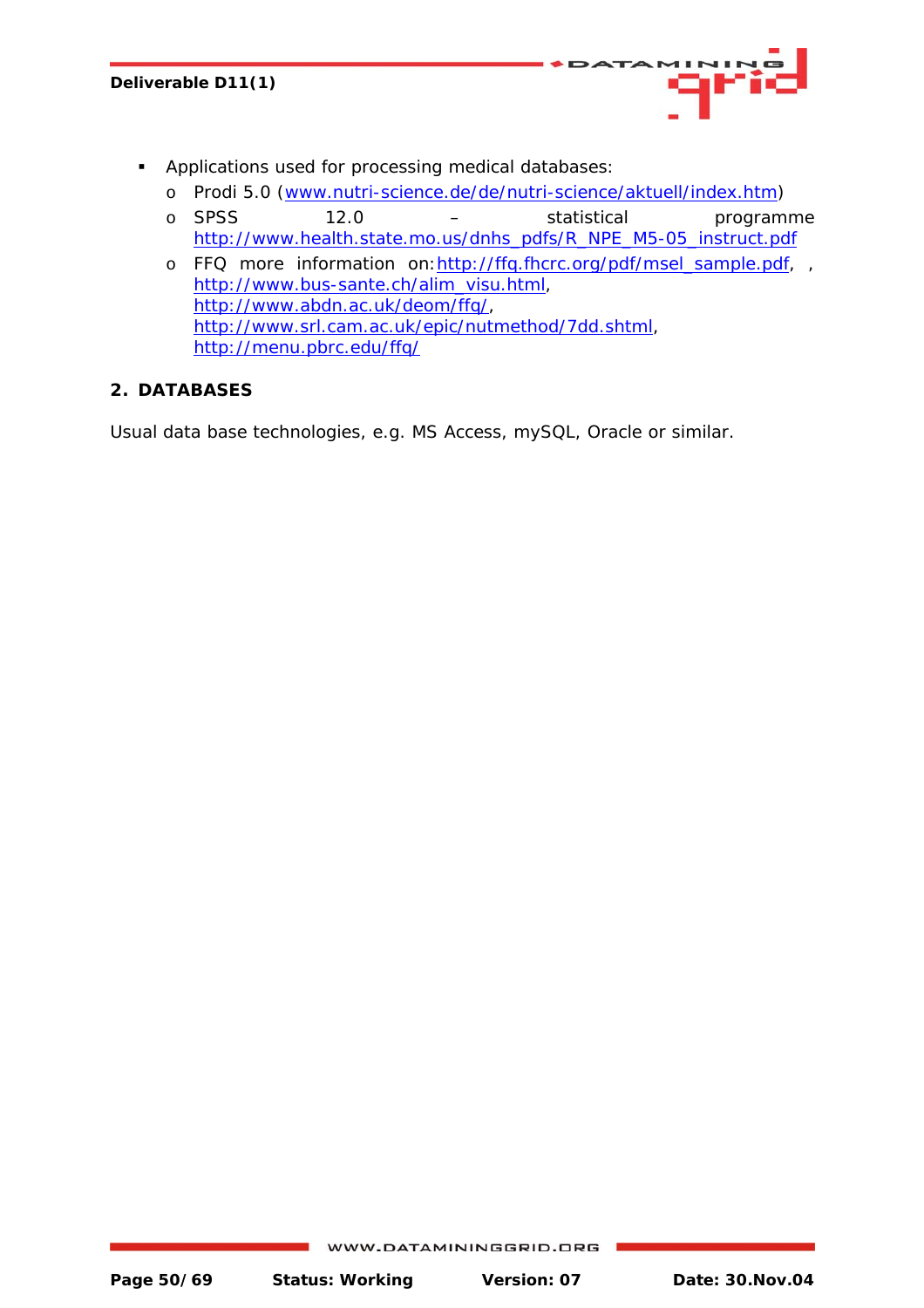

# <span id="page-50-0"></span>**Appendix B: Detailed schematic use cases descriptions**

These use cases were collected from a selected set of real-world applications from different domains. These applications will be used as demonstrations and testing of the DataMiningGrid components. More use cases shall be collected by the end-users group which is currently under formation.

## **1. UU use cases:**

| <b>Identifier</b>                         | Identify and select available grid data services                                                                                         |
|-------------------------------------------|------------------------------------------------------------------------------------------------------------------------------------------|
| <b>Goals in Context</b>                   | Identifying available grid data services and selecting grid data services.                                                               |
| <b>Actors</b>                             | User, user interface (client-side application), grid middleware, grid data<br>service registry                                           |
| <b>Triggers</b>                           | Need to select grid data service                                                                                                         |
| <b>Included Use Cases</b>                 | Data request                                                                                                                             |
| <b>Specialised Use</b><br>Cases           |                                                                                                                                          |
| <b>Pre-conditions</b>                     | Grid data service registry is known and online<br>Grid data service factories have registered with the grid data service<br>٠            |
|                                           | registr                                                                                                                                  |
|                                           | Grid data services have access to datasets.                                                                                              |
| <b>Post-conditions</b>                    |                                                                                                                                          |
| <b>Basic Flow</b>                         | 1. User accesses list of grid data services held in grid data service<br>registry.                                                       |
|                                           | 2. Client-side application sends query to grid data service registry<br>requesting available grid data services and associated metadata. |
|                                           | 3. Client-side application displays list of matching grid data services<br>and associated metadata to user.                              |
|                                           | 4. Client-side application contacts data services to establish their<br>capabilities.                                                    |
|                                           | 5. User selects grid data services to use.                                                                                               |
|                                           | Client-side application stores grid service handle as part of<br>6.<br>workflow.                                                         |
| <b>Deviant Flow(s)</b>                    | Failure – Access to grid data service registry is denied, network                                                                        |
| (non-exhaustive)                          | communication is down, grid data service registry is not working.<br>Unable to fulfil request - no grid data services are available.     |
|                                           |                                                                                                                                          |
| <b>Importance and</b><br><b>Frequency</b> | Important                                                                                                                                |
| <b>Additional</b><br><b>Requirements</b>  |                                                                                                                                          |

## **1.1. Identify and select available grid data services**

**Use case 1: Identify and select available grid data services**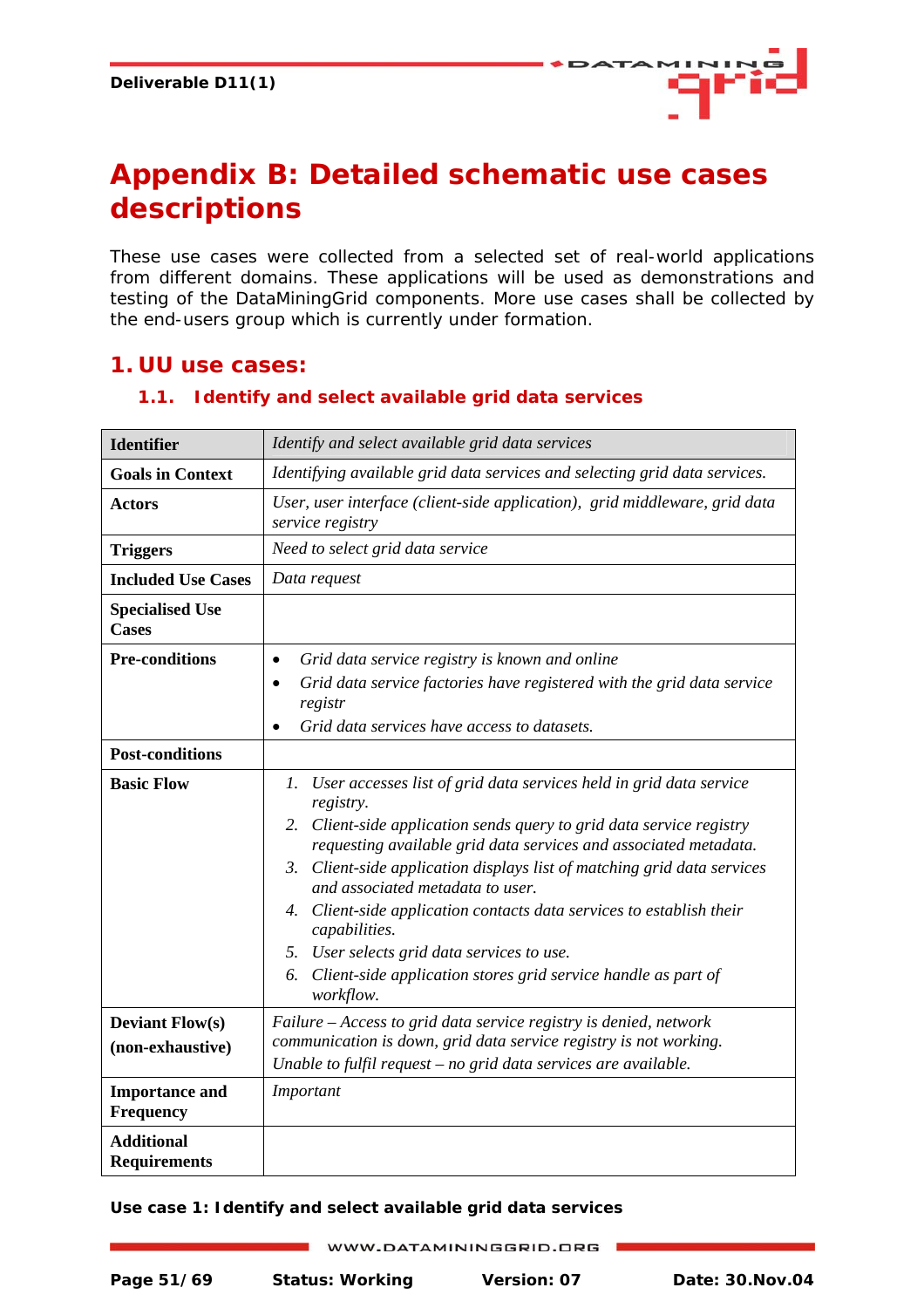

## **1.2. Requesting data from grid data service**

| <b>Identifier</b>                               | Requesting data from grid data service                                                                                                                                                                                                                                                                                                                                                                                                                                                                                                                                                                                                                                                                                           |  |  |
|-------------------------------------------------|----------------------------------------------------------------------------------------------------------------------------------------------------------------------------------------------------------------------------------------------------------------------------------------------------------------------------------------------------------------------------------------------------------------------------------------------------------------------------------------------------------------------------------------------------------------------------------------------------------------------------------------------------------------------------------------------------------------------------------|--|--|
| <b>Goals in Context</b>                         | Requesting protein data by user from single grid data service                                                                                                                                                                                                                                                                                                                                                                                                                                                                                                                                                                                                                                                                    |  |  |
| <b>Actors</b>                                   | User, user interface (client-side application), grid middleware, grid data<br>service registry, grid data service, dataset, data consumer                                                                                                                                                                                                                                                                                                                                                                                                                                                                                                                                                                                        |  |  |
| <b>Triggers</b>                                 | Need to select data and transfer to data consumer                                                                                                                                                                                                                                                                                                                                                                                                                                                                                                                                                                                                                                                                                |  |  |
| <b>Included Use Cases</b>                       | Data services: provide data selection and access                                                                                                                                                                                                                                                                                                                                                                                                                                                                                                                                                                                                                                                                                 |  |  |
| <b>Specialised Use</b><br><b>Cases</b>          |                                                                                                                                                                                                                                                                                                                                                                                                                                                                                                                                                                                                                                                                                                                                  |  |  |
| <b>Pre-conditions</b>                           | User has access rights to data service<br>$\bullet$<br>Client application has grid service handle for grid data service<br>Grid data service is accepting requests for grid data service instance.                                                                                                                                                                                                                                                                                                                                                                                                                                                                                                                               |  |  |
| <b>Post-conditions</b>                          | Data consumer accepts grid data transfer                                                                                                                                                                                                                                                                                                                                                                                                                                                                                                                                                                                                                                                                                         |  |  |
| <b>Basic Flow</b>                               | User initiates compilation and execution of workflow script<br>Ι.<br>containing requests to access grid data<br>2. Client-side application connects to grid data<br>3.<br>Client-side application sends a query for data to the grid data<br>service.<br>The grid data service executes the query and accesses the requested<br>4.<br>data<br>The data is formatted into a standard data representation<br>5.<br>The data is transferred to the data consumer<br>6.                                                                                                                                                                                                                                                              |  |  |
| <b>Deviant Flow(s)</b><br><b>Importance and</b> | Failure – Client-side application is denied access to grid data service,<br>network communication is down, grid data service is not working<br>Unable to fulfil request $-$ grid data service is unable to process request<br>because it is malformed or it requests data that cannot be supplied by grid<br>data service<br>Grid data service failure - grid data service is unable to access datasets<br>containing the data it requires, the datasets are malformed or not working<br>Data transfer failure $-$ grid data transfer fails because client application<br>will not accept the data, network communication is down, client<br>application is not working<br>Extremely important $-$ no data means no data mining. |  |  |
| <b>Frequency</b>                                |                                                                                                                                                                                                                                                                                                                                                                                                                                                                                                                                                                                                                                                                                                                                  |  |  |
| <b>Additional</b><br><b>Requirements</b>        | Grid data services workflow templates must be constructed either<br>manually or using an automated process.                                                                                                                                                                                                                                                                                                                                                                                                                                                                                                                                                                                                                      |  |  |

**Use case 2: Requesting data from grid data service**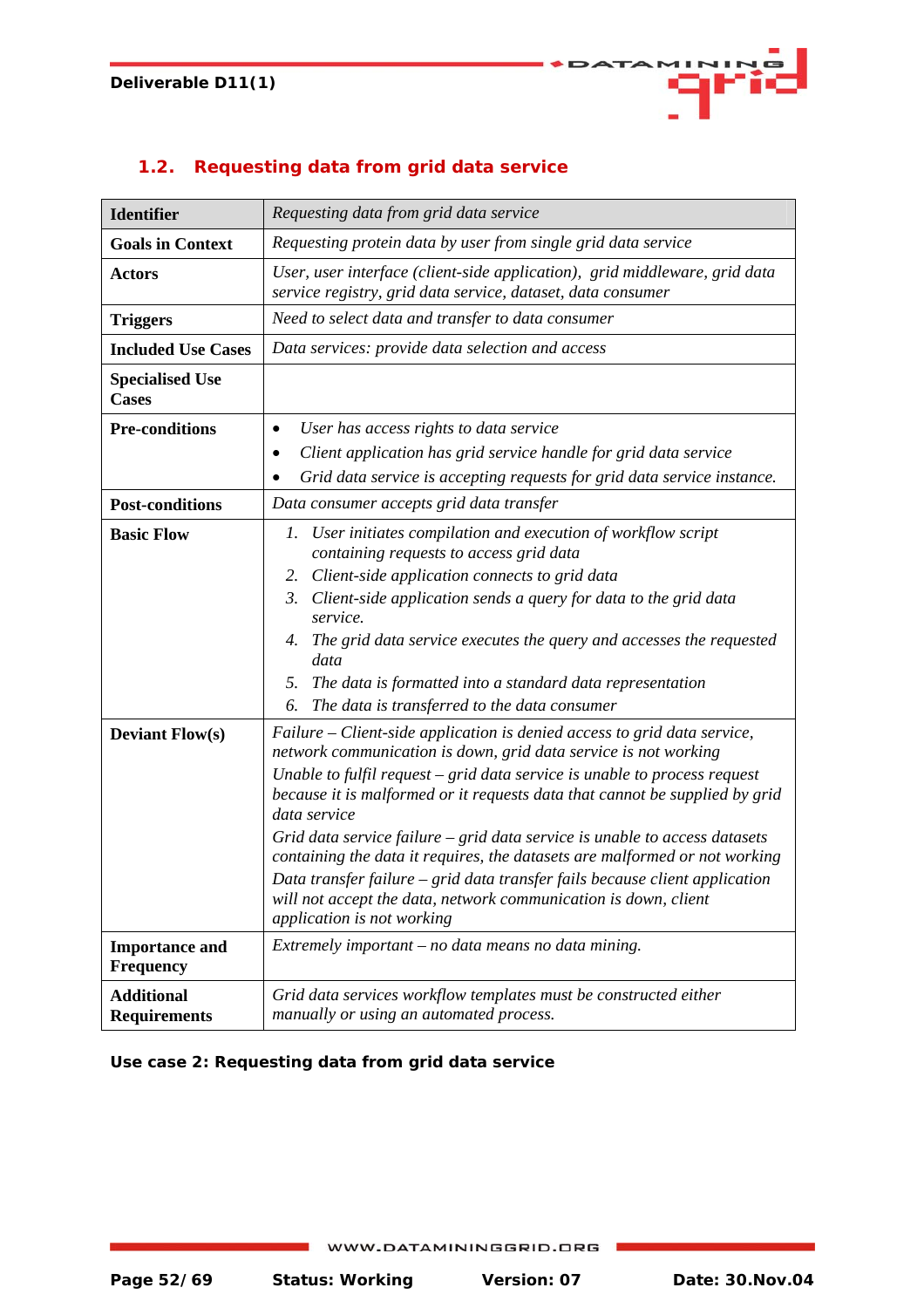

## **Data mining application near data source**

| <b>Identifier</b>                          | Data mining application near data source                                                                                                                                                                                                                                                               |  |  |
|--------------------------------------------|--------------------------------------------------------------------------------------------------------------------------------------------------------------------------------------------------------------------------------------------------------------------------------------------------------|--|--|
| <b>Goals in Context</b>                    | Processing data at the site of the data source                                                                                                                                                                                                                                                         |  |  |
| <b>Actors</b>                              | User, user interface (client-side application), grid middleware, compute<br>job scheduler, a prepared compute job, a data source, grid data service<br>registry                                                                                                                                        |  |  |
| <b>Triggers</b>                            | Users wants to analyse data sources                                                                                                                                                                                                                                                                    |  |  |
| <b>Included Use Cases</b>                  | Data mining                                                                                                                                                                                                                                                                                            |  |  |
| <b>Specialised Use</b><br><b>Cases</b>     | Data mining at the data source                                                                                                                                                                                                                                                                         |  |  |
| <b>Pre-conditions</b>                      | User has logged on to the service registry<br>٠                                                                                                                                                                                                                                                        |  |  |
|                                            | Data sources exist that allow compute jobs to be uploaded and<br>executed on them                                                                                                                                                                                                                      |  |  |
|                                            | Grid middleware is available, a scheduler for compute jobs is<br>٠<br>available,                                                                                                                                                                                                                       |  |  |
|                                            | User has read, write and execute permissions on the data source                                                                                                                                                                                                                                        |  |  |
|                                            | User has prepared a compute job that consists of data access,<br>selection, and processing operation                                                                                                                                                                                                   |  |  |
|                                            | Only a single data source is queried.                                                                                                                                                                                                                                                                  |  |  |
| <b>Post-conditions</b>                     | Processed data can be viewed or transferred to another system of the<br>Users choice                                                                                                                                                                                                                   |  |  |
| <b>Basic Flow</b>                          | User selects and identifies a data source that is also a compute<br>1.<br>resource                                                                                                                                                                                                                     |  |  |
|                                            | 2. User submits a compute job to the scheduler and specifies the<br>machine that it must run on                                                                                                                                                                                                        |  |  |
|                                            | The compute job is uploaded to the data source by the scheduler<br>3.                                                                                                                                                                                                                                  |  |  |
|                                            | The compute job is executed locally on the data source<br>4.                                                                                                                                                                                                                                           |  |  |
|                                            | The job can be monitored by the User at any time<br>5.                                                                                                                                                                                                                                                 |  |  |
|                                            | The user is informed when the job is finished<br>6.                                                                                                                                                                                                                                                    |  |  |
| <b>Deviant Flow(s)</b><br>(non-exhaustive) | $F \alpha$ Failure – $\alpha$ ccess to the data source is denied, execution rights at the data<br>source are denied, network communication is down, the compute job<br>scheduler is down, the compute job crashes, compute resources on the<br>data source are insufficient to execute the compute job |  |  |
| <b>Importance and</b>                      | Important and frequent for some applications, not at all important for                                                                                                                                                                                                                                 |  |  |
| <b>Frequency</b>                           | other applications                                                                                                                                                                                                                                                                                     |  |  |
| <b>Additional</b><br><b>Requirements</b>   |                                                                                                                                                                                                                                                                                                        |  |  |

## **Use case 3: Data mining application near data source**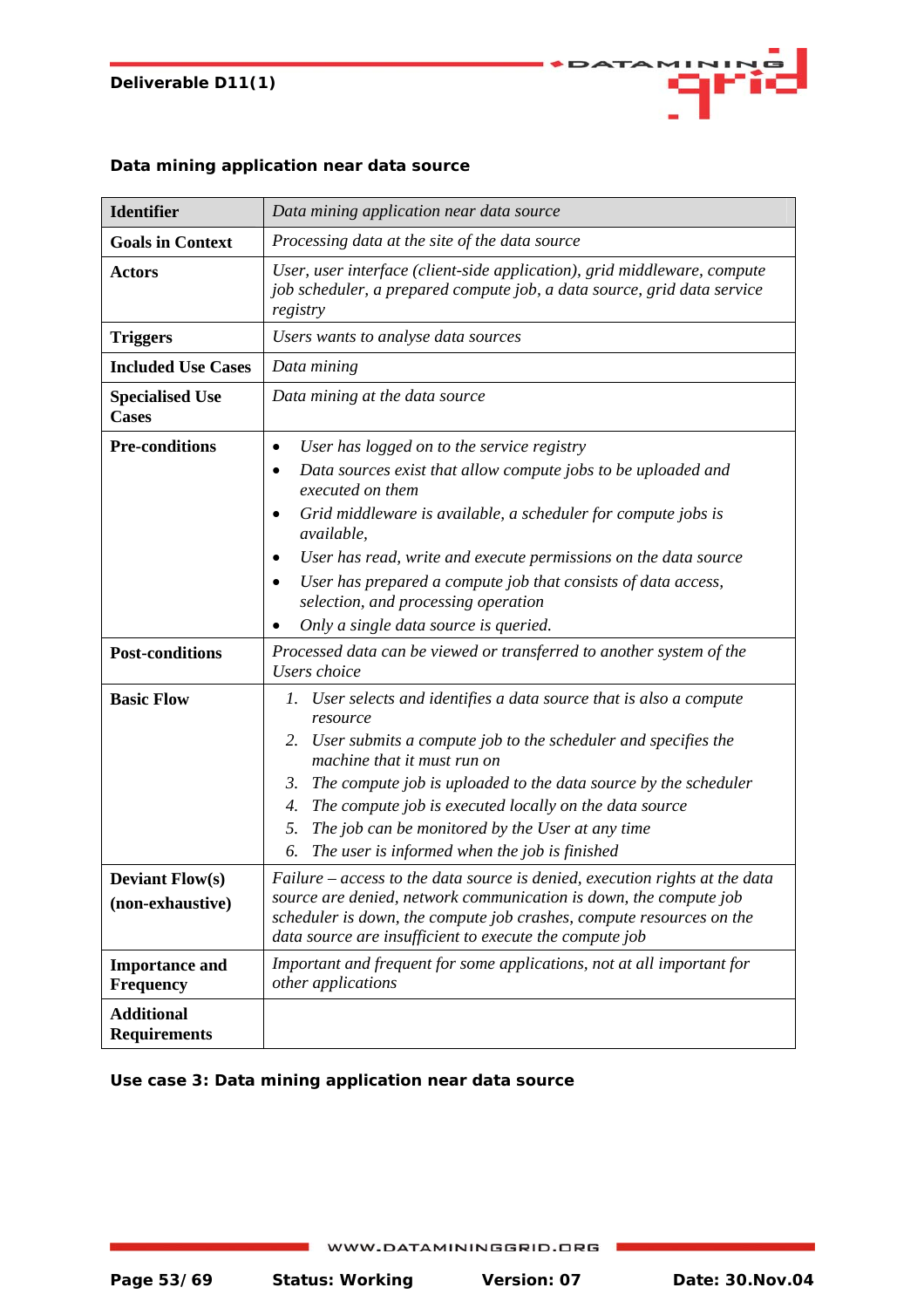

## **2. FHG use cases:**

## **2.1. Finding analysis services**

| <b>Identifier</b>                         | Finding analysis services                                                                                                                                                                                                                                                                                 |  |  |
|-------------------------------------------|-----------------------------------------------------------------------------------------------------------------------------------------------------------------------------------------------------------------------------------------------------------------------------------------------------------|--|--|
| <b>Goals in Context</b>                   | Exporting information about available grid servers and analysis services<br>offered by them                                                                                                                                                                                                               |  |  |
| <b>Actors</b>                             | User, User interface (e.g. Workflow Editor), Administrator, LDAP server<br>with data stored in it                                                                                                                                                                                                         |  |  |
| <b>Triggers</b>                           | Needed by workflow to collect data about servers, offered services and<br>resources available                                                                                                                                                                                                             |  |  |
| <b>Included Use Cases</b>                 |                                                                                                                                                                                                                                                                                                           |  |  |
| <b>Specialised Use</b><br><b>Cases</b>    |                                                                                                                                                                                                                                                                                                           |  |  |
| <b>Pre-conditions</b>                     | User has the key accepted by the server (maybe anonymous bind?)<br>$\bullet$<br>User interface knows about data structure<br>$\bullet$<br>Information shared by server are prepared by Administrator or<br>$\bullet$<br>servers are enabled to register automatically on their own                        |  |  |
| <b>Post-conditions</b>                    | List of all analysis services currently including descriptions of them (e.g.<br>input data, output data, etc.) available                                                                                                                                                                                  |  |  |
| <b>Basic Flow</b>                         | Server keeps data concerning available analysis services<br>1.<br>2.<br>User (or any program) issues search for available services<br>Requested data are returned and presented to user and/or used during<br>3.<br>construction of submission scripts                                                    |  |  |
| <b>Deviant Flow(s)</b>                    | Failure:<br>• Server access is denied $\rightarrow$ user must provide correct authentication<br>/ authorization<br>• Network communication is down $\rightarrow$ try again after appropriate<br>period of time has passed or provide "last known configuration"<br>to construct workflow chains "offline" |  |  |
| <b>Importance and</b><br><b>Frequency</b> | Extremely important – server is asked by user interface at least once<br>during every execution                                                                                                                                                                                                           |  |  |
| <b>Additional</b><br><b>Requirements</b>  | Mechanism of updating available data – manually by server administrator<br>or by set of automatic scripts                                                                                                                                                                                                 |  |  |

| Use case 4: Finding analysis services |  |  |
|---------------------------------------|--|--|
|                                       |  |  |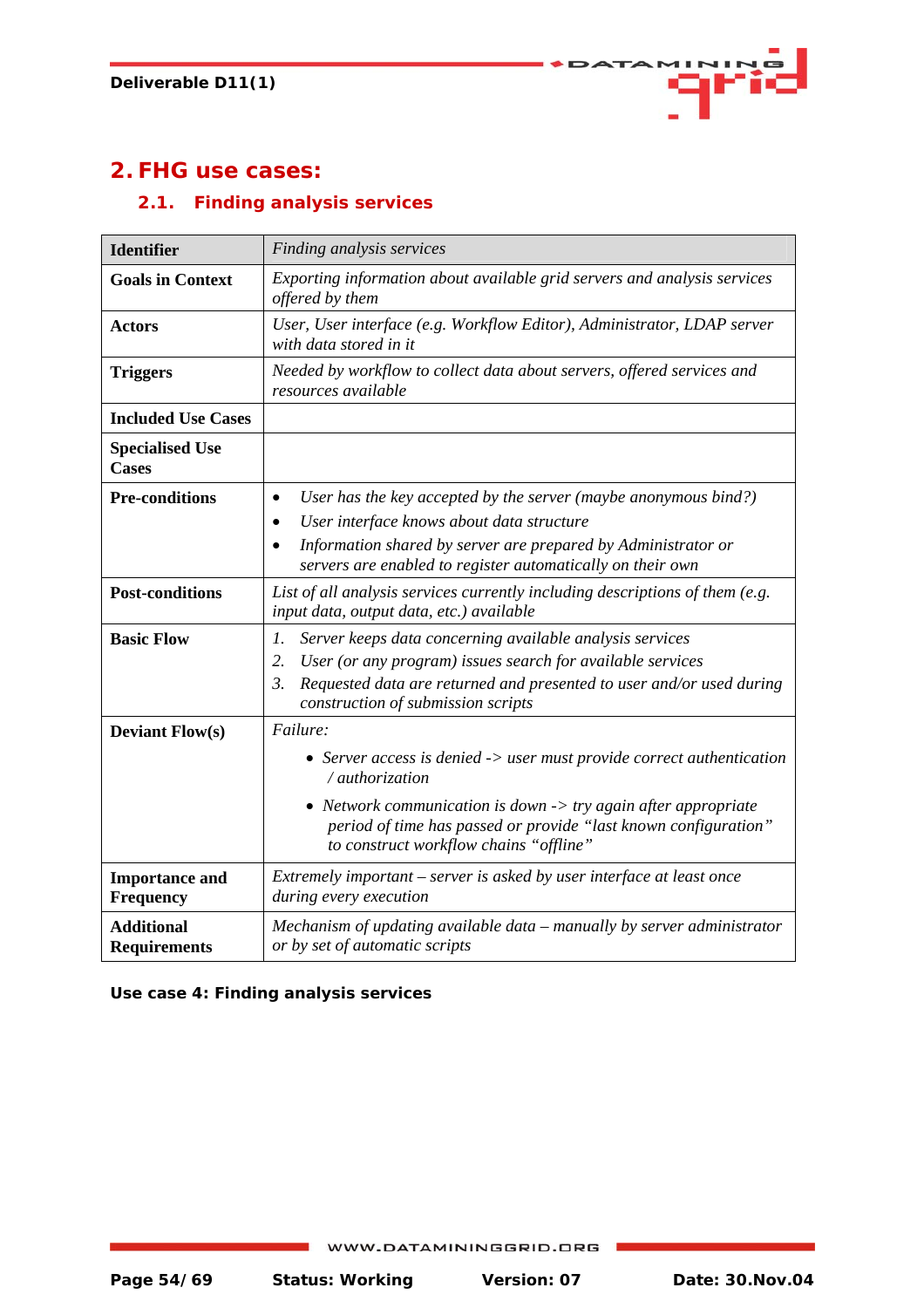

#### **Workflow editor**

| <b>Identifier</b>                          | Workflow editor                                                                                                                                                                                                                                                                                                                                                                                                                                                                                                                                                                                                                                                                                                           |  |  |
|--------------------------------------------|---------------------------------------------------------------------------------------------------------------------------------------------------------------------------------------------------------------------------------------------------------------------------------------------------------------------------------------------------------------------------------------------------------------------------------------------------------------------------------------------------------------------------------------------------------------------------------------------------------------------------------------------------------------------------------------------------------------------------|--|--|
| <b>Goals in Context</b>                    | Definition of workflow and production of job submission script                                                                                                                                                                                                                                                                                                                                                                                                                                                                                                                                                                                                                                                            |  |  |
| <b>Actors</b>                              | User, user interface (client-side application), data source(s), grid-<br>middleware                                                                                                                                                                                                                                                                                                                                                                                                                                                                                                                                                                                                                                       |  |  |
| <b>Triggers</b>                            | Need to define the actions for a data mining task                                                                                                                                                                                                                                                                                                                                                                                                                                                                                                                                                                                                                                                                         |  |  |
| <b>Included Use Cases</b>                  | FindAnalysisServices<br>$\bullet$<br>FindDataServices (UU)<br>$\bullet$                                                                                                                                                                                                                                                                                                                                                                                                                                                                                                                                                                                                                                                   |  |  |
| <b>Specialised Use</b><br><b>Cases</b>     |                                                                                                                                                                                                                                                                                                                                                                                                                                                                                                                                                                                                                                                                                                                           |  |  |
| <b>Pre-conditions</b>                      | User has local workflow editor<br>$\bullet$<br>User has authentication / authorization for data access<br>Grid middleware installed on all participating machines                                                                                                                                                                                                                                                                                                                                                                                                                                                                                                                                                         |  |  |
| <b>Post-conditions</b>                     | Workflow chain itself and generated workflow script are stored client-side<br>and/or server-side for later modifications, re-runs, etc.                                                                                                                                                                                                                                                                                                                                                                                                                                                                                                                                                                                   |  |  |
| <b>Basic Flow</b>                          | 1.<br>User starts local workflow editor (client-side)<br>If (new data mining task)<br>2.<br>Workflow requests available data and analysis services<br>3.<br>User defines workflow graphically (selection of data sources, pre-<br>processing, dm-algorithms)<br>4.<br>Editor validates workflow chain (logically, access to data sources)<br>5.<br>Editor produces appropriate script for job submission<br>Else<br>6.<br>User loads old workflow<br>7.<br>Editor validates workflow chain (logically, access to data sources)<br><b>End If</b><br>8.<br>User saves the workflow on the client and/or the server<br>9.<br>Transfer of script to a designated server for execution<br>10.<br>Execution of script on server |  |  |
| <b>Deviant Flow(s)</b><br>(non-exhaustive) | Failure:<br>Chain incorrect $\rightarrow$ User must revise workflow chain<br>$\bullet$<br>Data access denied -> User must specify correct authentication /<br>$\bullet$<br><i>authorization</i><br>Server not ready $\rightarrow$ e.g. restart server<br>$\bullet$                                                                                                                                                                                                                                                                                                                                                                                                                                                        |  |  |
| <b>Importance and</b><br><b>Frequency</b>  | Extremely important<br>Workflow editor will be used every time a data mining task is to be                                                                                                                                                                                                                                                                                                                                                                                                                                                                                                                                                                                                                                |  |  |
| <b>Additional</b><br><b>Requirements</b>   | executed.                                                                                                                                                                                                                                                                                                                                                                                                                                                                                                                                                                                                                                                                                                                 |  |  |

**Use case 5:** *Workflow editor*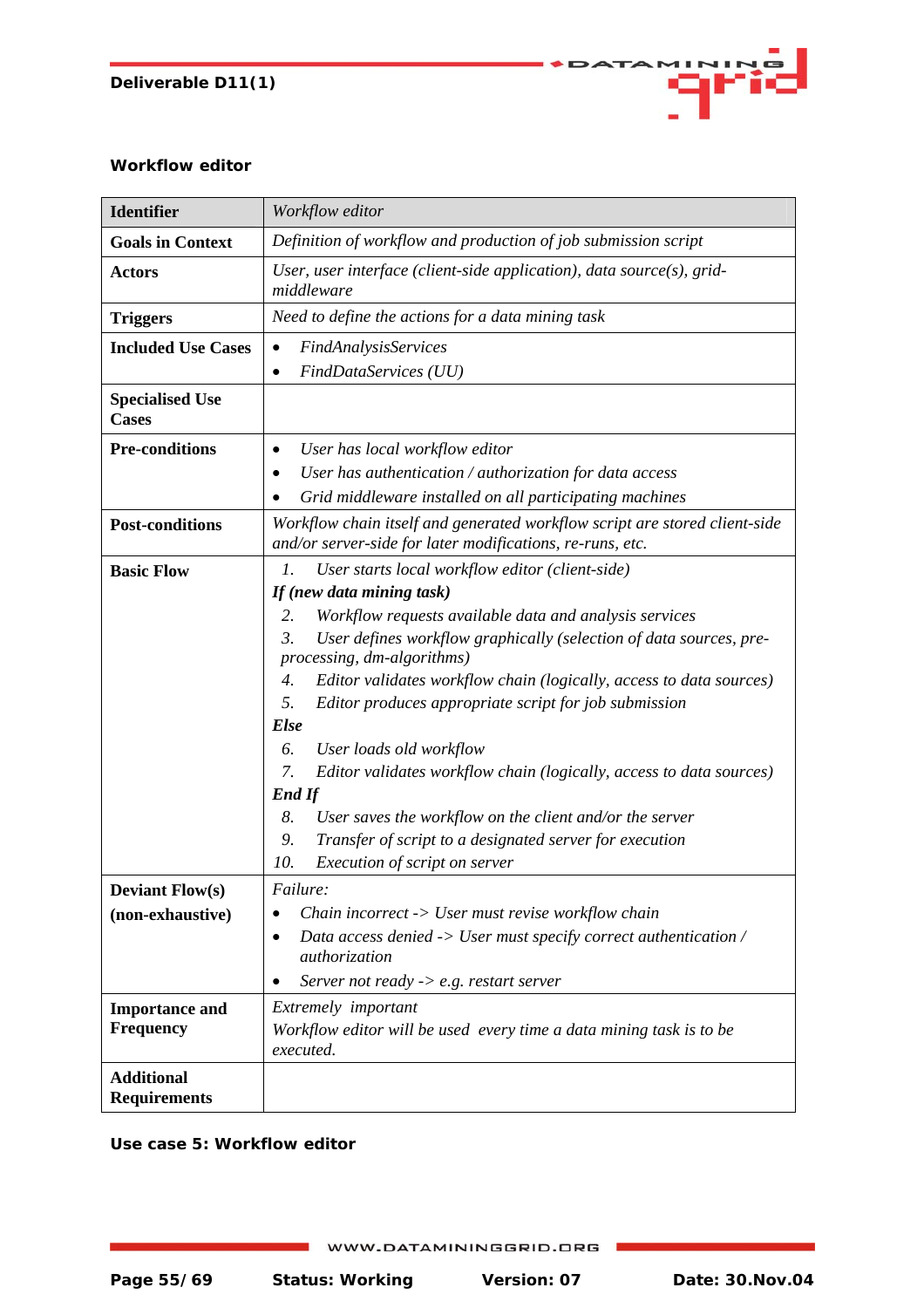

| <b>Identifier</b>                      | Preprocess documents for specific classifier                                                                                                                                                                                                                                                                                                                                                                                                                                                                                                                                                                                                                                                                                                                                                                                                                                                                                                                                                                                                                                                                                                                                                                                                                                                                                                                                                           |  |  |
|----------------------------------------|--------------------------------------------------------------------------------------------------------------------------------------------------------------------------------------------------------------------------------------------------------------------------------------------------------------------------------------------------------------------------------------------------------------------------------------------------------------------------------------------------------------------------------------------------------------------------------------------------------------------------------------------------------------------------------------------------------------------------------------------------------------------------------------------------------------------------------------------------------------------------------------------------------------------------------------------------------------------------------------------------------------------------------------------------------------------------------------------------------------------------------------------------------------------------------------------------------------------------------------------------------------------------------------------------------------------------------------------------------------------------------------------------------|--|--|
| <b>Goals in Context</b>                | Produce input features for a document classifier/clusterer                                                                                                                                                                                                                                                                                                                                                                                                                                                                                                                                                                                                                                                                                                                                                                                                                                                                                                                                                                                                                                                                                                                                                                                                                                                                                                                                             |  |  |
| <b>Actors</b>                          | User, Grid middleware, User interface (client-side application), Server-<br>side scripts, text mining module                                                                                                                                                                                                                                                                                                                                                                                                                                                                                                                                                                                                                                                                                                                                                                                                                                                                                                                                                                                                                                                                                                                                                                                                                                                                                           |  |  |
| <b>Triggers</b>                        | TrainSpecificClassifier, UseClassifierForSpecificClassAttribute,<br>ClassifyDocument, ClusterDocuments                                                                                                                                                                                                                                                                                                                                                                                                                                                                                                                                                                                                                                                                                                                                                                                                                                                                                                                                                                                                                                                                                                                                                                                                                                                                                                 |  |  |
| <b>Included Use Cases</b>              | Workflow                                                                                                                                                                                                                                                                                                                                                                                                                                                                                                                                                                                                                                                                                                                                                                                                                                                                                                                                                                                                                                                                                                                                                                                                                                                                                                                                                                                               |  |  |
| <b>Specialised Use</b><br><b>Cases</b> |                                                                                                                                                                                                                                                                                                                                                                                                                                                                                                                                                                                                                                                                                                                                                                                                                                                                                                                                                                                                                                                                                                                                                                                                                                                                                                                                                                                                        |  |  |
| <b>Pre-conditions</b>                  | User has the key accepted by the server<br>٠                                                                                                                                                                                                                                                                                                                                                                                                                                                                                                                                                                                                                                                                                                                                                                                                                                                                                                                                                                                                                                                                                                                                                                                                                                                                                                                                                           |  |  |
|                                        | Rquested data can be accessed by server-side scripts<br>٠                                                                                                                                                                                                                                                                                                                                                                                                                                                                                                                                                                                                                                                                                                                                                                                                                                                                                                                                                                                                                                                                                                                                                                                                                                                                                                                                              |  |  |
|                                        | Gid middleware is available on both sides                                                                                                                                                                                                                                                                                                                                                                                                                                                                                                                                                                                                                                                                                                                                                                                                                                                                                                                                                                                                                                                                                                                                                                                                                                                                                                                                                              |  |  |
|                                        | Taining data is available(on server or on client grid computer)                                                                                                                                                                                                                                                                                                                                                                                                                                                                                                                                                                                                                                                                                                                                                                                                                                                                                                                                                                                                                                                                                                                                                                                                                                                                                                                                        |  |  |
|                                        | Optionally: news database has been preprocessed (see use case 61.3-<br>3)                                                                                                                                                                                                                                                                                                                                                                                                                                                                                                                                                                                                                                                                                                                                                                                                                                                                                                                                                                                                                                                                                                                                                                                                                                                                                                                              |  |  |
|                                        | Cnversion from server-side data format and the format requested by<br>the user is available                                                                                                                                                                                                                                                                                                                                                                                                                                                                                                                                                                                                                                                                                                                                                                                                                                                                                                                                                                                                                                                                                                                                                                                                                                                                                                            |  |  |
| <b>Post-conditions</b>                 | Requested data are stored on the server in format specified by the user and<br>are available to download by any GridFTP-enabled application                                                                                                                                                                                                                                                                                                                                                                                                                                                                                                                                                                                                                                                                                                                                                                                                                                                                                                                                                                                                                                                                                                                                                                                                                                                            |  |  |
| <b>Basic Flow</b>                      | User logs in to the server by GUI<br>13.<br>Client-side application lists kind and range of data stored on the<br>14.<br>servers<br>User specifies training data on different servers<br>15.<br>Optionally: User specifies target class.<br>16.<br>The user specifies a procedure for selecting data (e.g. sampling equal<br>17.<br>number of positive/negative examples for a document class).<br>The data is selected, possibly from databases/files on different servers<br>18.<br>and stored on these servers.<br>The list of primary terms is extracted on the servers (words, ),<br>19.<br>20. Optional: Primary terms are transformed/enhanced by stemming,<br>stopword omission, ngram generation, character quadgram<br>generation, syllable generation, chunking, POS-tagging, latents<br>semantic analysis, ontology lookup on the servers yielding new terms<br>Counts of terms are determined on the servers.<br>21.<br>Optional. Term lexica are compiled of a specific server.<br>22.<br>23.<br>Optional: The relevant terms are selected on the specific server<br>(feature selection).<br>24. Optional: New weights for terms are determined on the specific server<br>$(e.g. \textit{tfidf}).$<br>25. Counts of terms are reweighted on each of the servers.<br>New terms are stored on each server<br>26.<br>Optionally status of job can be checked by the User at any time<br>27. |  |  |
|                                        | 28.<br>User is informed when the job is finished                                                                                                                                                                                                                                                                                                                                                                                                                                                                                                                                                                                                                                                                                                                                                                                                                                                                                                                                                                                                                                                                                                                                                                                                                                                                                                                                                       |  |  |
| <b>Deviant Flow(s)</b>                 | Failure – Server access is denied, network communication is down, grid                                                                                                                                                                                                                                                                                                                                                                                                                                                                                                                                                                                                                                                                                                                                                                                                                                                                                                                                                                                                                                                                                                                                                                                                                                                                                                                                 |  |  |

## **2.2. Pre-process documents for specific classifier**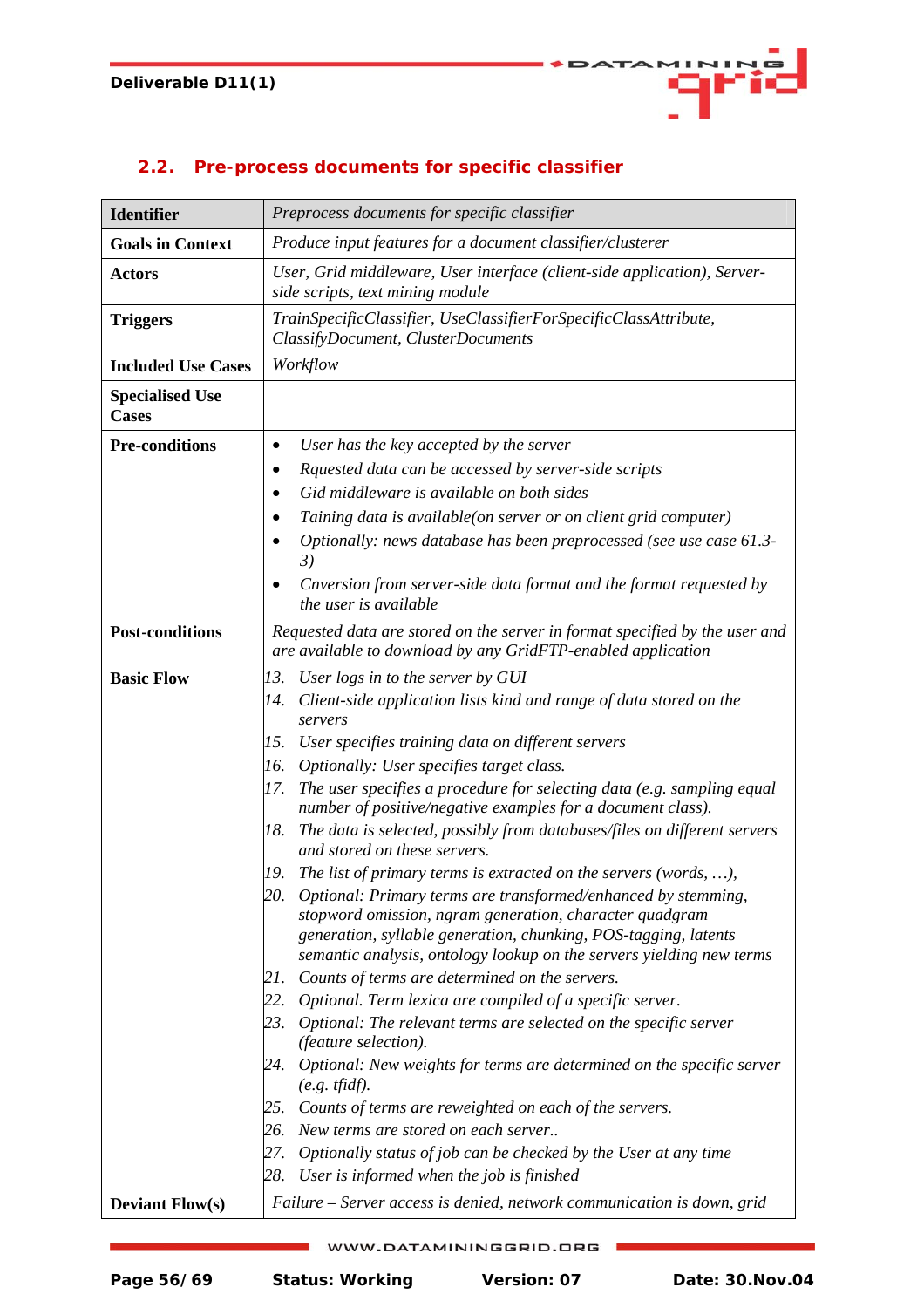| (non-exhaustive)                          | middleware is not working at any side.<br>Unable to accomplish request – requested data are not stored on the<br>server, data cannot be accessed by server-side scripts, data format<br>conversion cannot be done.<br>Able to accomplish request partially $-$ some of requested data are<br>available, but some are not. |
|-------------------------------------------|---------------------------------------------------------------------------------------------------------------------------------------------------------------------------------------------------------------------------------------------------------------------------------------------------------------------------|
| <b>Importance and</b><br><b>Frequency</b> | Important                                                                                                                                                                                                                                                                                                                 |
| <b>Additional</b><br><b>Requirements</b>  |                                                                                                                                                                                                                                                                                                                           |

DATA

 $11N1F$ 

93

#### **Use case 6: Preprocess documents for specific classifier**

## **2.3. Train specific classifier**

| <b>Identifier</b>                      | Train specific classifier                                                                                                                                                                        |
|----------------------------------------|--------------------------------------------------------------------------------------------------------------------------------------------------------------------------------------------------|
| <b>Goals in Context</b>                | Produce news stories classifier                                                                                                                                                                  |
| <b>Actors</b>                          | User, Grid middleware, User interface (client-side application), Server-<br>side scripts, text mining module                                                                                     |
| <b>Triggers</b>                        | Use Classifier For Specific Class Attribute, Classify Document                                                                                                                                   |
| <b>Included Use Cases</b>              | Workflow, Pre-process Documents For Specific Classifier                                                                                                                                          |
| <b>Specialised Use</b><br><b>Cases</b> |                                                                                                                                                                                                  |
| <b>Pre-conditions</b>                  | User has the key accepted by the serve<br>$\bullet$                                                                                                                                              |
|                                        | requested data can be accessed by server-side scripts                                                                                                                                            |
|                                        | grid middleware is available on both sides                                                                                                                                                       |
|                                        | <i>training data is available(on server or on client grid computer)</i>                                                                                                                          |
|                                        | Optional: document collection has been (partially) preprocessed (use<br>$\bullet$<br>case PreprocessDocumentsForSpecificClassifier)                                                              |
|                                        | conversion from server-side data format and the format requested by<br>the user is available                                                                                                     |
| <b>Post-conditions</b>                 | Requested data are stored on the server in format specified by the user and<br>are available to download by any GridFTP-enabled application                                                      |
| <b>Basic Flow</b>                      | User logs in to the server by GUI<br>1.                                                                                                                                                          |
|                                        | Client-side application lists kind and range of data stored on the<br>2.<br>servers                                                                                                              |
|                                        | User specifies training data, possibly on different servers<br>3.                                                                                                                                |
|                                        | The user specifies a procedure for selecting data (e.g. use case<br>4.<br>PreprocessDocumentsForSpecificClassifier).                                                                             |
|                                        | 5. Optionally: The selection procedure is specialized to a specific fold<br>of a cross validation run.                                                                                           |
|                                        | For each class the data is selected - possibly from databases/files on<br>6.<br>different servers - and sent to a server dedicated to train the specific<br>classification model (if necessary), |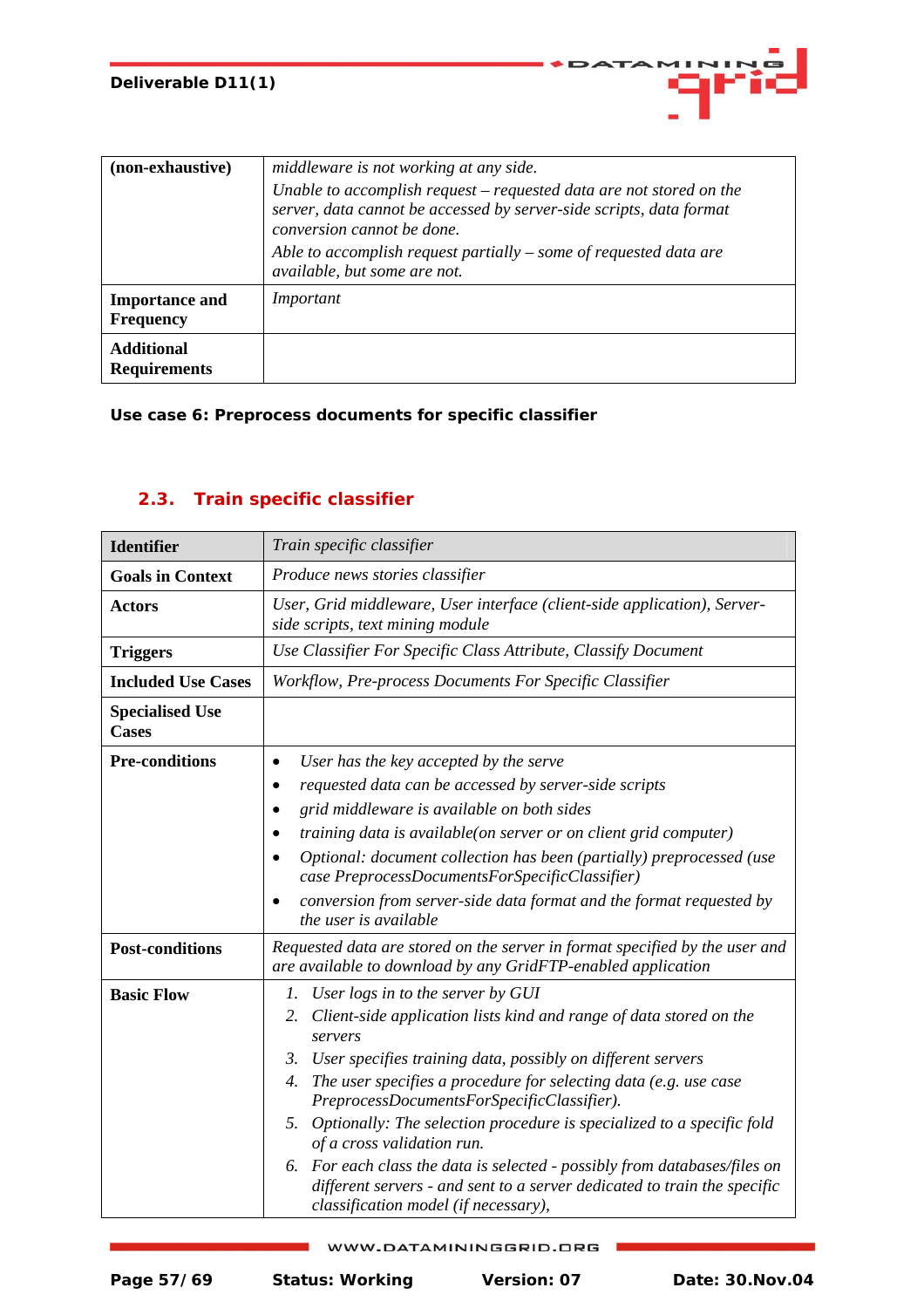|                                            | The classifier is estimated on the specific server.<br>7.                                                                                                                |
|--------------------------------------------|--------------------------------------------------------------------------------------------------------------------------------------------------------------------------|
|                                            | 8.<br>Statistics on classifier performance on the training data are<br>collected and stored.                                                                             |
|                                            | Optional: The classifier output is transformed to a probability.<br>9.                                                                                                   |
|                                            | Optional: Estimate classifier performance by cross validation.<br>10.                                                                                                    |
|                                            | The classifier data structure is stored in repository together with the<br>11.<br>list of primary terms, terms and weights.                                              |
|                                            | Optionally status of job can be checked by the User at any time<br>12.                                                                                                   |
|                                            | User is informed when the job is finished<br>13.                                                                                                                         |
| <b>Deviant Flow(s)</b><br>(non-exhaustive) | Failure – Server access is denied, network communication is down, grid<br>middleware is not working at any side.                                                         |
|                                            | Unable to accomplish request – requested data are not stored on the<br>server, data cannot be accessed by server-side scripts, data format<br>conversion cannot be done. |
|                                            | Able to accomplish request partially $-$ some of requested data are<br>available, but some are not.                                                                      |
| <b>Importance and</b><br><b>Frequency</b>  | Important                                                                                                                                                                |
| <b>Additional</b><br><b>Requirements</b>   |                                                                                                                                                                          |

**Use case 7:** *Train specific classifier* 

## **2.4. Use classifier for specific class attribute**

| <b>Identifier</b>                      | Use classifier for specific class attribute                                                                                                                                                                                                                                                                                    |
|----------------------------------------|--------------------------------------------------------------------------------------------------------------------------------------------------------------------------------------------------------------------------------------------------------------------------------------------------------------------------------|
| <b>Goals in Context</b>                | Classify documents                                                                                                                                                                                                                                                                                                             |
| <b>Actors</b>                          | User, Grid middleware, User interface (client-side application), Server-<br>side scripts, text mining module                                                                                                                                                                                                                   |
| <b>Triggers</b>                        |                                                                                                                                                                                                                                                                                                                                |
| <b>Included Use Cases</b>              | Workflow, TrainSpecificClassifier, ClassifyDocument                                                                                                                                                                                                                                                                            |
| <b>Specialised Use</b><br><b>Cases</b> |                                                                                                                                                                                                                                                                                                                                |
| <b>Pre-conditions</b>                  | User has the key accepted by the server<br>Requested data can be accessed by server-side scripts<br>Grid middleware is available on both sides<br>Classification model has been trained<br>News database has been preprocessed<br>Conversion from server-side data format and the format requested by<br>the user is available |
| <b>Post-conditions</b>                 | Requested data are stored on the server in format specified by the user and<br>are available to download by any GridFTP-enabled application                                                                                                                                                                                    |
| <b>Basic Flow</b>                      | User logs in to the server by GUI<br>1.                                                                                                                                                                                                                                                                                        |

WWW.DATAMININGGRID.ORG

**11NIM** 

Œ

**DATA**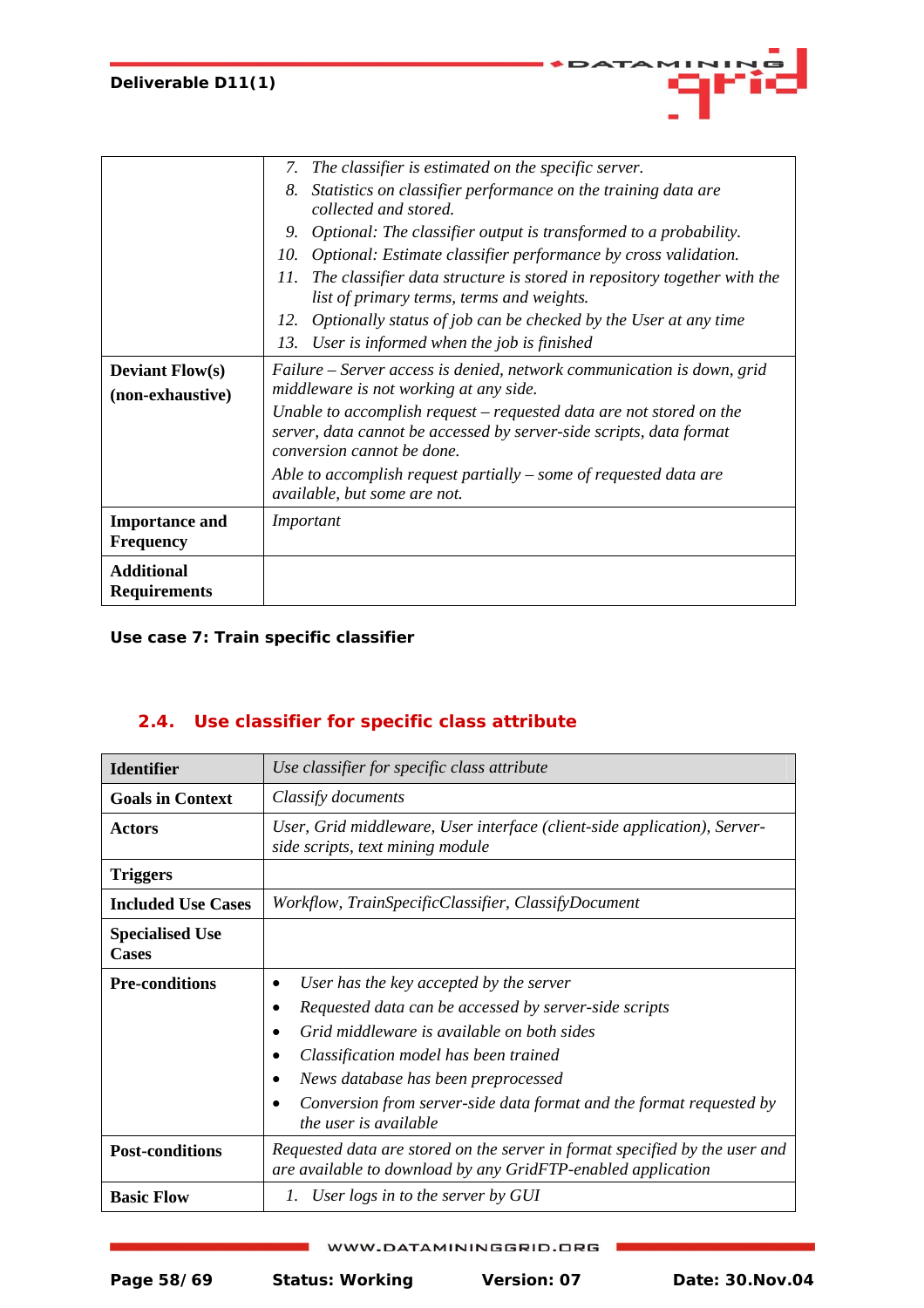| <b>Additional</b><br><b>Requirements</b>   |                                                                                                                                                                                |
|--------------------------------------------|--------------------------------------------------------------------------------------------------------------------------------------------------------------------------------|
| <b>Importance and</b><br><b>Frequency</b>  | Important                                                                                                                                                                      |
|                                            | Able to accomplish request partially $-$ some of requested data are<br>available, but some are not.                                                                            |
|                                            | Unable to accomplish request – requested data are not stored on the<br>server, data cannot be accessed by server-side scripts, data format<br>conversion cannot be done.       |
| <b>Deviant Flow(s)</b><br>(non-exhaustive) | Failure – Server access is denied, network communication is down, grid<br>middleware is not working at any side.                                                               |
|                                            | 8.<br>User is informed when the job is finished                                                                                                                                |
|                                            | calculated on the servers and stored on these servers.<br>7. Optionally status of job can be checked by the user at any time                                                   |
|                                            | The selected data is pre-processed on the servers and derived terms<br>5.<br>are stored on the servers.<br>The classifiers is applied and the class probability/score is<br>6. |
|                                            | The stored pre-processing module and the trained classifier is<br>4.<br>transmitted to the servers holding the unlabelled data.                                                |
|                                            | 3.<br>The data is selected, possibly from databases/files on different<br>servers and stored on these servers.                                                                 |
|                                            | User specifies unlabelled test data on different servers.<br>2.                                                                                                                |

**Use case 8: Use classifier for specific class attribute** 

## **2.5. Classify documents**

| <b>Identifier</b>                      | Classify document                                                                                                                                                                                                                                                                                                                                                  |
|----------------------------------------|--------------------------------------------------------------------------------------------------------------------------------------------------------------------------------------------------------------------------------------------------------------------------------------------------------------------------------------------------------------------|
| <b>Goals in Context</b>                | Classify documents                                                                                                                                                                                                                                                                                                                                                 |
| <b>Actors</b>                          | User, Grid middleware, User interface (client-side application), Server-<br>side scripts, text mining module                                                                                                                                                                                                                                                       |
| <b>Triggers</b>                        | UseClassifierForSpecificClassAttribute                                                                                                                                                                                                                                                                                                                             |
| <b>Included Use Cases</b>              | Workflow, TrainSpecificClassifier                                                                                                                                                                                                                                                                                                                                  |
| <b>Specialised Use</b><br><b>Cases</b> |                                                                                                                                                                                                                                                                                                                                                                    |
| <b>Pre-conditions</b>                  | User has the key accepted by the server<br>Requested data can be accessed by server-side scripts<br>Grid middleware is available on both sides<br>Unlabelled test data is available<br>Class scores/probabilities for each class attribute have been<br>determined<br>Conversion from server-side data format and the format requested by<br>the user is available |

WWW.DATAMININGGRID.ORG

11 M I M

×.

DATA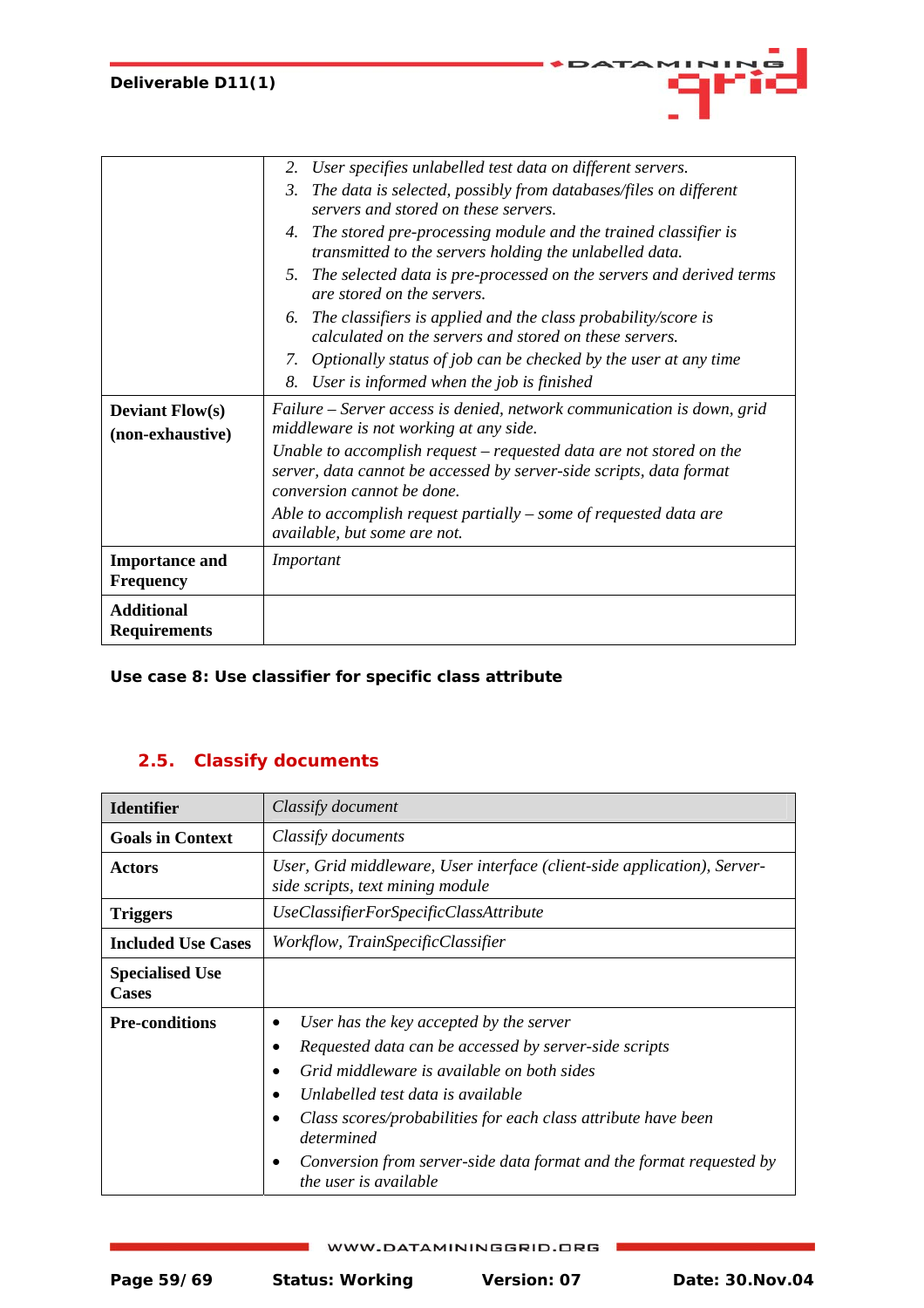| <b>Post-conditions</b>                     | Requested data are stored on the server in format specified by the user and<br>are available to download by any GridFTP-enabled application                                                                                                                                                                                                                                                                                                                                                                                                                                              |
|--------------------------------------------|------------------------------------------------------------------------------------------------------------------------------------------------------------------------------------------------------------------------------------------------------------------------------------------------------------------------------------------------------------------------------------------------------------------------------------------------------------------------------------------------------------------------------------------------------------------------------------------|
| <b>Basic Flow</b>                          | User logs in to the server by GUI<br>1.<br>User specifies unlabelled test data with scores/probabilities on<br>2.<br>possibly different servers<br>The decision module collects the scores/probabilities for each<br>3.<br>document from the servers.<br>The decision module assigns one class, several classes or no class to<br>4.<br>each document and optionally computes class probabilities.<br>The assigned classes/probabilities are stored on the specific server<br>5.<br>(or the originating servers).<br>6. Optionally: The results for one or more documents are collected. |
|                                            | Summary statistics and document contents and assigned classes are<br>visualized on a specific client.<br>Optionally status of job can be checked by the User at any time<br>7.<br>8.<br>User is informed when the job is finished                                                                                                                                                                                                                                                                                                                                                        |
| <b>Deviant Flow(s)</b><br>(non-exhaustive) | Failure – Server access is denied, network communication is down, grid<br>middleware is not working at any side.<br>Unable to accomplish request – requested data are not stored on the<br>server, data cannot be accessed by server-side scripts, data format<br>conversion cannot be done.<br>Able to acomplish request partially $-$ some of requested data are<br>available, but some are not.                                                                                                                                                                                       |
| <b>Importance and</b><br><b>Frequency</b>  | Important                                                                                                                                                                                                                                                                                                                                                                                                                                                                                                                                                                                |
| <b>Additional</b><br><b>Requirements</b>   |                                                                                                                                                                                                                                                                                                                                                                                                                                                                                                                                                                                          |

DATA

MINIE Œ

**Use case 9:** *Classify documents*

## **2.6. Cluster documents**

| <b>Identifier</b>                      | Cluster documents                                                                                                                              |
|----------------------------------------|------------------------------------------------------------------------------------------------------------------------------------------------|
| <b>Goals in Context</b>                | <b>Produce clusters of Documents</b>                                                                                                           |
| <b>Actors</b>                          | User, Grid middleware, User interface (client-side application), Server-<br>side scripts, text mining module                                   |
| <b>Triggers</b>                        |                                                                                                                                                |
| <b>Included Use Cases</b>              | Workflow, PreprocessDocumentsForSpecificClassifier                                                                                             |
| <b>Specialised Use</b><br><b>Cases</b> |                                                                                                                                                |
| <b>Pre-conditions</b>                  | User has the key accepted by the server<br>Requested data can be accessed by server-side scripts<br>Grid middleware is available on both sides |
|                                        | Training data (unlabeled) is available                                                                                                         |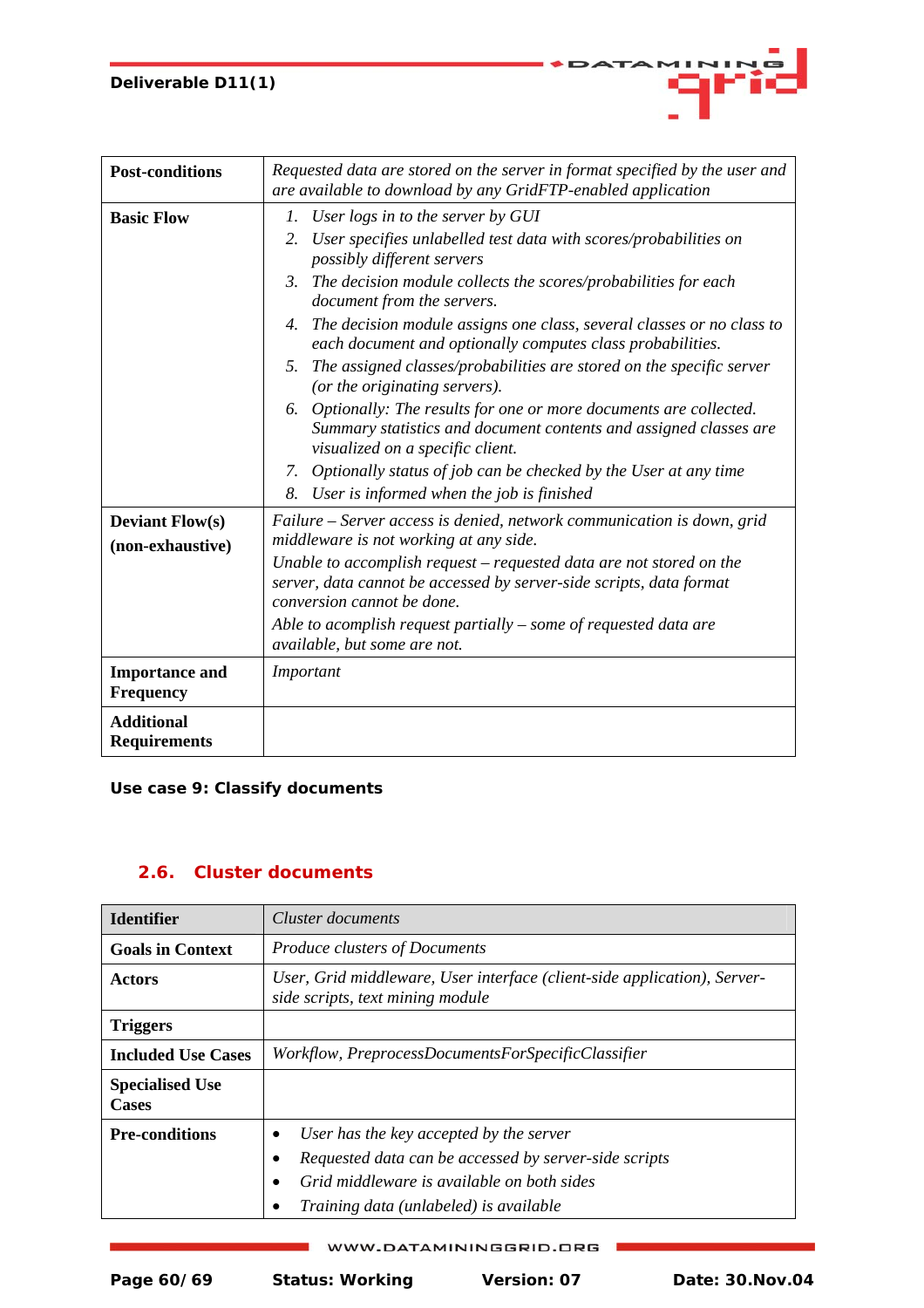|                                            | Conversion from server-side data format and the format requested by<br>$\bullet$                                                                                         |
|--------------------------------------------|--------------------------------------------------------------------------------------------------------------------------------------------------------------------------|
|                                            | the user is available                                                                                                                                                    |
| <b>Post-conditions</b>                     | Requested data are stored on the server in format specified by the user and<br>are available to download by any GridFTP-enabled application                              |
| <b>Basic Flow</b>                          | User logs in to the server by GUI<br>Ι.                                                                                                                                  |
|                                            | 2. Client-side application lists kind and range of data stored on the<br>servers                                                                                         |
|                                            | $\mathfrak{Z}$ .<br>User specifies (unlabeled) training data on different servers.                                                                                       |
|                                            | The user specifies a procedure for selecting and preprocessing of<br>4.<br>data (e.g. use case PreprocessDocumentsForSpecificClassifier)                                 |
|                                            | The data is selected and pre-processed on different servers.<br>5.                                                                                                       |
|                                            | The cluster procedure (and possibly the data) is distributed on<br>6.<br>suitable servers and one iteration is performed.                                                |
|                                            | 7.<br>Cluster processes synchronize on a central server                                                                                                                  |
|                                            | 8.<br>Check on the central server if results are sufficient, else go to 6                                                                                                |
|                                            | 9.<br>The cluster attributes are stored on the central server or with the<br>documents on the different servers.                                                         |
|                                            | 10.<br>Optionally: Cluster results are collected on a central client and<br>visualized with a specific GUI.                                                              |
|                                            | 11.<br>Optionally status of job can be checked by the User at any time                                                                                                   |
|                                            | 12.<br>User is informed when the job is finished                                                                                                                         |
| <b>Deviant Flow(s)</b><br>(non-exhaustive) | Failure - Server access is denied, network communication is down, grid<br>middleware is not working at any side.                                                         |
|                                            | Unable to accomplish request – requested data are not stored on the<br>server, data cannot be accessed by server-side scripts, data format<br>conversion cannot be done. |
|                                            | Able to accomplish request partially $-$ some of requested data are<br>available, but some are not.                                                                      |
| <b>Importance and</b><br><b>Frequency</b>  | Important                                                                                                                                                                |
| <b>Additional</b><br><b>Requirements</b>   |                                                                                                                                                                          |

DATA

**11NII** 

×.

**Use case 10:** *Cluster documents* 

## **2.7. Access learned ontology**

| <b>Identifier</b>         | Access learned ontology                                                                                      |
|---------------------------|--------------------------------------------------------------------------------------------------------------|
| <b>Goals in Context</b>   | Access Ontology / Wortschatz                                                                                 |
| <b>Actors</b>             | User, Grid middleware, User interface (client-side application), Server-<br>side scripts, text mining module |
| <b>Triggers</b>           | <b>ClusterDocuments</b>                                                                                      |
| <b>Included Use Cases</b> | Workflow                                                                                                     |
| <b>Specialised Use</b>    |                                                                                                              |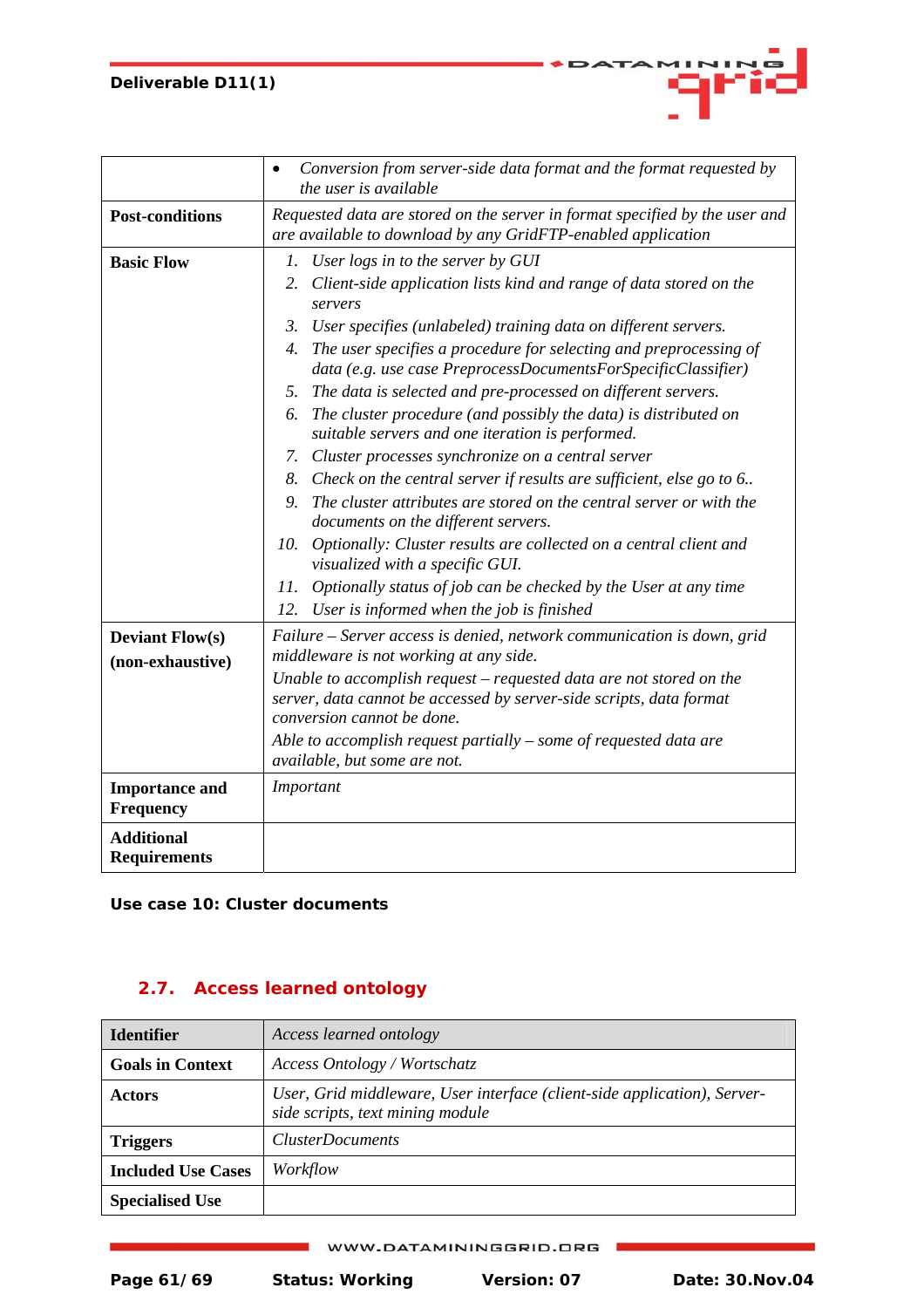| <b>Cases</b>                               |                                                                                                                                                                                                                                                                                                                                                                                                     |
|--------------------------------------------|-----------------------------------------------------------------------------------------------------------------------------------------------------------------------------------------------------------------------------------------------------------------------------------------------------------------------------------------------------------------------------------------------------|
| <b>Pre-conditions</b>                      | User has the key accepted by the server<br>$\bullet$<br>Requested data can be accessed by server-side scripts<br>٠<br>Grid middleware is available on both sides<br>$\bullet$<br>The ontology (i.e. cluster attributes) are stored on the server<br>٠<br>Conversion from server-side data format and the format requested by<br>$\bullet$<br>the user is available                                  |
| <b>Post-conditions</b>                     |                                                                                                                                                                                                                                                                                                                                                                                                     |
| <b>Basic Flow</b>                          | User logs in to the server by GUI<br>1.<br>User specifies query data for the ontology<br>2.<br>3.<br>the ontology module collects the requested items on the server<br>the collected data are sent back to the user<br>$\mathcal{A}_{\cdot}$                                                                                                                                                        |
| <b>Deviant Flow(s)</b><br>(non-exhaustive) | Failure – Server access is denied, network communication is down, grid<br>middleware is not working at any side.<br>Unable to accomplish request - requested data are not stored on the<br>server, data cannot be accessed by server-side scripts, data format<br>conversion cannot be done.<br>Able to accomplish request partially $-$ some of requested data are<br>available, but some are not. |
| <b>Importance and</b><br><b>Frequency</b>  | Important                                                                                                                                                                                                                                                                                                                                                                                           |
| <b>Additional</b><br><b>Requirements</b>   |                                                                                                                                                                                                                                                                                                                                                                                                     |

**Use case 11:** *Access learned ontology*

## **3. DC use cases**

## **3.1. Pre-processing distributed document collections**

| <b>Identifier</b>                      | Pre-processing distributed document collections                                                                                                                                           |
|----------------------------------------|-------------------------------------------------------------------------------------------------------------------------------------------------------------------------------------------|
| <b>Goals in Context</b>                | Exporting information about available grid servers and services offered by<br>them                                                                                                        |
| <b>Actors</b>                          | Expert, Administrator, Grid middleware, User interface (client-side<br>application), Document Servers, Index Server, Server-side scripts, text<br>mining modules(server-side application) |
| <b>Triggers</b>                        | Needed by User Interface to collect data about servers, offered services<br>and resources available                                                                                       |
| <b>Included Use Cases</b>              | Data mining: Checking of available grid resources by user interface                                                                                                                       |
| <b>Specialised Use</b><br><b>Cases</b> |                                                                                                                                                                                           |
| <b>Pre-conditions</b>                  | User has the key accepted by the server                                                                                                                                                   |
|                                        | User interface knows about data structure                                                                                                                                                 |

#### WWW.DATAMININGGRID.ORG

a a s

 $115$ Œ

**DATA**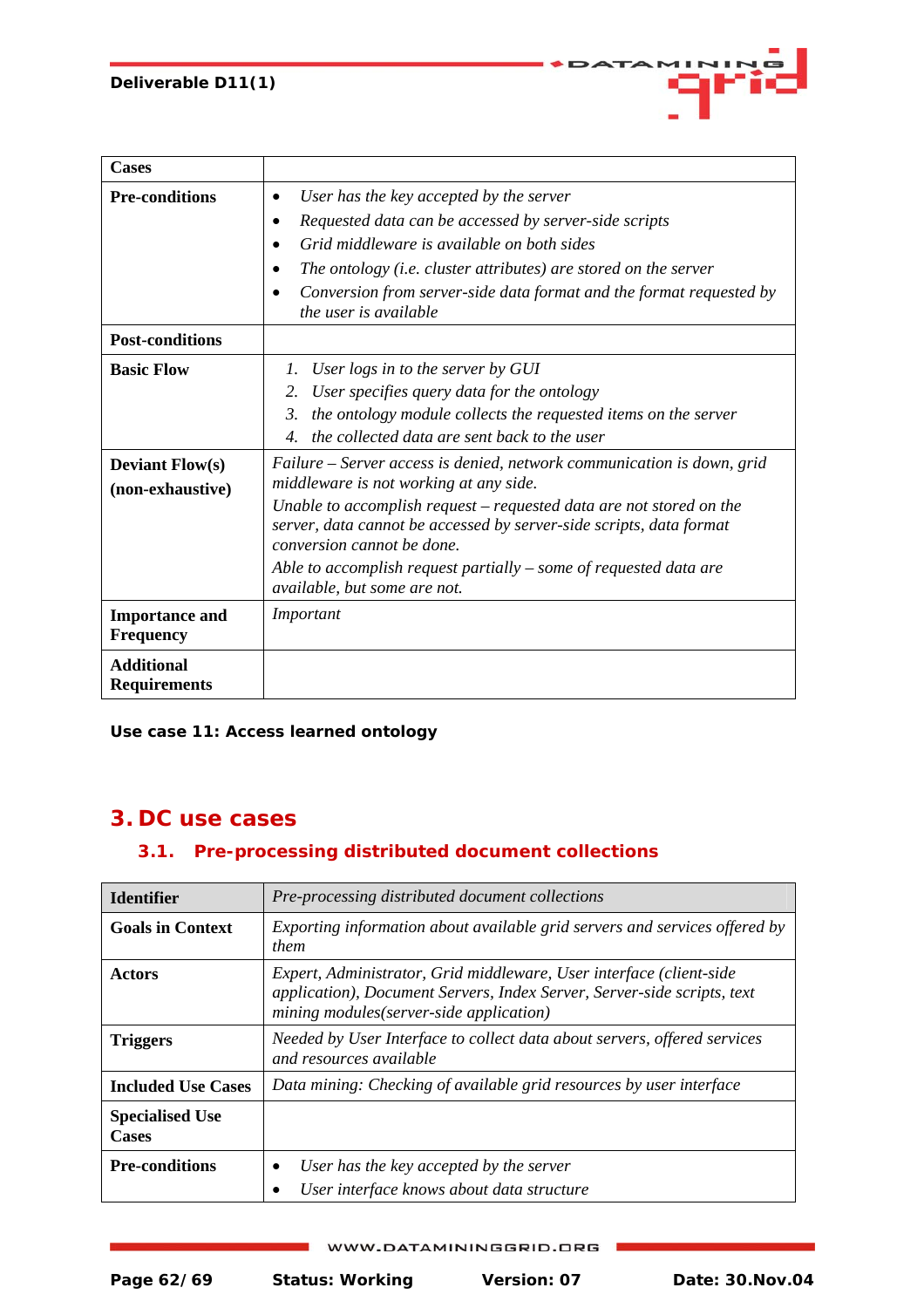|                                           | Information shared by server are prepared by Administrator or<br>٠<br>servers are enabled to register automatically on their own                                                                                               |
|-------------------------------------------|--------------------------------------------------------------------------------------------------------------------------------------------------------------------------------------------------------------------------------|
|                                           | Requested data can be accessed by server-side scripts                                                                                                                                                                          |
|                                           | Grid middleware is available on all acting client and server sides                                                                                                                                                             |
|                                           | Optional: Ontology has been learned                                                                                                                                                                                            |
|                                           | Document collections on document servers have been registered to (cf.<br>Use Case: Register document server)                                                                                                                   |
|                                           | Conversion from server-side data format and the format requested by<br>the user is available                                                                                                                                   |
| <b>Post-conditions</b>                    | Requested data are stored on the servers in format specified by the user<br>and are available to download by any GridFTP-enabled application                                                                                   |
| <b>Basic Flow</b>                         | User logs in to the server by GUI<br>Ι.                                                                                                                                                                                        |
|                                           | Client-side application lists kind and range of data stored on the<br>2.<br>servers                                                                                                                                            |
|                                           | User specifies document collection on different servers<br>3.                                                                                                                                                                  |
|                                           | Terms to be evaluated (Words, Quadgrams) are determined<br>4.                                                                                                                                                                  |
|                                           | 5.<br>Optional: Primary terms are transformed/enhanced by stemming,<br>stopword omission, ngram generation, chunking, POS-tagging, latent<br>semantic analysis or ontology terms on the specific server yielding<br>new terms. |
|                                           | Counts of terms are determined on each server separately.<br>6.                                                                                                                                                                |
|                                           | The term lexica are merged on a specific server<br>7.                                                                                                                                                                          |
|                                           | 8.<br>The relevant terms (feature selection) are selected on the specific<br>server.                                                                                                                                           |
|                                           | Optional: Counts of terms are reweighted, e.g. by tfidf on each server<br>9.<br>separately by the information gained in 8.                                                                                                     |
|                                           | 10. Inverted files are generated on each server to be accessed by use case<br>GridWhatsRelatedSearchEngine or the use cases for classification and<br>clustering                                                               |
|                                           | 11. Optionally status of job can be checked by the User at any time<br>12. User is informed when the job is finished                                                                                                           |
| <b>Deviant Flow(s)</b>                    | Failure – Server access is denied, network communication is down, grid<br>middleware is not working at any side.                                                                                                               |
|                                           | Unable to accomplish request – requested data are not stored on the<br>server, data cannot be accessed by server-side scripts, data format<br>conversion cannot be done.                                                       |
|                                           | Able to accomplish request partially $-$ some of requested data are<br>available, but some are not.                                                                                                                            |
| <b>Importance and</b><br><b>Frequency</b> | Extremely important – basic use case for the others in T61                                                                                                                                                                     |
| <b>Additional</b><br><b>Requirements</b>  |                                                                                                                                                                                                                                |

## **Use case 12: Preprocessing distributed document collections**

## **Grid whats related search engine**

DATAMINING o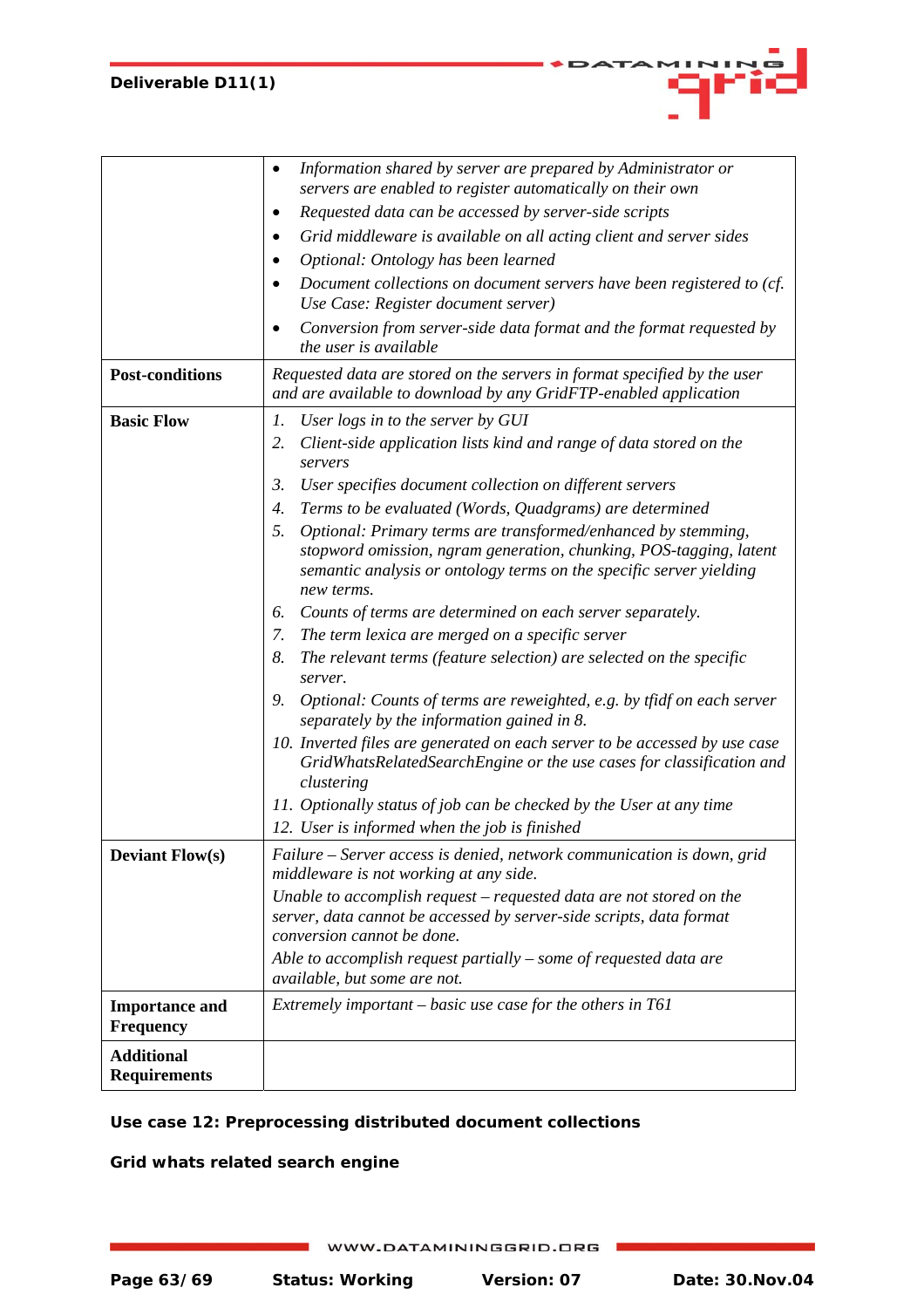| <b>Identifier</b>                      | Grid whats related search engine                                                                                                                                                                                                                                                                                                                                                                                                                                                                                                  |
|----------------------------------------|-----------------------------------------------------------------------------------------------------------------------------------------------------------------------------------------------------------------------------------------------------------------------------------------------------------------------------------------------------------------------------------------------------------------------------------------------------------------------------------------------------------------------------------|
| <b>Goals in Context</b>                | User satisfies information need on distributed technical document<br>collections, e.g. patents                                                                                                                                                                                                                                                                                                                                                                                                                                    |
| <b>Actors</b>                          | User, Grid middleware, User interface (client-side application), Document<br>Servers, Index Server, Server-side scripts, text mining modules(server-side<br><i>application</i> )                                                                                                                                                                                                                                                                                                                                                  |
| <b>Triggers</b>                        | Need to choose which of all available data should be prepared and<br>downloaded by the user or any grid application                                                                                                                                                                                                                                                                                                                                                                                                               |
| <b>Included Use Cases</b>              | By Preconditions:                                                                                                                                                                                                                                                                                                                                                                                                                                                                                                                 |
|                                        | • Register document server to GridWhatsRelated                                                                                                                                                                                                                                                                                                                                                                                                                                                                                    |
|                                        | • Pre-process Document collections                                                                                                                                                                                                                                                                                                                                                                                                                                                                                                |
|                                        | • Compute Central Index                                                                                                                                                                                                                                                                                                                                                                                                                                                                                                           |
|                                        | By Basic Flow:                                                                                                                                                                                                                                                                                                                                                                                                                                                                                                                    |
|                                        | • Access Learned Ontology                                                                                                                                                                                                                                                                                                                                                                                                                                                                                                         |
|                                        | • Access Wortschatz                                                                                                                                                                                                                                                                                                                                                                                                                                                                                                               |
|                                        | • Access Data on the Grid                                                                                                                                                                                                                                                                                                                                                                                                                                                                                                         |
| <b>Specialised Use</b><br><b>Cases</b> |                                                                                                                                                                                                                                                                                                                                                                                                                                                                                                                                   |
| <b>Pre-conditions</b>                  | User has the key accepted by the Index Server and some or all of the<br>$\bullet$<br>document servers<br>Requested data can be accessed by server-side script<br>٠                                                                                                                                                                                                                                                                                                                                                                |
|                                        | Grid middleware is available on all acting client and server sides                                                                                                                                                                                                                                                                                                                                                                                                                                                                |
|                                        | Optional: Ontology has been learned                                                                                                                                                                                                                                                                                                                                                                                                                                                                                               |
|                                        | Document collections on document servers have been registered to<br>Grid what is related and pre-processed (cf. Use Cases: Register<br>document server, and: Pre-process Distributed Document collections)                                                                                                                                                                                                                                                                                                                        |
|                                        | Central Index on Index Server has been computed (cf. Use Case:<br>Compute Central Index)                                                                                                                                                                                                                                                                                                                                                                                                                                          |
|                                        | Conversion from server-side data format and the format requested by<br>the user is available                                                                                                                                                                                                                                                                                                                                                                                                                                      |
| <b>Post-conditions</b>                 | User has list of URIs of matching documents/passages with relevancy<br>values and these documents are accessible by their URI by any GridFTP<br>enabled application                                                                                                                                                                                                                                                                                                                                                               |
| <b>Basic Flow</b>                      | User logs in to the system by GUI<br>1.<br>User formulates and inputs query either<br>2.<br>as list of keywords, or<br>a.<br>by providing a document in fulltext<br>b.<br>as URI of a known document from any of the document<br>$\mathcal{C}$ .<br>servers<br>as URI of a so far unknown document from any accessible<br>d.<br>server<br>Query is sent to Index Server<br>3.<br>Index Server computes on his index which document servers the query<br>4.<br>should be sent to (i.e. which document servers could carry matching |

DATAMININ

G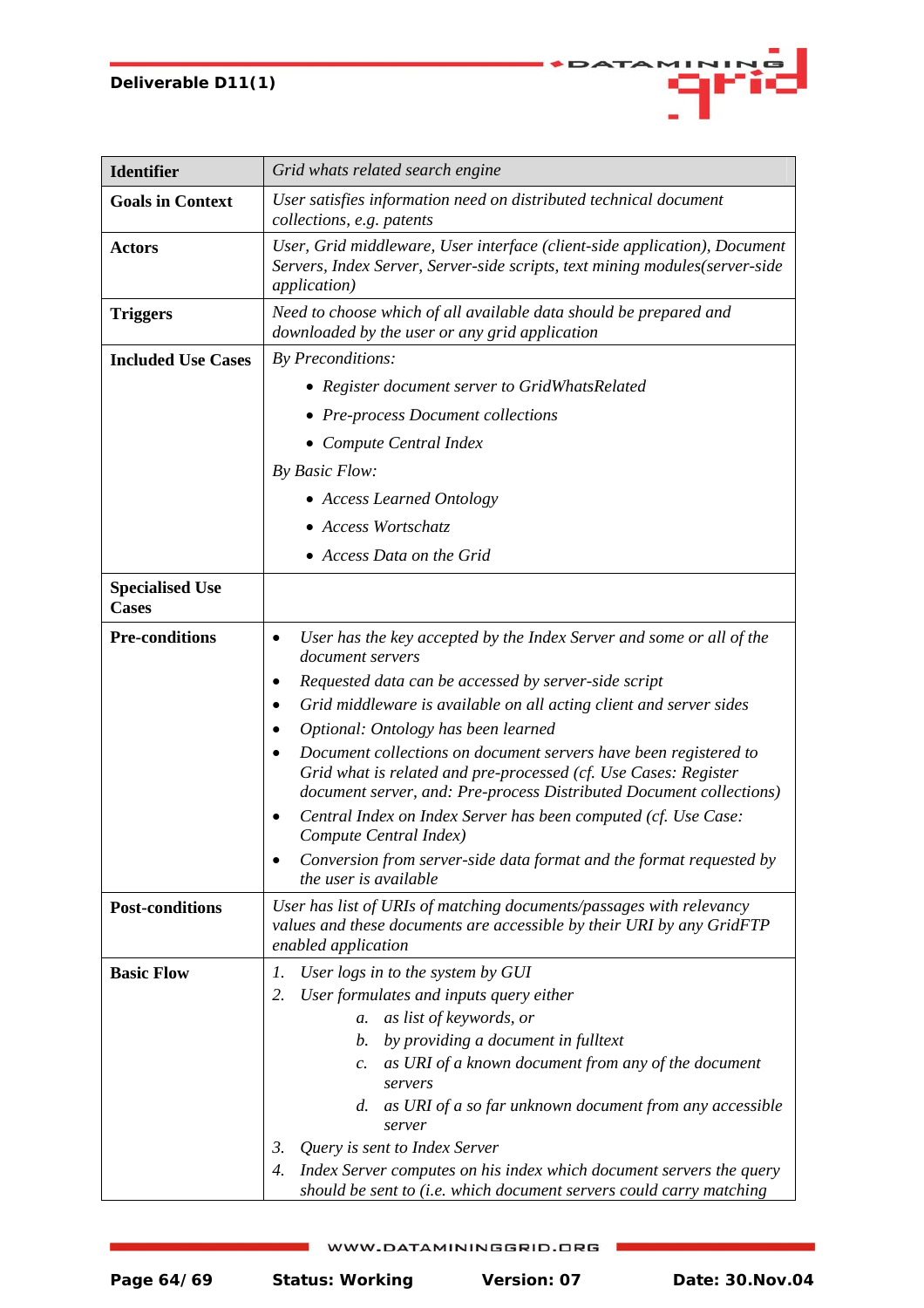| <b>Deviant Flow(s)</b><br>(non-exhaustive) | documents) OR computes the set of matching documents (this depends<br>on the kind of index!!) In the latter case, jump to step 8.<br>5.<br>Index server distributes the user query to the set of document servers<br>which come into question and waits for answers<br>Each document server, which receives user query from index server<br>6.<br>does:<br>Check, if user has necessary access rights to access this<br>a.<br>servers documents<br>If yes to a., query local index and compute ranked result<br>b.<br>list consisting of URIs to matching documents/passages<br>Send local result list back to index server<br>$\overline{c}$ .<br>7.<br>Index server collects the local result lists and computes a global<br>ranking of the result set<br>Index server sends the final result set back to the user's client.<br>8.<br>Present the result set to the user in a GUI.<br>9.<br>Optional after BF Step 2: Automatic or interactive Query Expansion takes<br>place by accessing the learned ontology (see Use Case: Access Learned<br>Ontology) or by querying Wortschatz (see Use Case: Access Wortschatz).<br>Expanded Query is the input to Step 3.<br>If successful, optionally after Step 9: User accesses documents given by |
|--------------------------------------------|-------------------------------------------------------------------------------------------------------------------------------------------------------------------------------------------------------------------------------------------------------------------------------------------------------------------------------------------------------------------------------------------------------------------------------------------------------------------------------------------------------------------------------------------------------------------------------------------------------------------------------------------------------------------------------------------------------------------------------------------------------------------------------------------------------------------------------------------------------------------------------------------------------------------------------------------------------------------------------------------------------------------------------------------------------------------------------------------------------------------------------------------------------------------------------------------------------------------------------------------------|
|                                            | starts over again by taking a document URI from the result list as input to<br>new query.<br>Optionally during steps 3 to 8: Status of query job can be checked by the<br>User at any time OR user is informed in regular intervals on the progress<br>of the query job<br>Failure - Server access is denied, network communication is down, grid<br>middleware is not working at any side.<br>Unable to accomplish request - Index server not reachable, requested<br>data are not stored on the server, data cannot be accessed by server-side<br>scripts.<br>Able to accomplish request partially $-$ some of indexed document servers<br>are reachable, others are not. In this case, Index server should compute a<br>partial result set and tell user which document servers are unreachable or<br>unavailable.                                                                                                                                                                                                                                                                                                                                                                                                                           |
| <b>Importance and</b><br><b>Frequency</b>  | Important<br>Frequency depends on user's information need, appears at arbitrary times                                                                                                                                                                                                                                                                                                                                                                                                                                                                                                                                                                                                                                                                                                                                                                                                                                                                                                                                                                                                                                                                                                                                                           |

**Use case 13:** *Grid what's related search engine* 

4 L P

×.

ATA

a e e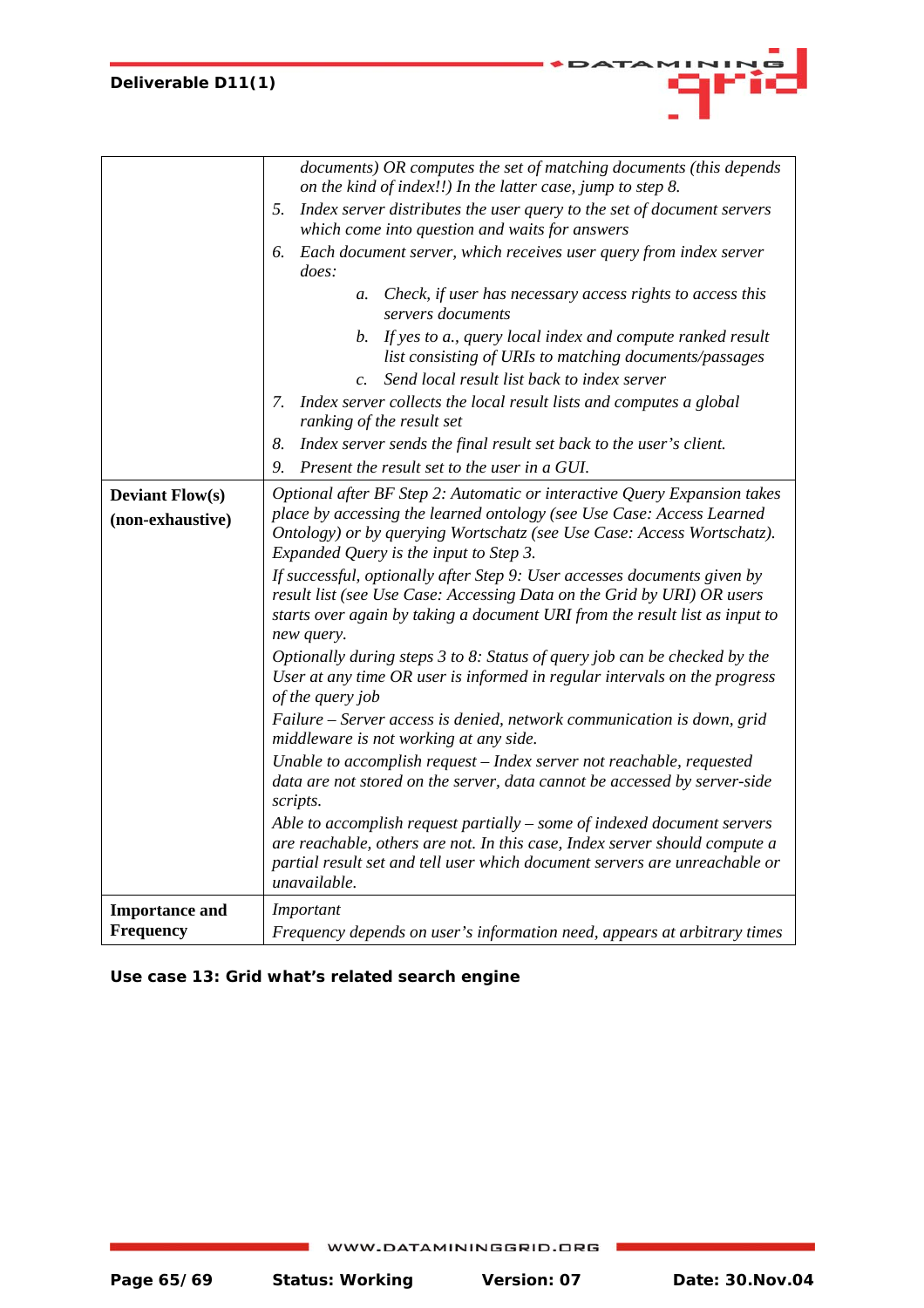

## **TECHNION use cases:**

## **3.2. System diagnosis**

| <b>Identifier</b>                          | System diagnosis                                                                                                                                                                                                                                                                                                                                                                                                                                                                             |
|--------------------------------------------|----------------------------------------------------------------------------------------------------------------------------------------------------------------------------------------------------------------------------------------------------------------------------------------------------------------------------------------------------------------------------------------------------------------------------------------------------------------------------------------------|
| <b>Goals in Context</b>                    | System functioning improvements via system condition analysis.                                                                                                                                                                                                                                                                                                                                                                                                                               |
| <b>Actors</b>                              | • Collector (resource responsible for collecting availability of resources),<br>• WiseMan (resource responsible for updating the factual availability of<br>resources),<br>• Resource (individual node in the network, also referred to as "individual<br>resource"), and<br>• Negotiator (resource responsible for submitting jobs).                                                                                                                                                        |
| <b>Triggers</b>                            | Scheduled self-triggering.                                                                                                                                                                                                                                                                                                                                                                                                                                                                   |
| <b>Included Use Cases</b>                  | None.                                                                                                                                                                                                                                                                                                                                                                                                                                                                                        |
| <b>Specialised Use</b><br><b>Cases</b>     | None.                                                                                                                                                                                                                                                                                                                                                                                                                                                                                        |
| <b>Pre-conditions</b>                      | Middleware running with unknown condition.                                                                                                                                                                                                                                                                                                                                                                                                                                                   |
| <b>Post-conditions</b>                     | Complete diagnosis of the system.                                                                                                                                                                                                                                                                                                                                                                                                                                                            |
| <b>Basic Flow</b>                          | 1. Logs are parsed locally on the resources by a component included in<br>the middleware, and analysed to produce analysed data.<br>2. Analysed data are pushed from an individual local resource<br>bottom-up to some other resources where these data are re-analysed<br>by including analysed data from other individual resources.<br>3.<br>2 is repeated moving bottom-up until the WiseMan.<br>WiseMan finalizes the data analyses, and provides the diagnosis of<br>4.<br>the system. |
| <b>Deviant Flow(s)</b><br>(non-exhaustive) | None.                                                                                                                                                                                                                                                                                                                                                                                                                                                                                        |
| <b>Importance and</b><br><b>Frequency</b>  | Critical importance.<br>Frequency is customisable.                                                                                                                                                                                                                                                                                                                                                                                                                                           |
| <b>Additional</b><br><b>Requirements</b>   | None.                                                                                                                                                                                                                                                                                                                                                                                                                                                                                        |

<span id="page-65-0"></span>**Use case 14:** *System diagnosis*

## **3.3. Data mining workflow generation**

| <b>Identifier</b>       | Data mining workflow generation                        |
|-------------------------|--------------------------------------------------------|
| <b>Goals in Context</b> | Executing a data mining workflow design automatically. |
| <b>Actors</b>           | $\bullet$ User.<br>• Distributed Data Sources, and     |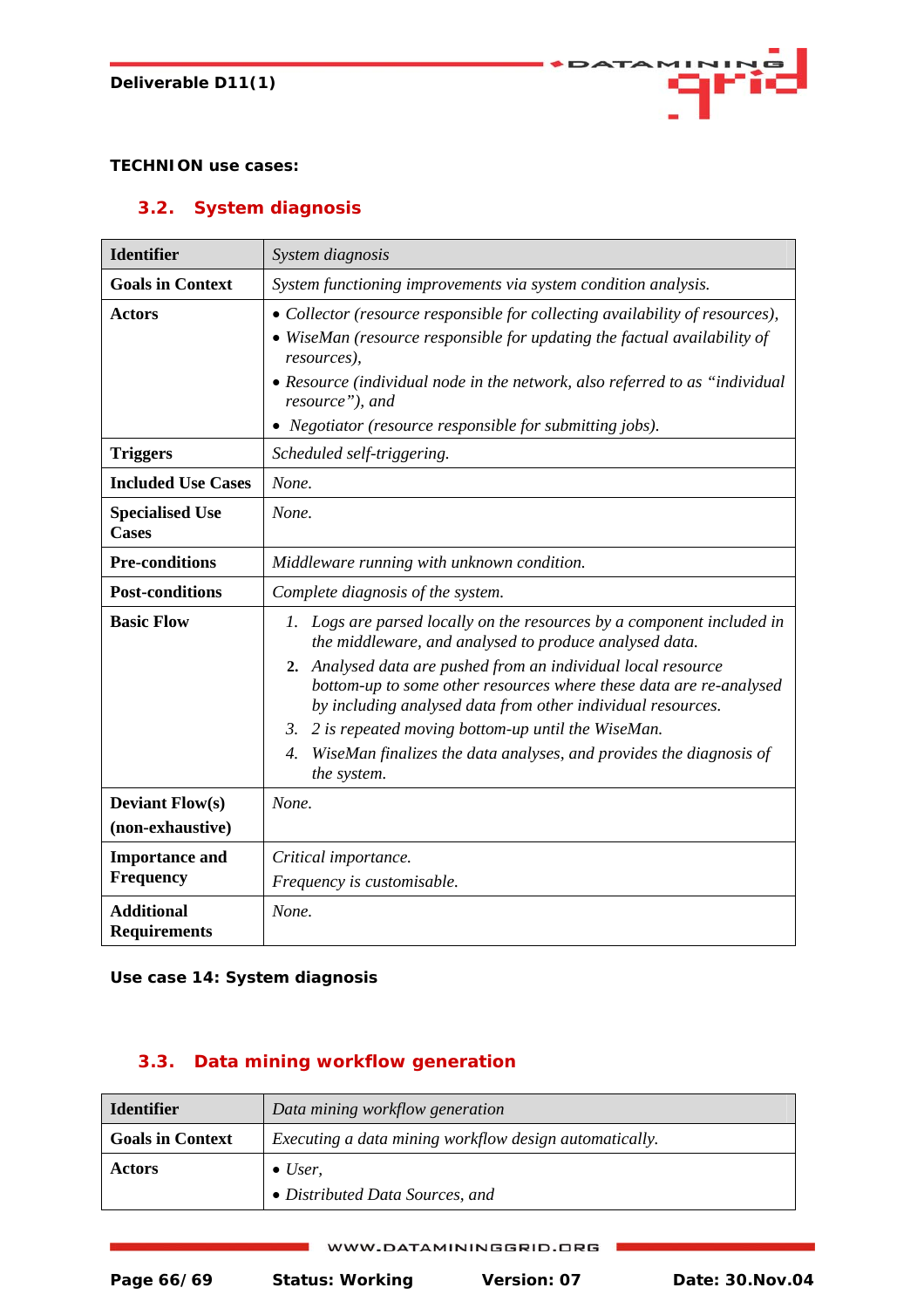|                                            | • Workflow Generator.                                                                                                                                                                                                                                                                                             |
|--------------------------------------------|-------------------------------------------------------------------------------------------------------------------------------------------------------------------------------------------------------------------------------------------------------------------------------------------------------------------|
| <b>Triggers</b>                            | User who designed a desired data mining workflow wants to execute it.                                                                                                                                                                                                                                             |
| <b>Included Use Cases</b>                  | None.                                                                                                                                                                                                                                                                                                             |
| <b>Specialised Use</b><br><b>Cases</b>     | None.                                                                                                                                                                                                                                                                                                             |
| <b>Pre-conditions</b>                      | Data mining workflow design completed                                                                                                                                                                                                                                                                             |
|                                            | the data mining workflow must comply with the data sources and data<br>$\bullet$<br>available in a specific network.                                                                                                                                                                                              |
| <b>Post-conditions</b>                     | The application ready to be executed provided to the user.                                                                                                                                                                                                                                                        |
| <b>Basic Flow</b>                          | The data mining workflow design is submitted to the Workflow<br>5.<br>Generator in an internal formalism.                                                                                                                                                                                                         |
|                                            | The Workflow Generator parses the design, and transforms it into a<br>6.<br>series of executable steps. Each step is further transformed into jobs<br>or commands that can be executed on the specific middleware.                                                                                                |
|                                            | 7.<br>The resulting jobs and commands are provided to the user.                                                                                                                                                                                                                                                   |
| <b>Deviant Flow(s)</b><br>(non-exhaustive) | The data mining workflow design is not fully compliant with a specific<br>network due to the lack of knowledge regarding the available data<br>sources. – The Workflow Generator is required to interact with the user<br>providing the missing information in order to allow the user to complete<br>the design. |
| <b>Importance and</b><br><b>Frequency</b>  | Very important.<br>Launched on demand.                                                                                                                                                                                                                                                                            |
| <b>Additional</b><br><b>Requirements</b>   | Data mining workflow design provided from the application provided by<br>FHG.                                                                                                                                                                                                                                     |

DATA

41 M H

Œ

**Use case 15:** *Data mining workflow generation* 

## **4. LJU use cases**

## **4.1. Lake modelling: model induction**

| <b>Identifier</b>       | Lake modelling: model induction                                                                                                                                        |
|-------------------------|------------------------------------------------------------------------------------------------------------------------------------------------------------------------|
| <b>Goals in Context</b> | Induction of aquatic ecosystem models                                                                                                                                  |
| <b>Actors</b>           | User, Grid middleware, User interface (client-side application), Database<br><i>Servers</i>                                                                            |
| <b>Triggers</b>         | induction finished/failed                                                                                                                                              |
| <b>Pre-conditions</b>   |                                                                                                                                                                        |
| <b>Post-conditions</b>  | models induced and stored in the data base                                                                                                                             |
| <b>Basic Flow</b>       | Transferring the data set to the server data base for storing data sets<br>Transferring the task specification to the server<br>2.<br>Run application (Lagramge)<br>3. |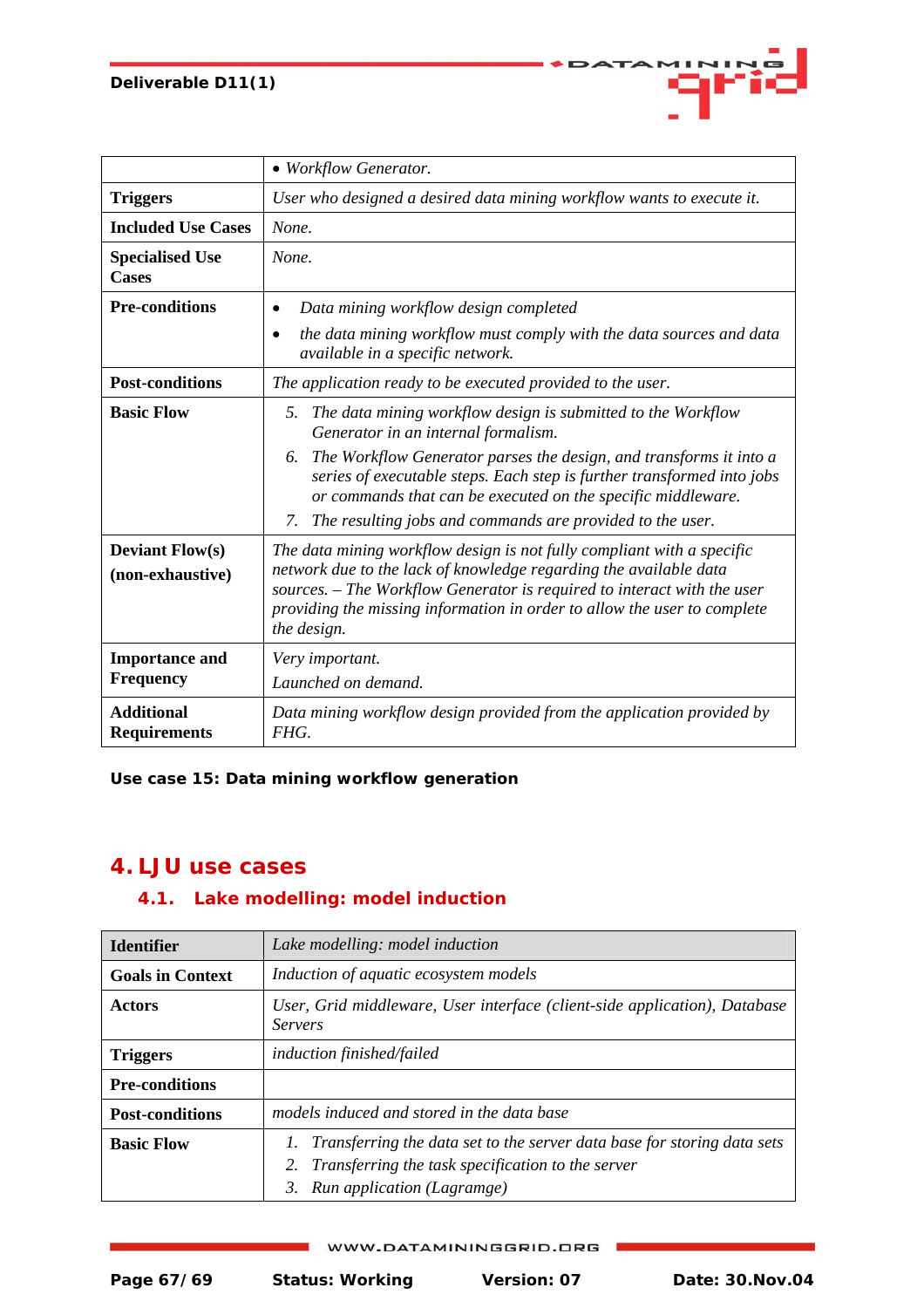|                                           | Report the results: the equations will be written in form that allows<br>4.<br>user to recognise which process models are involved in the model.<br>The models discovered are stored in a data base of models                                                                                                                                                                                                                          |
|-------------------------------------------|----------------------------------------------------------------------------------------------------------------------------------------------------------------------------------------------------------------------------------------------------------------------------------------------------------------------------------------------------------------------------------------------------------------------------------------|
| <b>Deviant Flows</b><br>(non-exhaustive)  | Failure – Server access is denied, network communication is down, grid<br>middleware is not working at any side.<br>Unable to accomplish request – requested data are not stored on the<br>server, data cannot be accessed by server-side scripts, data format<br>conversion cannot be done, user has no rights to access data.<br>Able to accomplish request partially $-$ some of requested data are<br>available, but some are not. |
| <b>Importance and</b><br><b>Frequency</b> | Important                                                                                                                                                                                                                                                                                                                                                                                                                              |

**Use case 16:** *Lake modeling: model induction* 

## **4.2. Lake modelling: simulations**

| <b>Identifier</b>                          | Lake modelling: simulations                                                                                                                                                                                                                                                                                                                                                                                                            |
|--------------------------------------------|----------------------------------------------------------------------------------------------------------------------------------------------------------------------------------------------------------------------------------------------------------------------------------------------------------------------------------------------------------------------------------------------------------------------------------------|
| <b>Goals in Context</b>                    | Simulation of aquatic ecosystem models                                                                                                                                                                                                                                                                                                                                                                                                 |
| <b>Actors</b>                              | User, Grid middleware, User interface (client-side application), Database<br><b>Servers</b>                                                                                                                                                                                                                                                                                                                                            |
| <b>Triggers</b>                            | simulation finished/failed                                                                                                                                                                                                                                                                                                                                                                                                             |
| <b>Included Use Cases</b>                  | Lake Modelling: induction of models                                                                                                                                                                                                                                                                                                                                                                                                    |
| <b>Pre-conditions</b>                      | • Data set (for initial values of the system variables as well as values of<br><i>input/output variables)</i><br>$\bullet$ Model<br>• Compatibility between model and data set: all the model variables<br>should appear in the model                                                                                                                                                                                                  |
| <b>Post-conditions</b>                     | simulation stored in the data base                                                                                                                                                                                                                                                                                                                                                                                                     |
| <b>Basic Flow</b>                          | 1. User uploads a data set and a model to the server (or choose<br>existing ones)<br><b>Run the simulation code</b><br>$2^{\circ}$<br>3.<br>Store the results in the data base of data sets                                                                                                                                                                                                                                            |
| <b>Deviant Flow(s)</b><br>(non-exhaustive) | Failure – Server access is denied, network communication is down, grid<br>middleware is not working at any side.<br>Unable to accomplish request – requested data are not stored on the<br>server, data cannot be accessed by server-side scripts, data format<br>conversion cannot be done, user has no rights to access data.<br>Able to accomplish request partially $-$ some of requested data are<br>available, but some are not. |
| <b>Importance and</b><br><b>Frequency</b>  | Important                                                                                                                                                                                                                                                                                                                                                                                                                              |

11 M I M

Œ

 $2ATA$